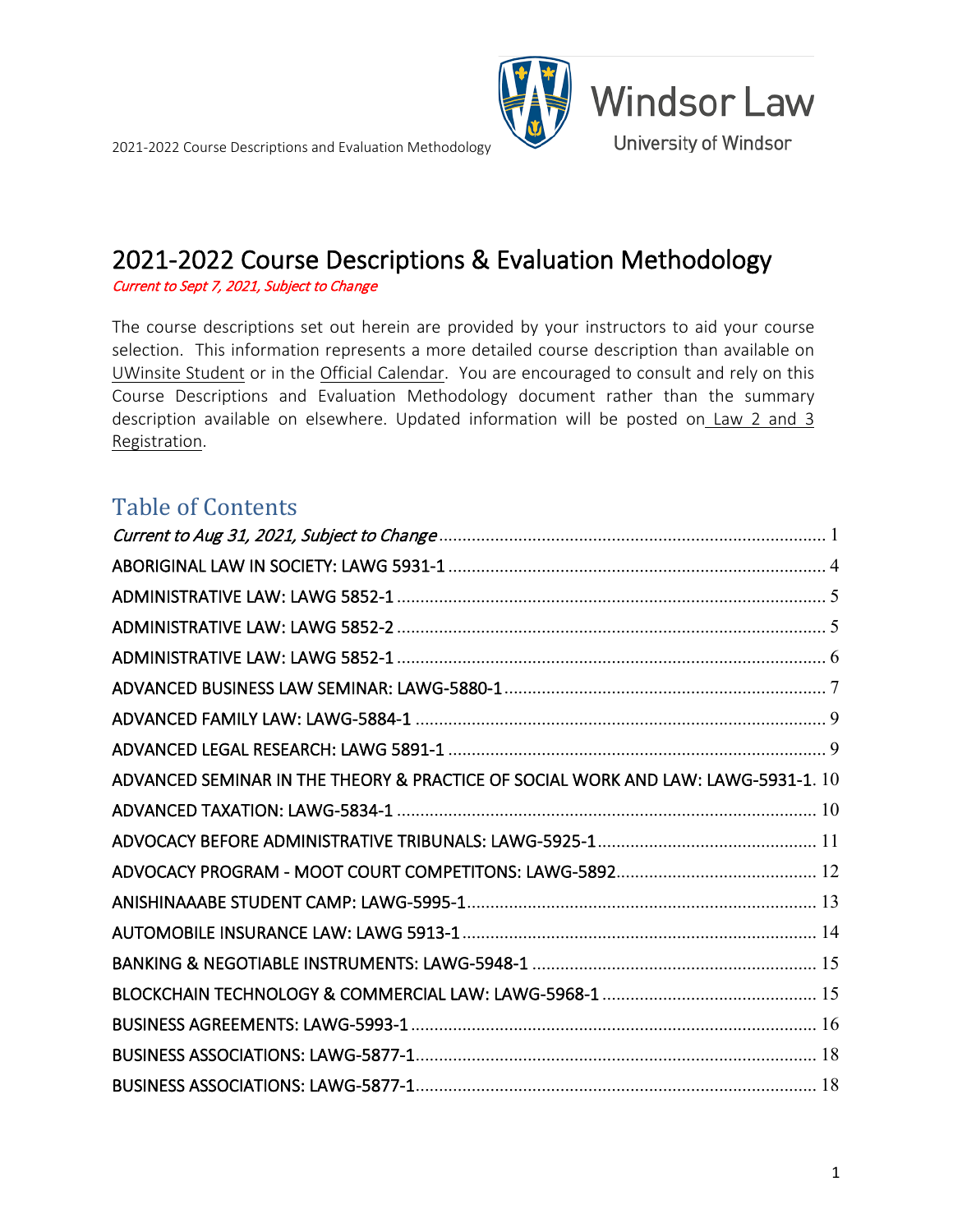

Windsor Law

University of Windsor

2021-2022 Course Descriptions and Evaluation Methodology

| CLINIC PRACTICE PROGRAM: LAWG-5926 [2010] [24] [24] CLINIC PRACTICE PROGRAM: LAWG-5926 |  |
|----------------------------------------------------------------------------------------|--|
|                                                                                        |  |
|                                                                                        |  |
|                                                                                        |  |
| CONFLICT COACHING FOR SRLs (Self Represented Litigants): LAWG-5971-67  26              |  |
|                                                                                        |  |
|                                                                                        |  |
|                                                                                        |  |
| CONTRACT DRAFTING, NEGOTIATION, AND INTERPRETATION: LAWG 5992-1  28                    |  |
|                                                                                        |  |
|                                                                                        |  |
|                                                                                        |  |
|                                                                                        |  |
| CRIMINAL TRIAL ADVOCACY: LAWG-5909-1                                                   |  |
|                                                                                        |  |
|                                                                                        |  |
| Entrepreneurship and Law: The EPICentre Practicum (formerly called FUNDAMENTALS OF IP  |  |
|                                                                                        |  |
|                                                                                        |  |
|                                                                                        |  |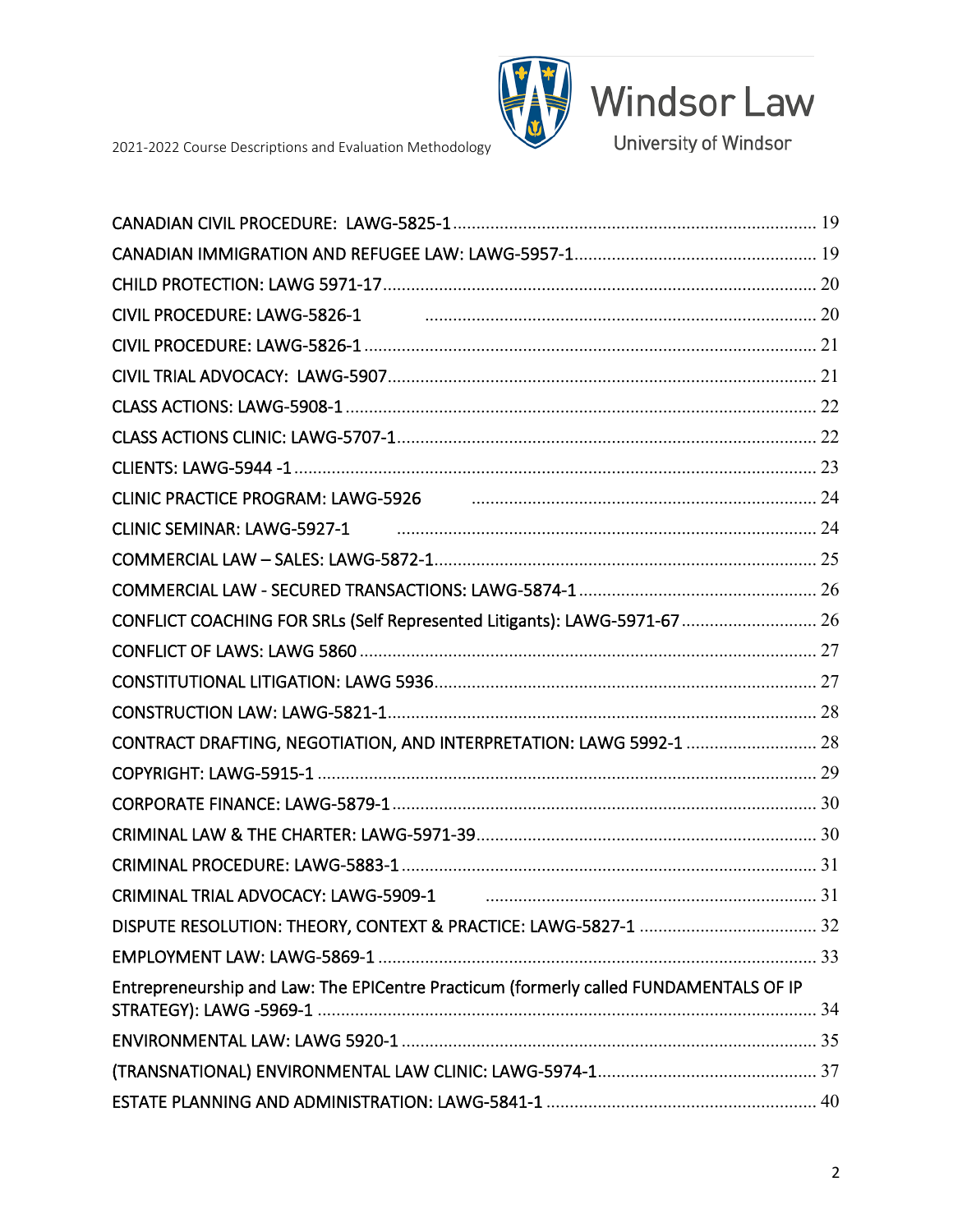

Windsor Law

University of Windsor

2021-2022 Course Descriptions and Evaluation Methodology

| LAND USE PLANNING: LAWG-5903-1 <b>CONSERVERSION</b> 28 <b>CONSERVERSION</b> 28 |
|--------------------------------------------------------------------------------|
|                                                                                |
|                                                                                |
|                                                                                |
|                                                                                |
|                                                                                |
|                                                                                |
|                                                                                |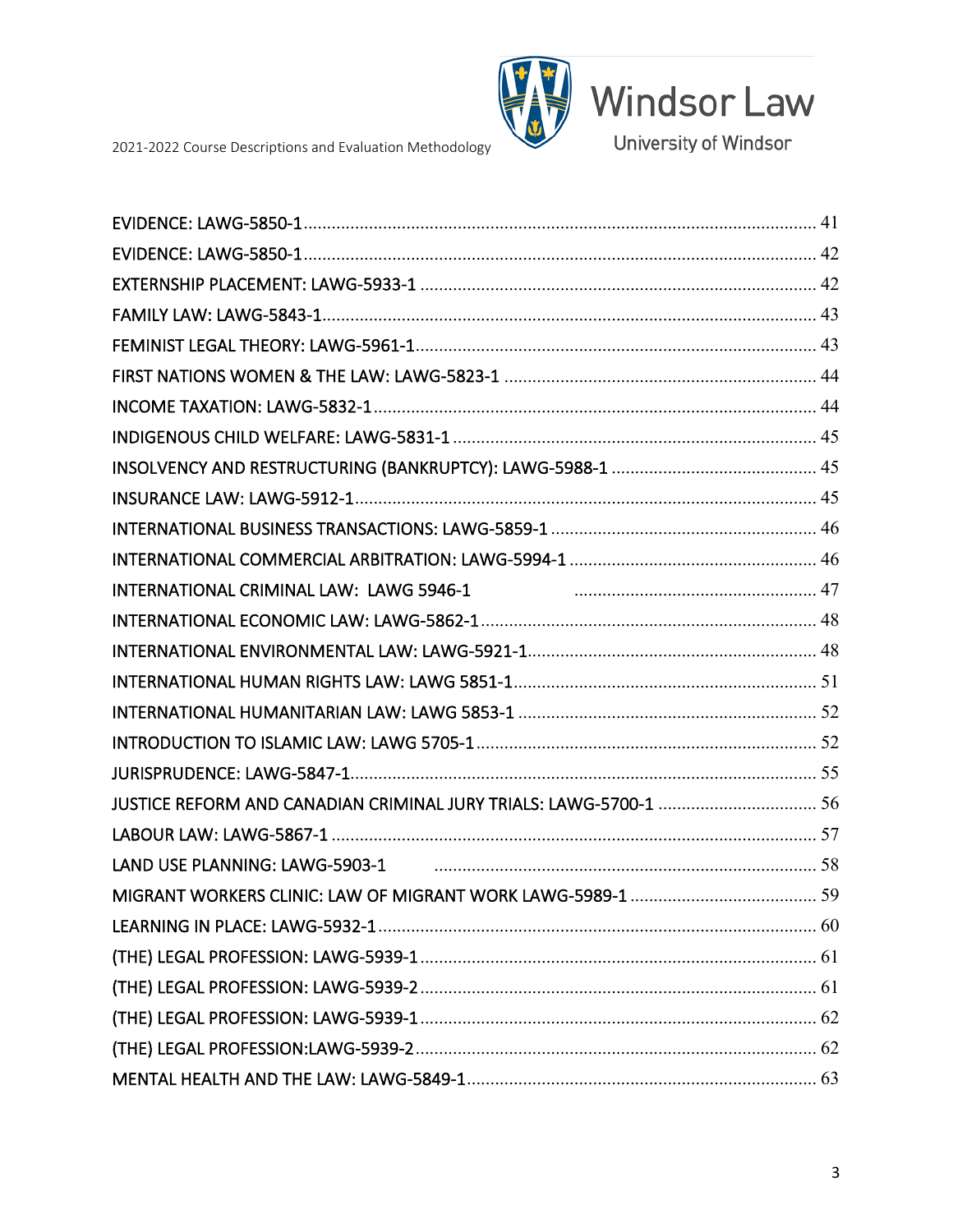

**Windsor Law** 

University of Windsor

2021-2022 Course Descriptions and Evaluation Methodology



## <span id="page-3-0"></span>ABORIGINAL LAW IN SOCIETY: LAWG 5931-1<br>Arlene Dodge (3 credits)

Fall 2021

### Evaluation Methodology:

10% Class Participation 20% Reflection Papers (2) 30% Group Presentations 40% Final Research Paper

Course Description: This course will examine Canadian law that applies to Aboriginal Peoples (ie. First Nations, Inuit and Metis) from contact to current date. The course will include topics such as the Royal Proclamation, Pre- & Post- Confederation Treaties, Aboriginal and Treaty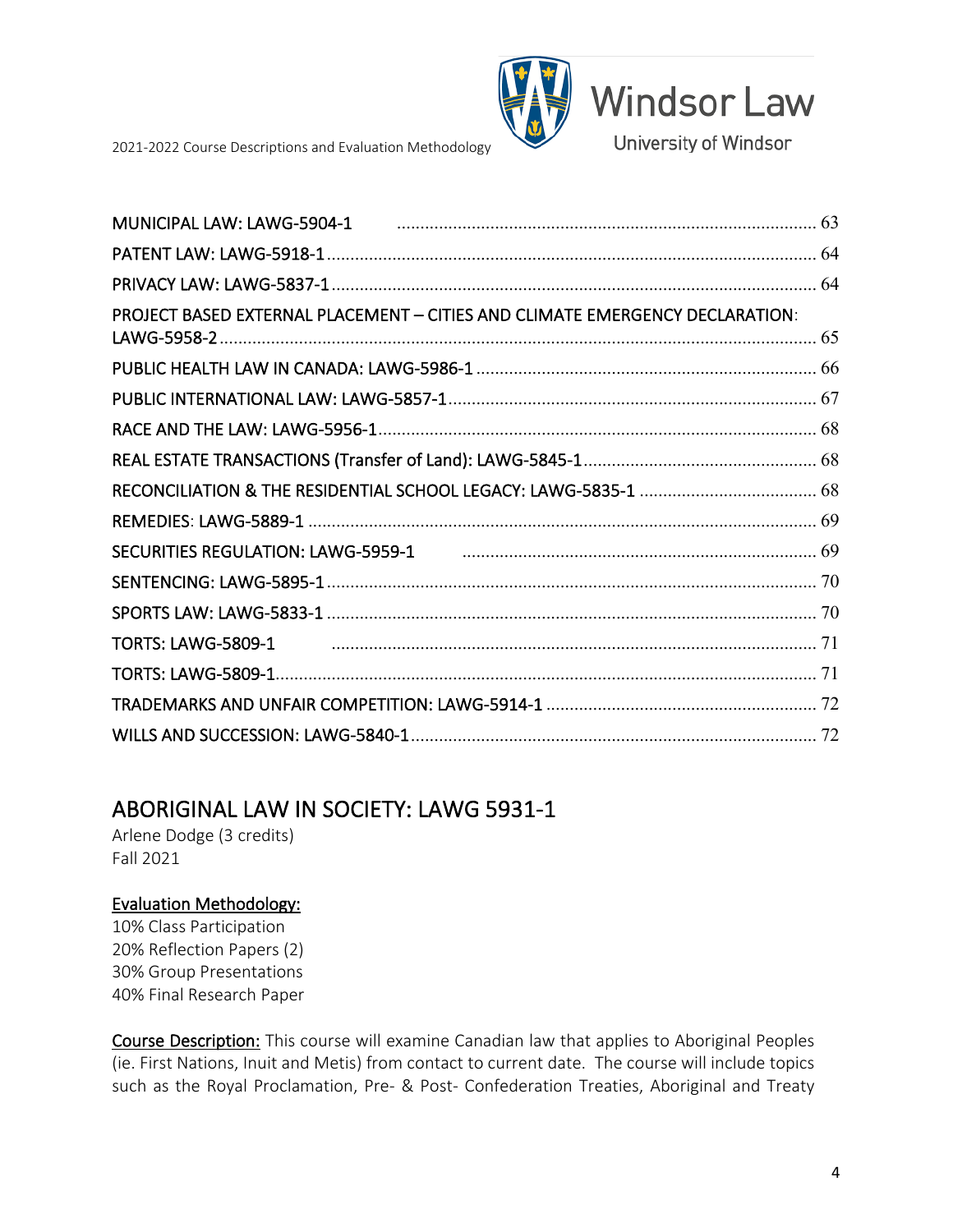

Rights (S. 35 of *Constitution Act, 1982)*, Self-Government, *Indian Act*, Land Claims, Criminal Legal System and Matrimonial Real Property.

### <span id="page-4-0"></span>ADMINISTRATIVE LAW: LAWG 5852-1<br>Teddy Kwan (4 credits)

Fall 2021

#### Evaluation Methodology:

40% mid term 60% final exam

Course Description: Administrative law prescribes the rules that statutory decision-makers should follow, and, when violated, provides the redress procedure and remedies. This course will examine the powers and procedures of administrative agencies principally through a review of the various controls - legislative, executive, and judicial - placed on statutory decisionmakers. We will analyze the Judicial Review Procedure Act and the Federal Court Act. Various judicial review grounds, including jurisdictional errors, errors of law and fact, and abuses of discretionary power, will be studied. Finally, the course will examine the rules of natural justice, the Statutory Powers Procedure Act, and the Charter of Rights and Freedoms.

### <span id="page-4-1"></span>ADMINISTRATIVE LAW: LAWG 5852-2<br>John Rokakis (4 credits)

Fall 2021 and Winter 2022

NOTE: *For Fall 2021, 3L Dual JD's have priority for this section, available Hyflex/Livestream, integrating face to face students with those participating remotely; Dual JD students: when registering, select either "A" for face to face or "O" remote, as follows:*

- o *LAWG-5852-2A - face to face*
- o *LAWG-5852-2O - remote*

*2L Dual JD, JD, MSW/JD and MBA/JD can take this section remotely. You can use the Waitlist/Swap function for any available spots in either the face to face or remote sections that become available. Be sure to select the section that you want to be waitlisted for and set up a proper swap.*

#### Evaluation Methodology:

55% Final Exam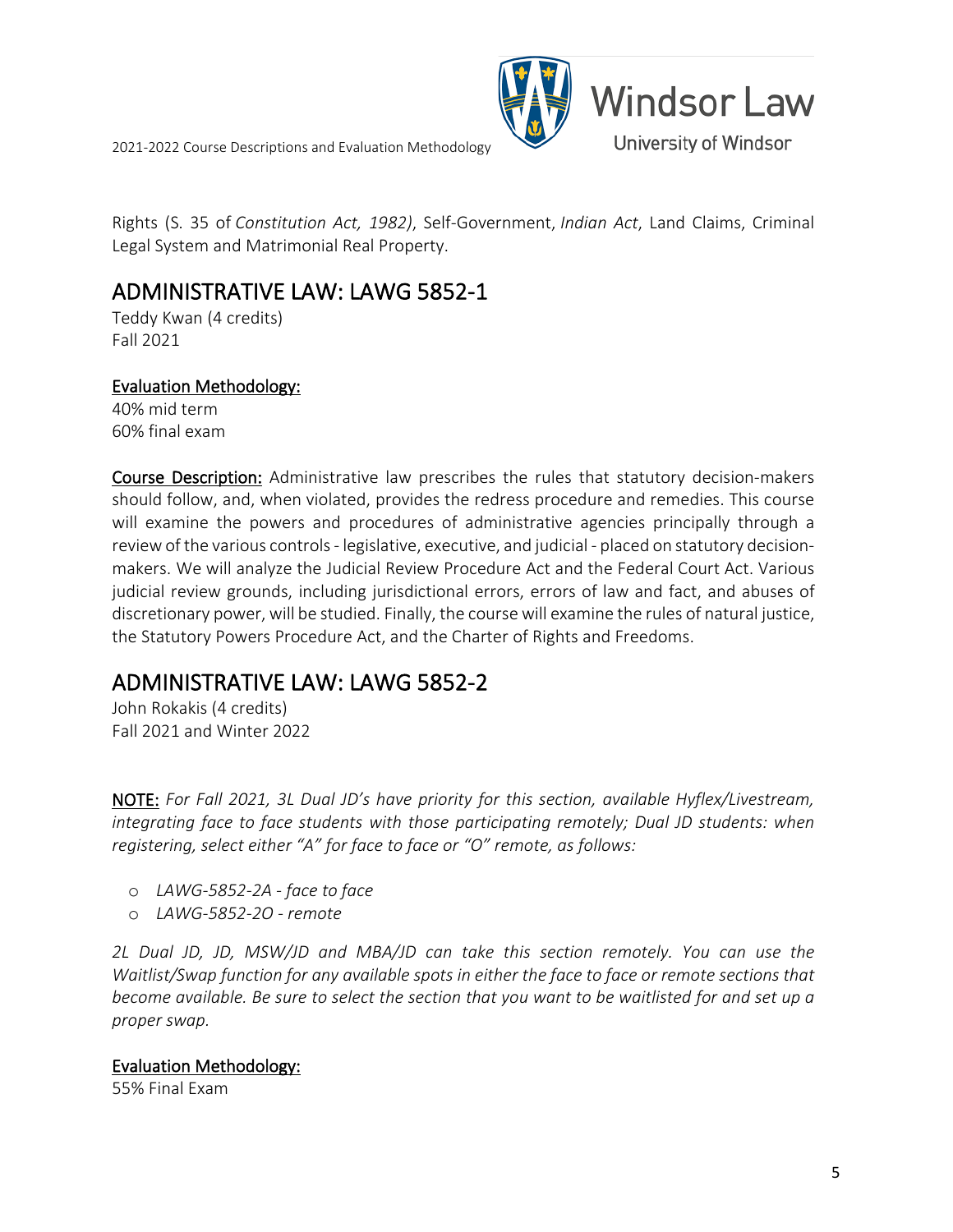

30% Two Quizzes 15% Participation

Course Description: Administrative law prescribes the rules by which statutory decision-makers are expected to comply with and, when these rules are violated, provides the redress procedure and remedies. This course will examine the powers and procedures of administrative agencies principally through a review of the various controls - legislative, executive and judicial - placed on statutory decision-makers by examining the caselaw, the principles of natural justice and the rule of law, the *Statutory Powers Procedure Act,* the *Charter of Rights and Freedoms,* the *Judicial Review Procedure Act,* and the *Federal Courts Act*. Various grounds of judicial review, including procedural fairness, jurisdictional errors, errors of law and fact and abuses of discretionary power, will be studied. Finally, the course will examine the evolution of the standard of review analysis, culminating in the new approach set out by the Supreme Court of Canada in its historic decision *Canada (Minister of Citizenship and Immigration) v. Vavilov,* 2019 SCC 65. The course will be taught using a case analysis approach and by referencing the instructor's experiences before the Immigration and Refugee Board of Canada, and the Federal Court of Canada.

## <span id="page-5-0"></span>ADMINISTRATIVE LAW: LAWG 5852-1 Professor Sujith Xavier (4 credits)

Winter 2022

### Evaluation Methodology:

60% Take Home Exam (24 hours) 30% Four (4) in class Quizzes 10% Participation

Course Description: Administrative agencies are an essential feature of the modern welfare state in Canada. These agencies moreover operate within a global context where they are part of a larger transnational apparatus. They play a pivotal role in the regulation of our everyday lives ranging from managing the content on the radio, monitoring the movement of goods and people across borders to the provision of health care services.

This course will examine the different mechanisms available to domestic courts to control the behavior of administrative agencies. This course is organized around the following pillars through the lens of settler colonialism, colonialism & imperialism: history of Canadian administrative law and globalisation(s); judicial review of procedural fairness of hearings (e.g. when and to whom does an administrative agency owe a duty of fairness?); judicial review of substantive decisions by tribunals (e.g. when should courts intervene and on what grounds?); Indigenous Peoples and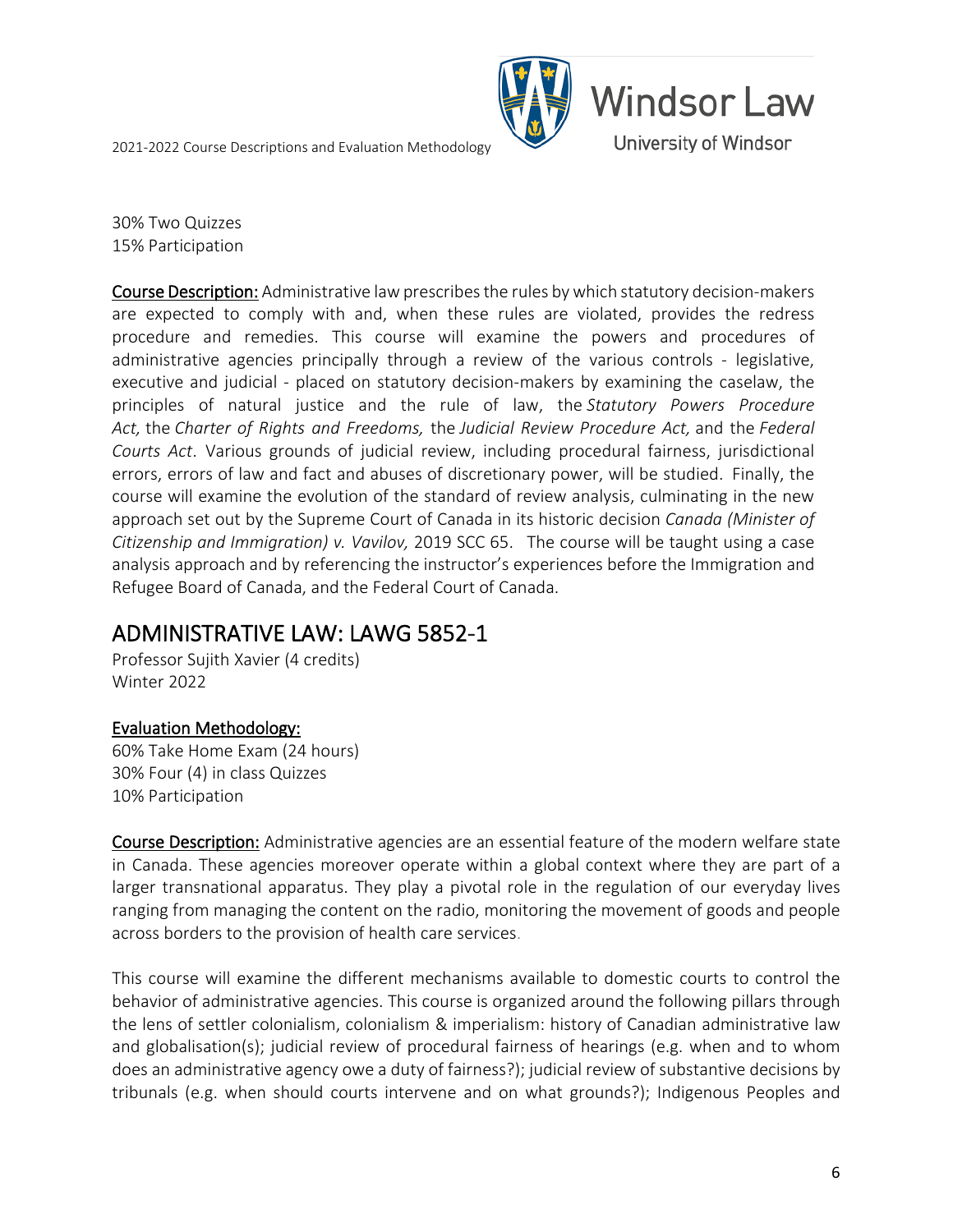



administrative law (e.g. what is the relationship between administrative agencies and Indigenous Peoples?); and remedies available on judicial review (i.e. when can courts quash a decision of an administrative agency?).

The central animating objective is to provide students with a nuanced understanding of administrative law in Canada (to prepare for legal practice). Simultaneously, students will be exposed to the transnational nature of public administration.

### <span id="page-6-0"></span>ADVANCED BUSINESS LAW SEMINAR: LAWG-5880-1

Lama Sabbagh 4 credits Winter 2022 *\*By application only*

Evaluation Methodology: Some units require students to complete assignments that may be graded by a practitioner/instructor on a pass/non pass basis. Beyond that, and subject to compulsory attendance, the course is graded on a pass/non pass basis.

In 1999, James C. Johnson, class of '87, made a substantial gift to the University of Windsor. This generous gift allows the law school to offer this four-credit seminar course in Advanced Business Law. The purpose of Advanced Business Law Seminar is to enhance the corporate/commercial education offered by the University's Faculty of Law by offering third year law students an opportunity to study and analyze sophisticated corporate commercial transactions. The purpose is to give students an advantageous head start during the articling year and the first year of commercial practice. The course is taught by practitioners specializing in the area of law being studied and provides the students with a practical reference point for their academic education.

Eligibility: Enrolment is limited to sixteen third year students. Offers are made first to students who have completed, or will have completed by the end of the fall term, the following Windsor prerequisites: Corporate Finance, Securities Regulation, Commercial Law - Secured Transactions, Insolvency and Restructuring. In the case of Dual JD students, the following UDM courses may be substituted for the comparable aforementioned Windsor prerequisites: Law 2500 – Secured Transactions, Law 3130 - Bankruptcy, Law 3700 – US Securities Regulation, Law 7400 – Business Planning. Should the class not fill with students who have completed courses as indicated above, offers will be made to students who have completed fewer of the prerequisite courses. Students with a greater number of completed prerequisites will be enrolled before students with fewer completed prerequisites. As between students with the same number of prerequisites, selection will be made in accordance with ranking at the end of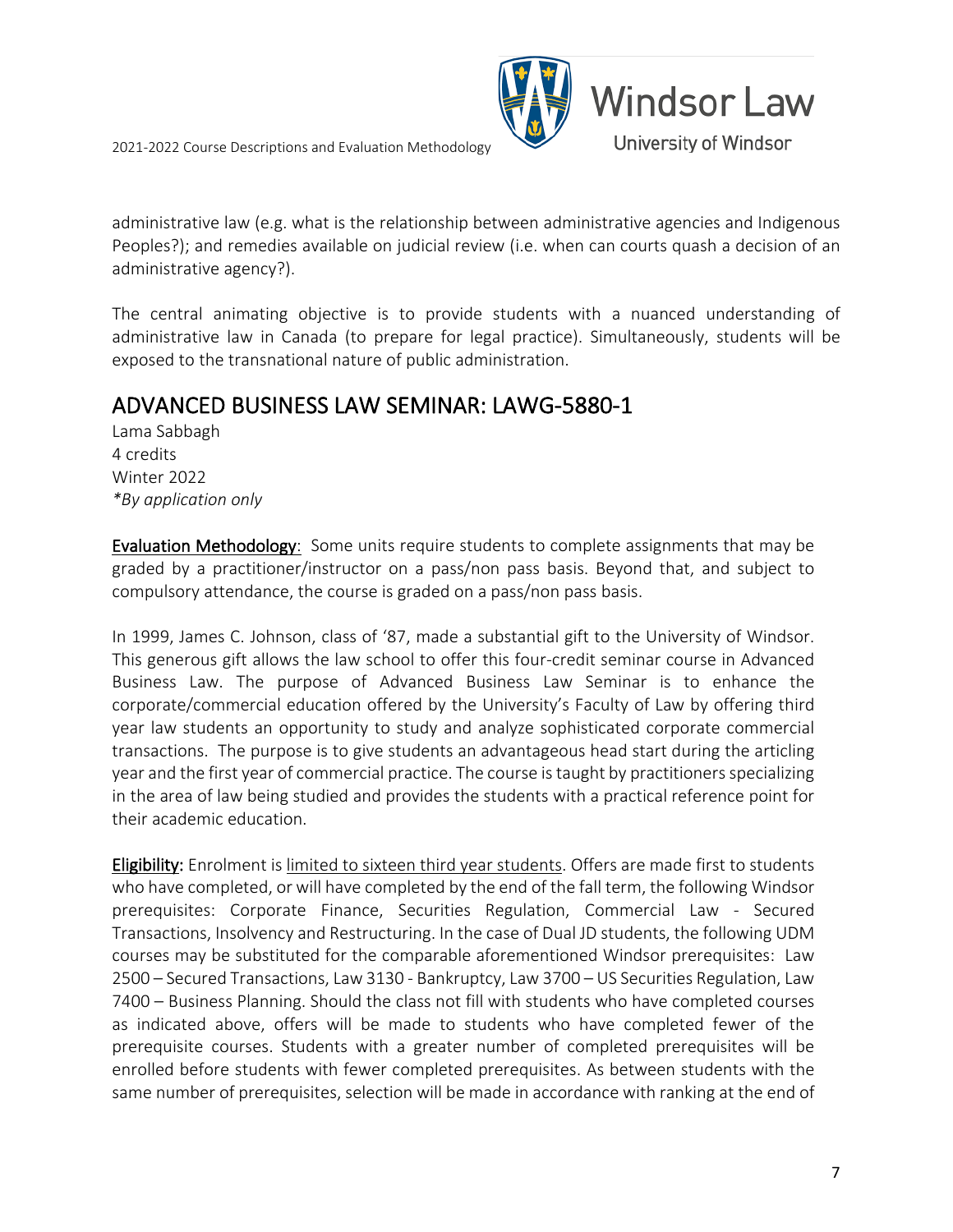

second year.

Application Process: to express your interest in this course, you must complete this [form](https://uwindsor.ca1.qualtrics.com/jfe/form/SV_5vGRNH4xLVaWdoi) by October 1, 2021.

Attendance in Toronto is **absolutely compulsory** on five occasions in order to meet with and learn from leading business law professionals (if in person attendance is permissible by UW administration and public health authorities). The specific dates of the Toronto sessions will not usually be established until October and it's certain that the compulsory attendance will require some students in the Advanced Business Law course to absent themselves from other classes in which they may be enrolled in the Winter term. Therefore, students must make arrangements with fellow students and/or faculty to obtain notes, tapes, etc. of material covered in the missed class. This is particularly important for Dual JD Program students due to DML's compulsory attendance policy. Dual JD students are encouraged to speak with their Detroit Mercy Law professors as early as possible to obtain discretionary accommodation from the Detroit Mercy Law attendance policy. Travel and accommodation expenses to and from Toronto are arranged and funded by Windsor Law through the *Advanced Business Law Endowment*.

Course Description: The course is divided into an introductory session with Jamie Johnson and four units: mergers and acquisitions, advanced securities regulation, secured transactions and insolvency.

#### Introductory Sessions

One day of sessions introducing the common fact situation concerning a gold drilling enterprise that proceeds through various stages involving mergers, acquisitions, financing and insolvency. These sessions take place with Jamie Johnson at the offices of Signal Hill in Toronto.

#### Unit 1. Mergers and Acquisitions

Two days of sessions in Toronto dealing with mergers and acquisitions by focusing on the distinction between the purchase of shares and the purchase of assets with procedures and practices including attention to representations, warranties, indemnities, letters of intent, due diligence, closing agendas, escrow closings and shareholder agreements. These sessions take place at the Toronto offices of Borden Ladner Gervais.

#### Unit 2. Advanced Securities Regulation

Two days of sessions in Toronto dealing with securities regulation in Canada and includes registration requirements, continuous disclosure requirements, multi-jurisdictional securities transactions, bids and related party transactions, statutory liability and due diligence, securities industry regulation, enforcement mechanisms and takeover bids. These sessions take place at the Toronto offices of McCarthy Tetrault.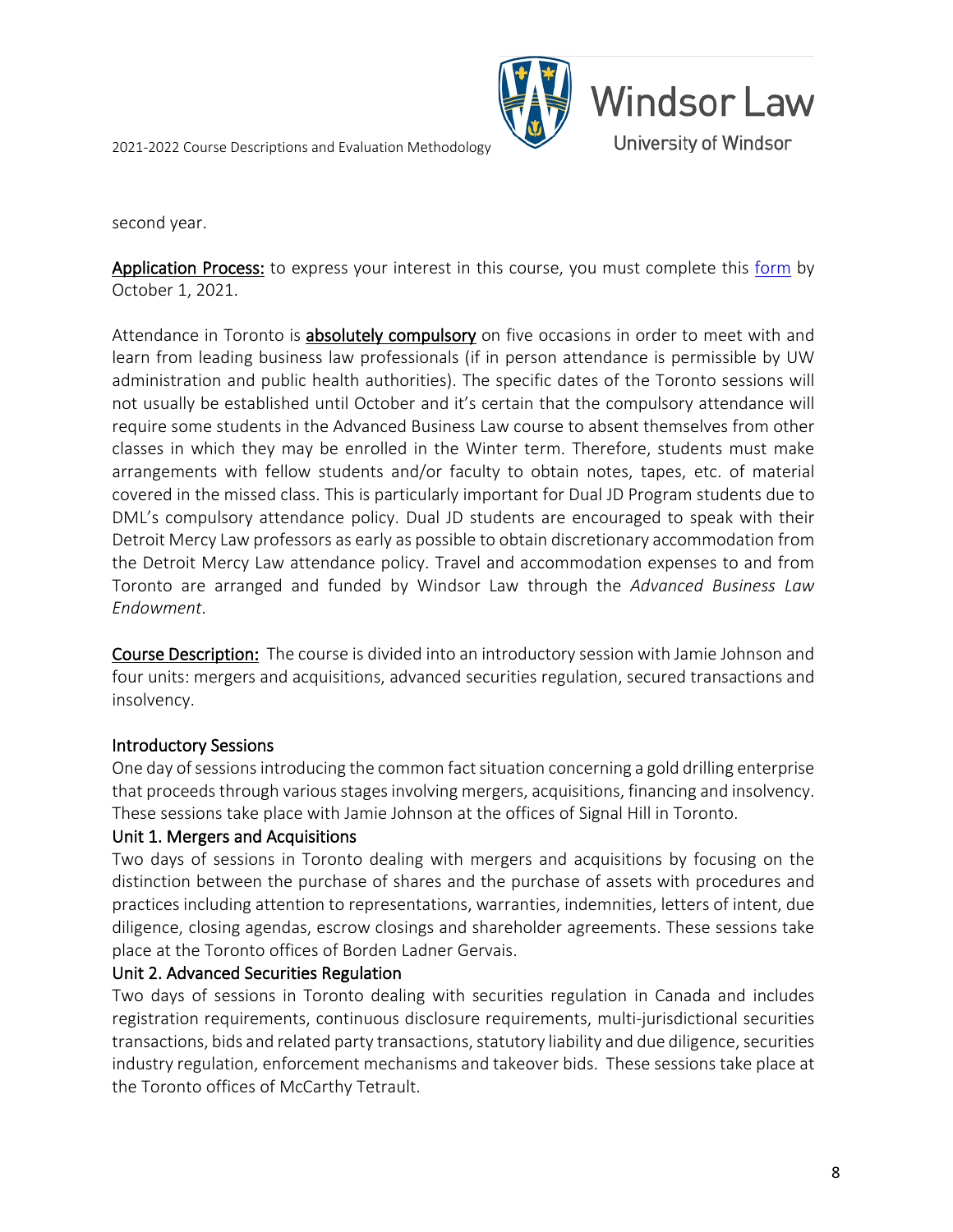#### Unit 3. Secured Transactions

Two days of sessions dealing with the granting of credit on the basis of security in real and personal property and other methods of minimizing the risk of non-payment; form of standard credit agreement; criteria used to analyze risk; purpose, components and the drafting of a financing commitment letter; representations, warranties and events of default; integrating subordinate debt with senior debt and advanced personal property security law and practice. These sessions take place at the Toronto offices of Miller Thomson.

**Windsor Law** 

University of Windsor

#### Unit 4. Insolvency

One day of sessions dealing with strategies in light of a financially distressed corporation and includes attention to: dealing with creditors, clients, employees and other stakeholders prior to and during a restructuring; purpose, structure and components of a business plan and forbearance agreement; assessing liquidation, enforcement and restructuring options; restructuring under the *CCAA, BIA , OBCA* and *Winding Up Act*. These sessions take place at the Toronto offices of Blake, Cassels and Graydon.

## <span id="page-8-0"></span>ADVANCED FAMILY LAW: LAWG-5884-1<br>Cynthia Nantais (3 credits)

Winter 2022

#### Evaluation Methodology:

TBD but will include a paper worth at least 50%

Course Description: The course is an opportunity to develop a deeper understanding of family law. Students will critically explore selected topics in family law. Topics covered may include non-adversarial dispute resolution, spousal support, child support, parentage issues, parentage and parenting arrangements, the rights of children in family processes, property for both married and unmarried cohabitants and international implications and obligations. (Pre-requisite: Family Law)

# <span id="page-8-1"></span>ADVANCED LEGAL RESEARCH: LAWG 5891-1 Annette Demers, Law Librarian (3 credits)

Fall 2021 & Winter 2022

Evaluation Methodology: Assessment is done primarily on the basis of weekly assignments and quizzes. This course is assessed on a Pass/NonPass basis.

Course Description: Advanced Legal Research is an opportunity for upper-year law students and transfer students to refresh their legal research skills prior to entering the practice of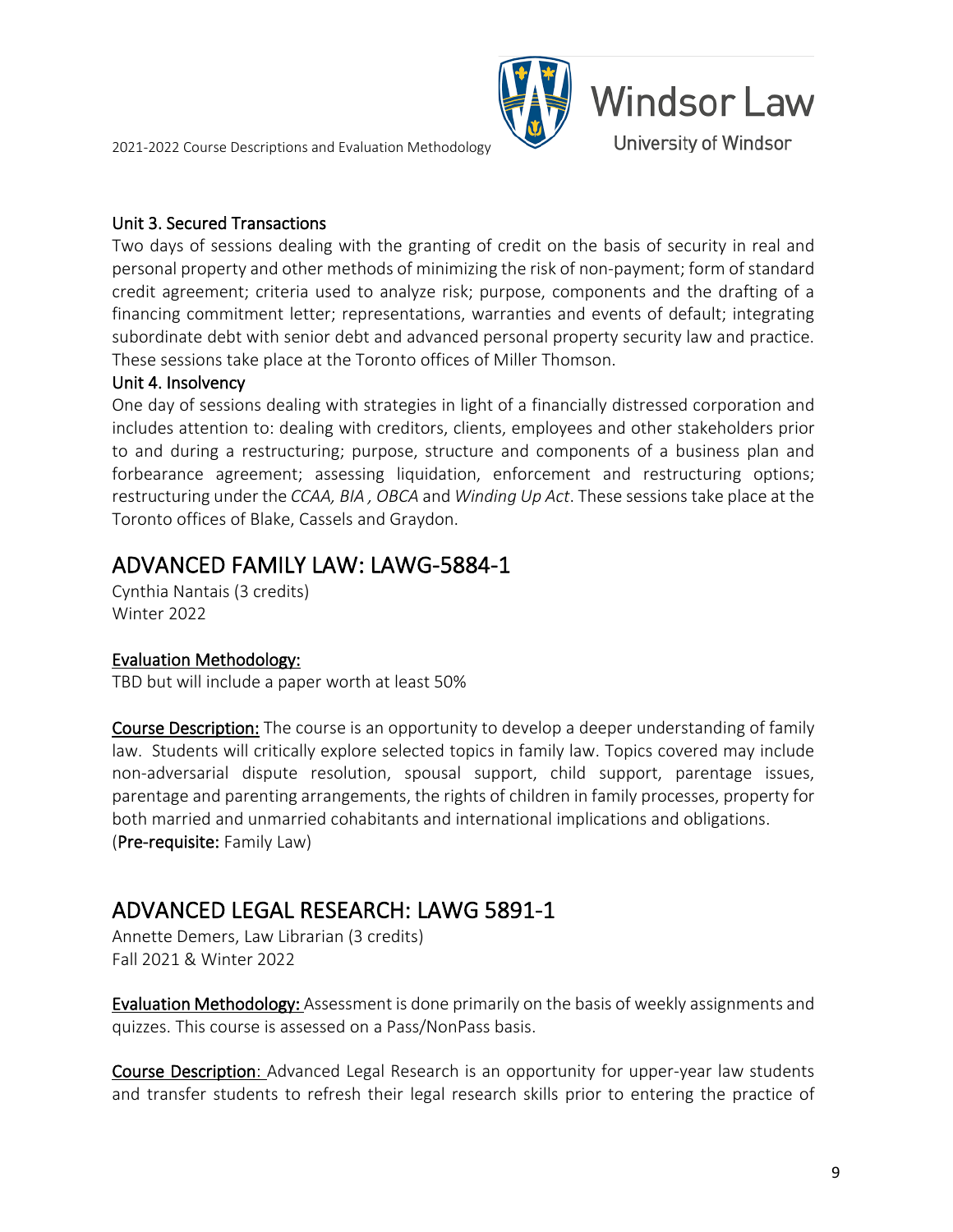

law. This course will provide a refresher of basics learned in first year of law school, plus more details, more depth and more opportunities to practice. In particular, the course will focus on developing research skills in locating annual and consolidated federal and provincial legislation and regulations; noting up legislation; locating and tracking the entry into force of legislative amendments; locating, updating and noting up court and tribunal decisions; and other topics which may include secondary sources, forms and precedents, and more. The emphasis is mostly on online sources which will be used in practice.

### <span id="page-9-0"></span>ADVANCED SEMINAR IN THE THEORY & PRACTICE OF SOCIAL WORK AND LAW: LAWG-5931-1<br>Alexis Chernish (4 credits)

Fall 2021

#### Evaluation Methodology:

60% Final Paper 40% Final Presentation

Course Description: This seminar focuses on the intersection of law and social work in theory and practice. It will prepare students to think critically about the interrelationship between law and social work, both as disciplines and professions, and to identify and analyze theoretical and substantive areas of compatibility and tension. The challenges of interdisciplinary practice will be considered, with a particular emphasis on ethical norms and the advancement of social justice. This course is open to MSW/JD students only, except with permission from the instructor, the School of Social Work and the Faculty of Law).

<span id="page-9-1"></span>This class will be taught on a schedule coordinated directly with registered students.

### ADVANCED TAXATION: LAWG-5834-1<br>Marcela Aroca (3 credits)

Winter 2022

### Evaluation Methodology:

20% Drafting (Written Advocacy) 20% Presentation (Oral Advocacy Exercise or Presentation) 60% Written assignments and/or in-class quizzes

Course Description: A seminar which will focus on the elements of corporate taxation and tax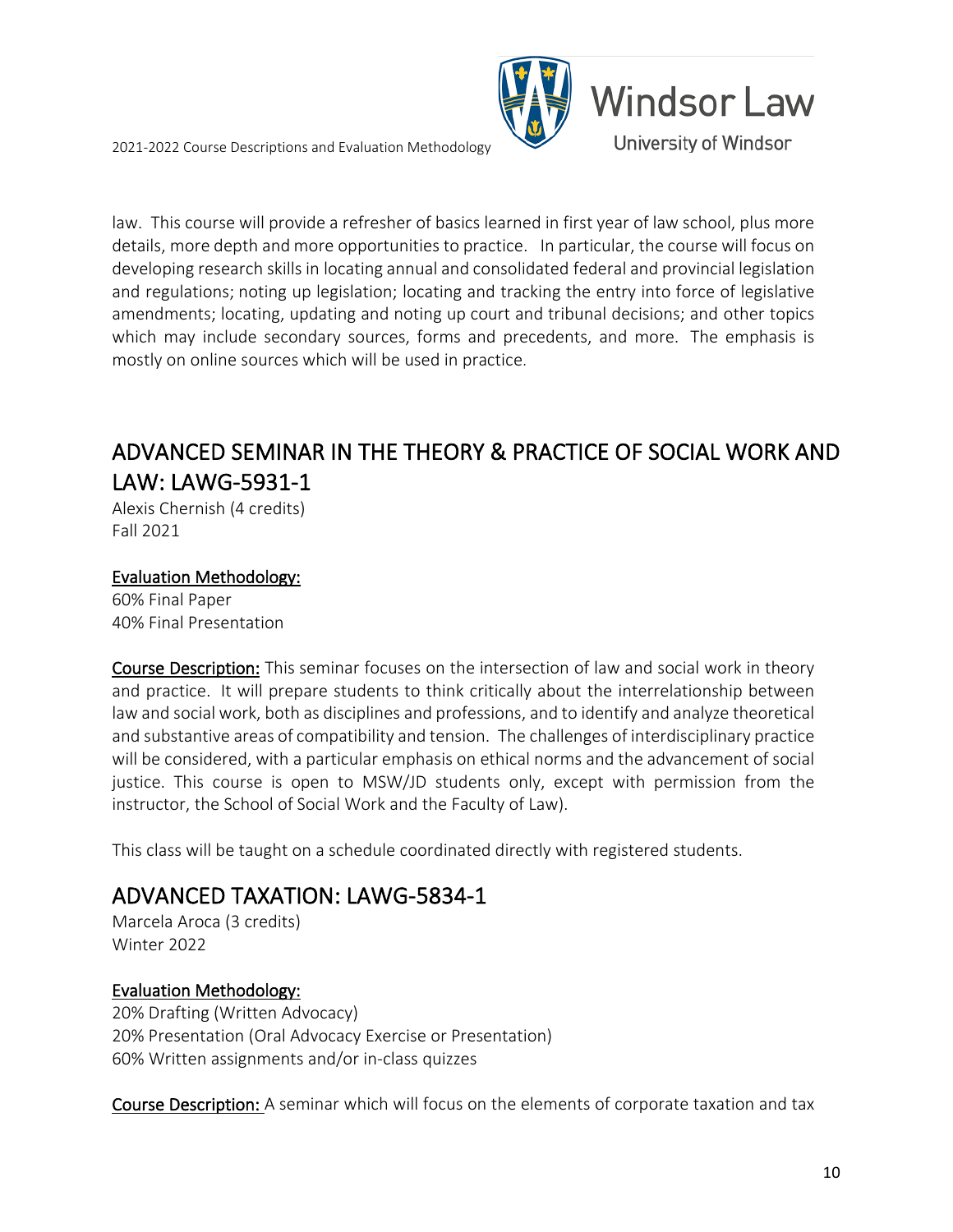

controversy and dispute resolution. Corporate taxation includes a study of the taxation of corporate income, corporate residency, distributions, an overview of the tax consequences of transfers to corporations, simple corporate reorganizations and the GAAR. The corporate taxation portion is designed to teach the student how to use corporate vehicles in a tax efficient manner. Time permitting, there may be an introduction to international taxation, particularly on the application of international tax treaties and the concept of treaty shopping and transfer pricing. The tax controversy/litigation component includes a study of the litigation process in the Tax Court of Canada and possibilities for dispute resolution. (Pre-requisites: Income Taxation and Business Associations).

Format of lectures: 10 out of the 12 lectures are given synchronously through Blackboard virtual classroom or via Microsoft Teams, all of which will be recorded, with some instruction provided from senior Toronto tax practitioners. If University administration permits two tax controversy/litigation lectures are given in-person.

## <span id="page-10-0"></span>ADVOCACY BEFORE ADMINISTRATIVE TRIBUNALS: LAWG-5925-1 Sarah Jacobs (3 credits)

Fall 2021

### Evaluation Methodology:

50% Two Written Assignments 35% Hearing Simulations 15% Participation

Course Description: This course provides students with the legal principles, practical litigation strategies, and preparation/presentation skills required for successful virtual and in-person advocacy before administrative tribunals and agencies. Administrative tribunals throughout Canada have shifted to virtual hearings; the course will prepare students for virtual advocacy by exploring protocols and best practices for remote hearings and by conducting hearing simulations on the platforms administrative tribunals frequently use.

Using a combination of synchronous and asynchronous delivery, the course format includes lectures, seminar presentations by experienced practitioners regarding practice before select administrative bodies, and hearing simulations. Select tribunals will be explored through lectures, seminars, and simulations to demonstrate a methodology to be generally employed in the field of administrative advocacy. While discussing how advocacy approaches differ among tribunals, students will also consider how these approaches differ from traditional courtroom advocacy. Students will be expected to engage in class discussion and, using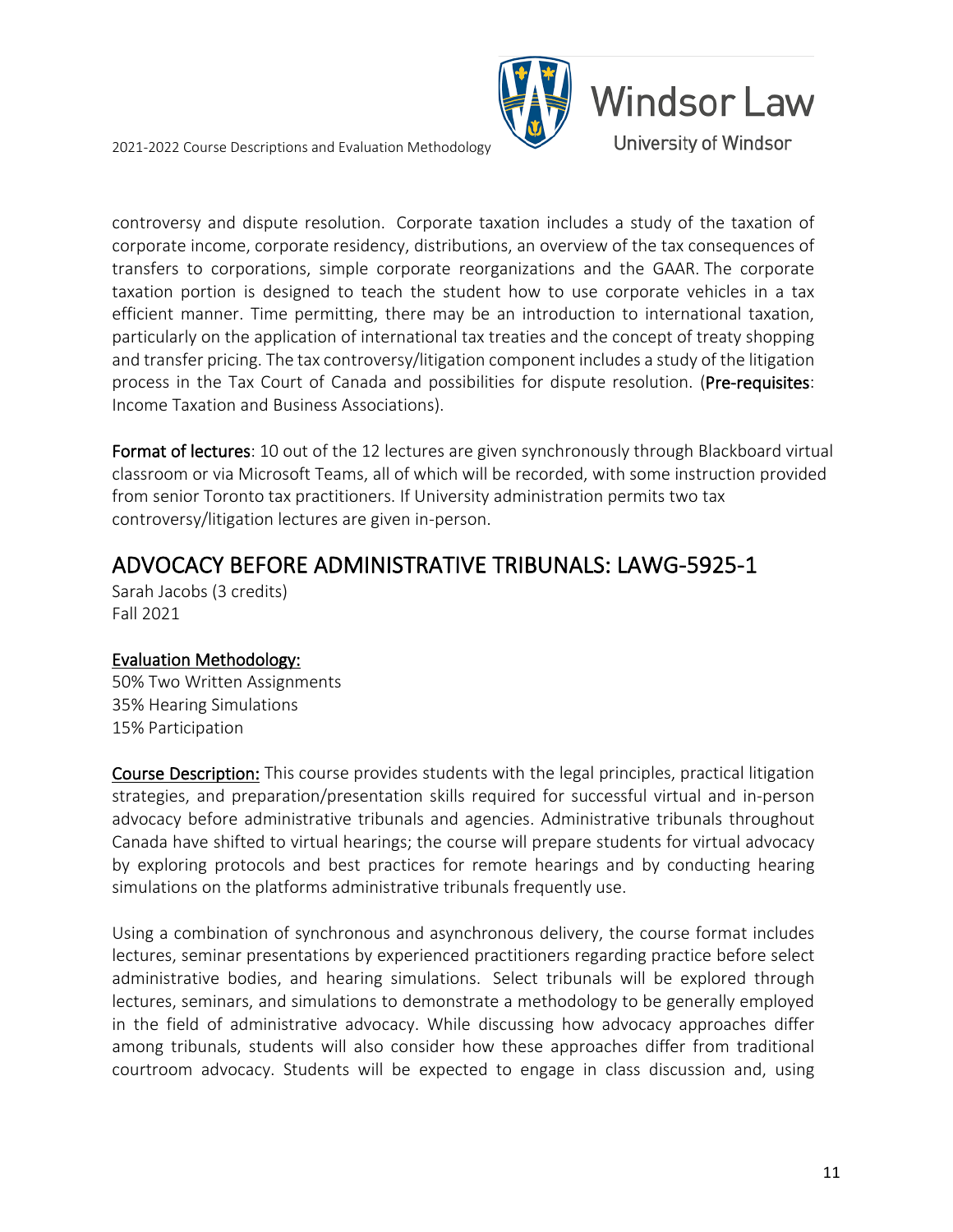



hypothetical case scenarios, demonstrate written advocacy skills (through two practical assignments) and oral advocacy skills (through virtual hearing simulations).

## <span id="page-11-0"></span>ADVOCACY PROGRAM - MOOT COURT COMPETITONS: LAWG-5892 Professor Jasminka Kalajdzic, Mooting and Advocacy Program Director

*\*By application only*

Students must follow the application process outlined on the Faculty of Law's Advocacy and Mooting Program website: [http://www.uwindsor.ca/law/1288/moots.](http://www.uwindsor.ca/law/1288/moots) The deadline for online applications will be posted once available.

Students selected to represent the Faculty of Law on competitive moot teams will be enrolled in their respective mooting course sections. In planning a timetable, you should note that there is no guarantee that youwill be selected for a moot competition. Therefore, you should register in a full slate of courses, one of which may be dropped, with the assistance of the Academic Coordinator's Office, if you are selected for a moot team. For most moots, the credits earned are recorded in the Winter semester although the work on most Moots starts in the Fall term.

The following is a list of moots that have been offered in the past for academic credit. The list of Moots we participate in will vary year to year and not all moots will be offered each academic year.

| Arnup Cup                                 | 4 credits                   |
|-------------------------------------------|-----------------------------|
| <b>Wilson Moot</b>                        | 4 credits                   |
| Canadian Client Consultation Competition  | 4 credits                   |
| Canadian National Negotiation Competition | 4 credits                   |
| Julius Alexander Isaac Moot               | 4 credits                   |
| Donald G.H. Bowman National Tax Moot      | 4 credits                   |
| Gale Cup                                  | 4 credits                   |
| Harold G. Fox Moot                        | 4 credits                   |
| International Criminal Law                | 6 credits (3 fall/3 winter) |
| OTLA Cup                                  | 4 credits                   |
| Oxford International IP Law Moot          | 6 credits (3 fall/3 winter) |
| Jessup International Moot                 | 6 credits (3 fall/3 winter) |
| Mathews Dinsdale Labour Arbitration       | 3 credits                   |
| Kawaskimhon Moot                          | 4 credits                   |
| Laskin Moot                               | 4 credits                   |
| Walsh Family Law Moot                     | 4 credits                   |
| Walsh Negotiation Moot                    | 4 credits                   |
| <b>Winkler Class Actions Moot</b>         | 4 credits                   |
| Wilms & Shier Environmental Law Moot      | 4 credits                   |
| <b>WTO Moot</b>                           | 4 credits                   |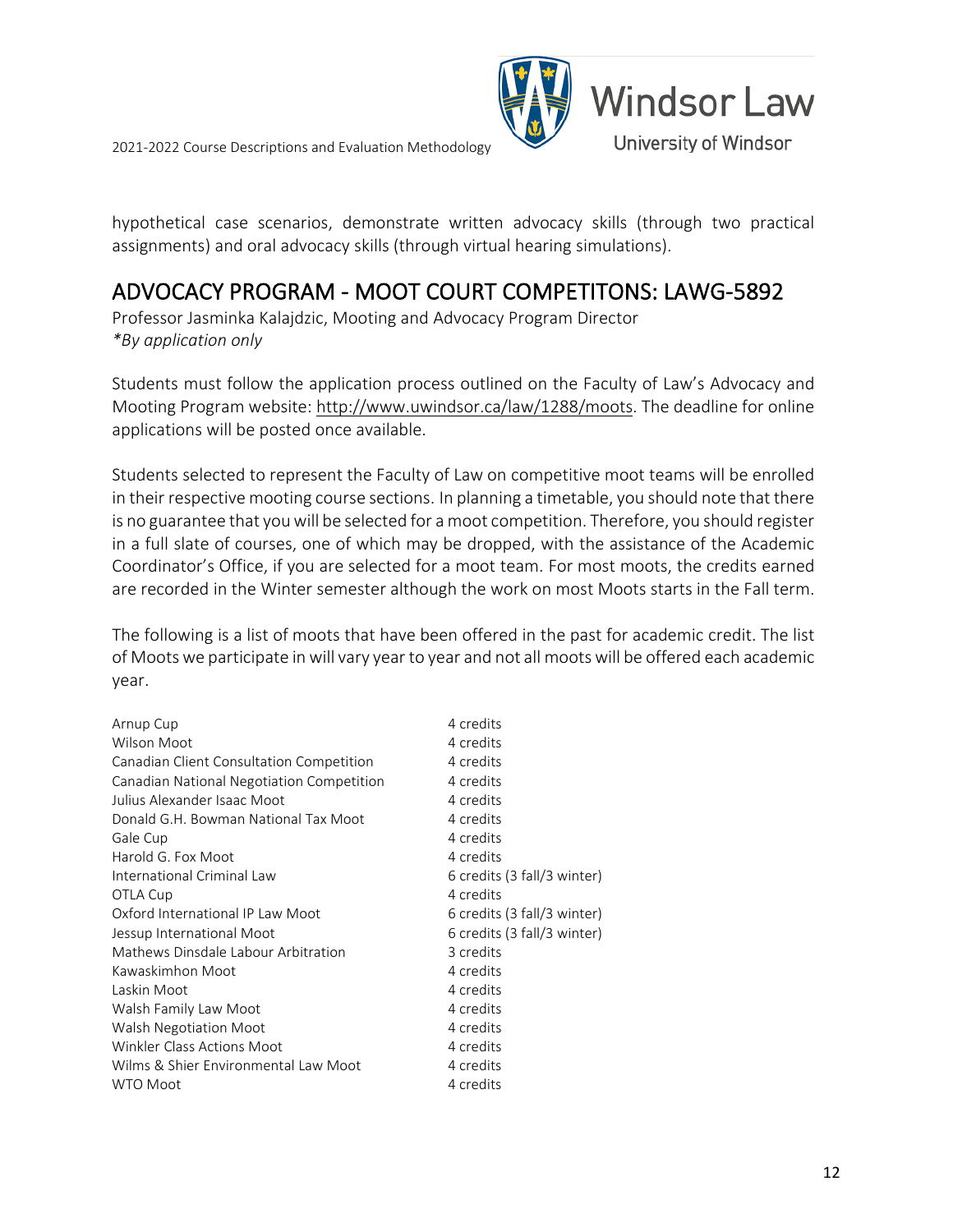

## <span id="page-12-0"></span>ANISHINAAABE STUDENT CAMP: LAWG-5995-1 Professor Valarie Waboose (3 credits)

Winter 2022 *\*By application only*

#### Evaluation Methodology:

Journals – Students will be required to submit four reflection papers (1-2 pages} daily while at the Anishinabe Camp. Students will reflect on what they learned and how the information is impacting their thoughts in relation to self, family, community, universe and the practice of law on each day of the camp. Students may also write about what they learned and/or experienced during the team building and individual exercises. Students will also be asked to submit at least one (1) question in their reflection paper about what they had about the information provided or what they'd like to know more about.

Camp Presentation - Each student will be required to make a 15-minute presentation on their understanding of Indigenous Legal Traditions on Saturday evening. Students may use their reflection papers to guide their presentation or they may present on a particular aspect of the teachings that they learned. The presentation must be about 1 of the 5 areas of lndigenous Legal Traditions outlined in the Borrows text.

Final Paper - Students will be required to write a ten to twelve-page final research paper about how ILT can be utilized within the practice of law. The final paper must be a well-researched and analytical representation of the student's understanding of the topic selected while at the same provide a critical analysis of the topic.

Course Description: The Pii ki giigidod, N bizendaami: When the Earth Speaks, We Listen Anishinaabe Camp is offered as a four-day Intensive Learning on the Land course. The course will be conducted on Walpole Island First Nation, a First Nation community approximately 1.5 hours from Windsor. This on the land course is designed to assist students in understanding how Indigenous Law is found in many different aspects of the natural and living world. Students will have an opportunity to learn from Indigenous Knowledge keepers through song, dance, ceremony, storytelling and sharing circles. Students will learn firsthand how laws are formulated within an Indigenous context.

The class will take place over a four-day intensive period; Thursday, March 10 through Sunday, March 13, 2022. The 4-day Anishinaabe Camp will be held on Walpole Island First Nation. During this 4-day camp, 2L and 3L students will learn how Anishinaabe law operates and how it can be found in traditional stories, the environment, treaties, declarations, customs,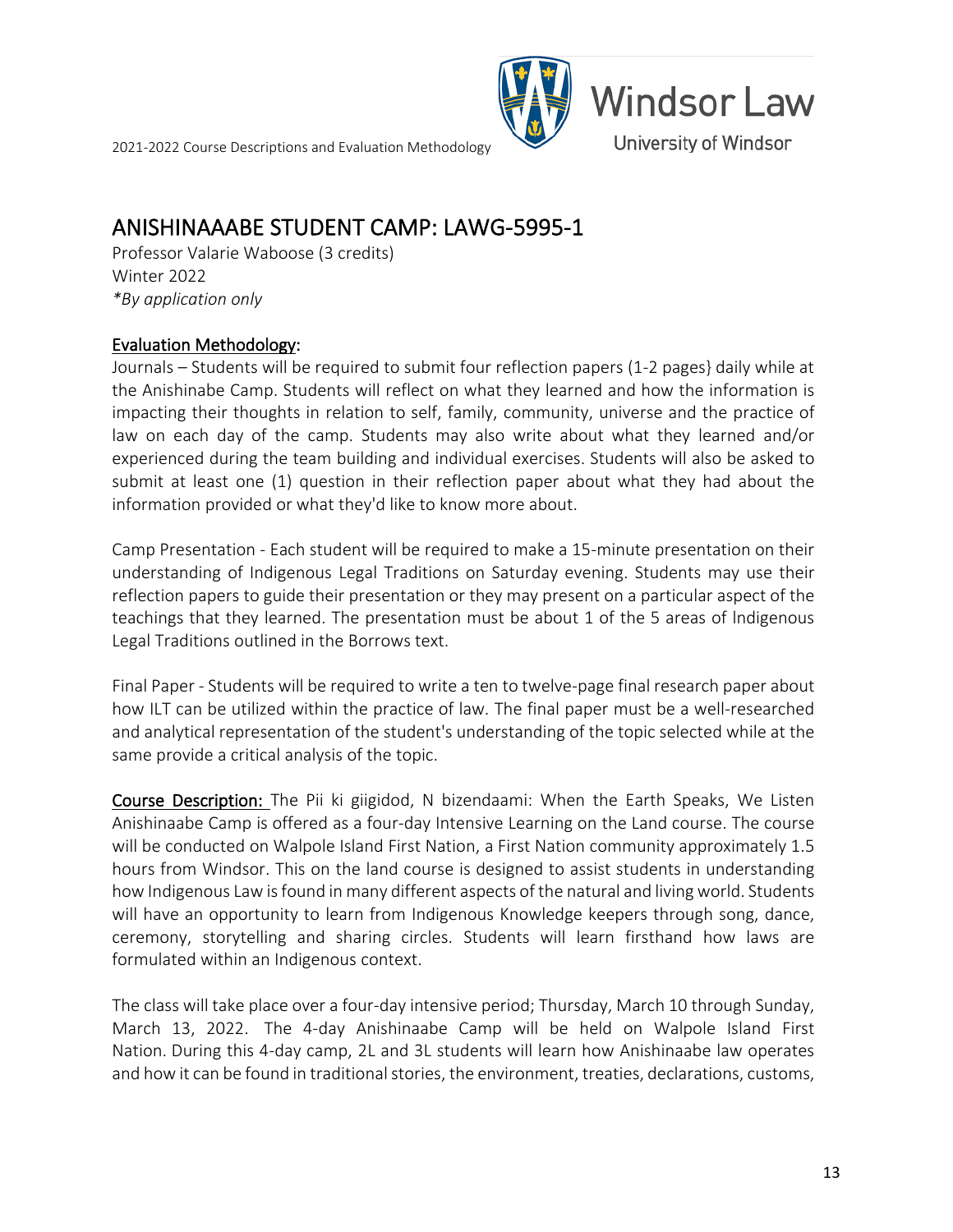

etc. The camp is outdoors, on land and water, and in a First Nation community territory which is conducive to learning about Indigenous laws.

The Anishinabe Law Camp will be delivered via a hands-on experiential learning methodology. Students will learn and explore the laws of the natural world by listening to teachings from Indigenous traditional people and Elders, participating in Indigenous cultural practices and learning from the land.

Registration for this course will be made by application due December 1, 2021.

*NOTE: You CANNOT register in courses that overlap or conflict on the course timetable. The Associate Dean (Academic) will consider exceptions where the overlap or conflict results from a course taught intensively, like this course. To request an exception, please write to our Associate Dean (Academic) at: [lawassociatedean@uwindsor.ca.](mailto:lawassociatedean@uwindsor.ca) In your request, please identify the courses that conflict, the dates involved and set out your plan to resolve the conflict. You should seek permission before the close of the course change period so that you can adjust your schedule if necessary. This must be done after you are selected for the course and before the course starts.*

## <span id="page-13-0"></span>AUTOMOBILE INSURANCE LAW: LAWG 5913-1 Jennifer Bezaire (3 credits)

Winter 2022

### Evaluation Methodology:

100% Final Examination – Open book

Course Description: This course will focus on motor vehicle accident tort law and no-fault (statutory accident benefit) insurance, as well as the interplay between the two. Students will learn the evolution of and basic tenets of Ontario's motor vehicle insurance law, including basic and optional insurance coverage, statutory deductibles, threshold, uninsured and underinsured motorist protection, fault determination rules, A.D.R. at the License Appeal Tribunal, and Special Awards. The current political climate and efficacy of the automobile insurance system and the tension between the insurance industry and victim rights advocates will also be discussed. While not a prerequisite, it is recommended that students take Insurance Law.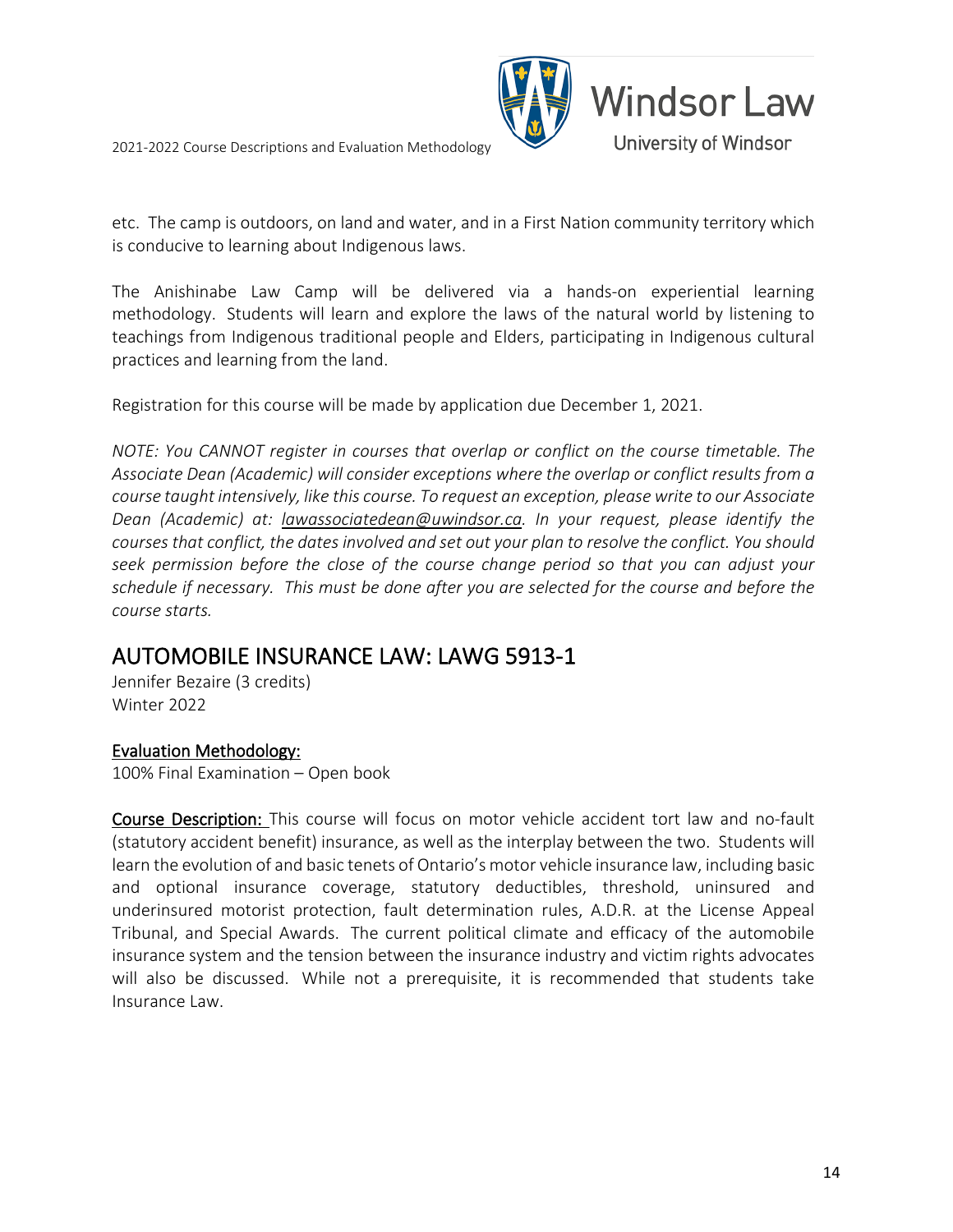

### <span id="page-14-0"></span>BANKING & NEGOTIABLE INSTRUMENTS: LAWG-5948-1<br>Professor Muharem Kianieff (3 credits)

Winter 2022

#### Evaluation Methodology:

100% open book final examination, with paper option worth 50%

Course Description: "Negotiable instruments" are commonly used as credit and payment instruments in consumer, commercial and financial transactions. They are widely used in connection with sales, guarantees and loans as well as most sophisticated money and financial market contracts. Some of their aspects are closely linked to the banker-customer relationship and must be studied in conjunction with the fundamentals underlying banking and the financial industry. Hence, the course deals with the law applicable to these instruments in the context of "banking" and further provides an overview of the financial system. By the end of the course students will have an understanding of the operation of various payment mechanisms including bills of exchange, cheques, wire transfers and credit cards. Moreover, students will also gain some familiarity and be in a position to critically evaluate many of the policy debates that are prevalent in commercial law.

\**Students are strongly encouraged to complete Business Associations before or during their enrollment in this course.*

### <span id="page-14-1"></span>BLOCKCHAIN TECHNOLOGY & COMMERCIAL LAW: LAWG-5968-1<br>Professor Muharem Kianieff (3 credits)

Winter 2022

#### Evaluation Methodology:

70% research paper 20% presentation (30 minutes) 10% participation

Course Description: The course will serve as an introduction to Distributed Ledger Technology (Blockchain) and outline the challenges that Blockchain-based technologies will pose to existing commercial law doctrines. In particular, the course will focus on the legal aspects surrounding the development of crypto currencies, smart – contracts and Blockchain Based Software applications. Topics to be considered include the law of payment mechanisms, consumer protection, and Privacy Laws and Regulations.

*\*Commercial Law – Sales, or Banking and Negotiable Instruments are recommended.*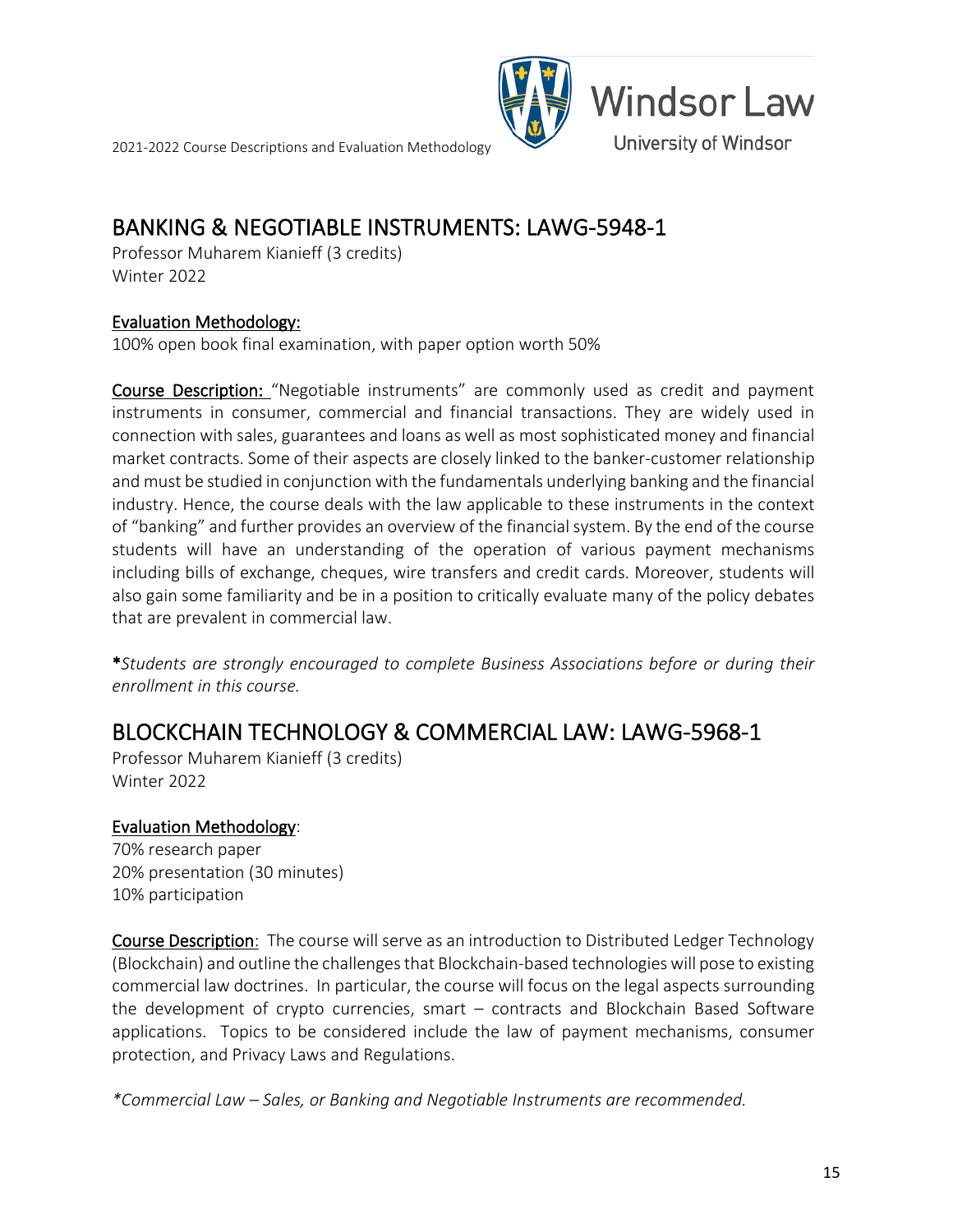

### <span id="page-15-0"></span>BUSINESS AGREEMENTS: LAWG-5993-1<br>Werner Keller (3 credits)

Winter 2022 *\*By application only*

#### Evaluation Methodology:

60% Assignments (12 assignments each 5%) 20% Participation 20% Course paper

Course Description: This seminar course integrates senior students registered in UWindsor's Odette School of Business with upper year students from Windsor Law in classes regarding business agreements to provide them with learning experiences at the intersection of law and business. Through readings, mini lectures, and analysis of business agreements, students prepare for participation in class discussions to engage in active and collaborative learning. Discussions focus on real business agreements, used as case studies to enhance experiential learning, where the diversity of the course learning community provides multiple perspectives regarding different agreements. Students prepare for these interactive discussions by completing and submitting various written assignments before classes on which they receive formative feedback. Towards the end of the semester, students apply the skills they learned throughout the course to analyze a real-world agreement for their final paper and orally present their analysis to the class. Students have the option to choose an agreement of interest to them to make the learning more relevant to them. Business agreements are used in the course as case studies to create memorable, thought- provoking examples for study to help develop students' skills and understanding of the structure and content of typical business contracts. Students gain "literacy" with business agreements by experiencing certain processes.

In their final 20% paper presented to the class, students will demonstrate what they have learned by doing the following:

- choose and define legal/business objectives;
- collect information to be used in the process of analyzing their chosen agreement;
- identify options including negotiation positions; and
- justify their proposals for negotiating changes.

The course is designed to align learning outcomes and activities with assessments and adopts the views of Noam Chomsky (prof at MIT) who said during a speech in 2014 "[His preferred education model is]…*for the student to acquire the capacity to inquire, to create, to innovate,*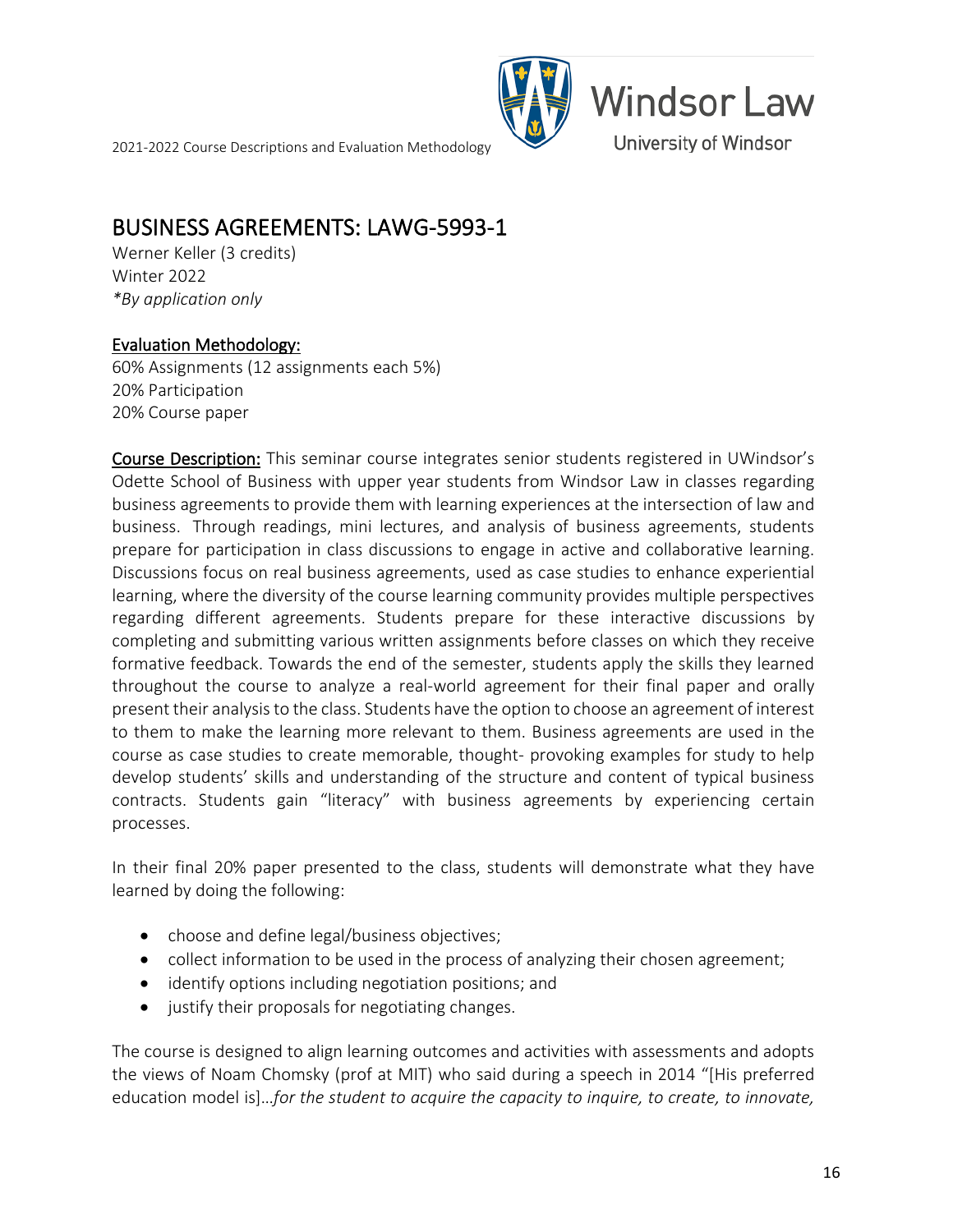

*to challenge—that's education… You gain the capacity and the self-confidence for that matter to challenge and create and innovate, and that way you learn; that way you've internalized the material and you can go on. It's not a matter of accumulating some fixed array of facts which then you can write down on a test and forget about tomorrow."*

### Students gain skills by experiencing typical processes

- Identify legal issues (contract structure and deal points sufficient to inform analysis);
- Review various business agreements including their structure, terminology and usual practices;
- Gather information and formulate alternatives and priorities (synthesize);
- Identify possible proposals for contract terms and rank/rate alternatives with reasons;
- Communicate effective critiques, justifications, plans, assessments and decisions in oral and written form;
- Justify, defend and modify the negotiation positions in appropriate civil and persuasive ways;
- Produce and communicate a report that analyzes, justifies and proposes alternatives.

### Students will study both transactional and relational agreements including:

- General Security Agreement
- Guarantee and Postponement of Claim
- Letter of Intent
- Settlement Agreement and Mutual Release
- Shareholder Agreement & Franchise Agreement
- My Teaching Philosophy Lifelong Learning and Skill Development
- University should prepare students for lifelong learning through development of critical thinking skills. I aim to pass on my knowledge, experience and attitudes to students. I align learning outcomes with learning activities and learning assessment and setting expectations
- Student Feedback VIDEO & Reviews
- Some students who finished this course in Fall 2015 semester recorded this video feedback.

Enrollment Limit: ten (10) law students. Selection will be based on cumulative GPA and a statement of interest.

Application Process: to express your interest in this course, you must complete this [form](https://uwindsor.ca1.qualtrics.com/jfe/form/SV_5vGRNH4xLVaWdoi) by October 1, 2021.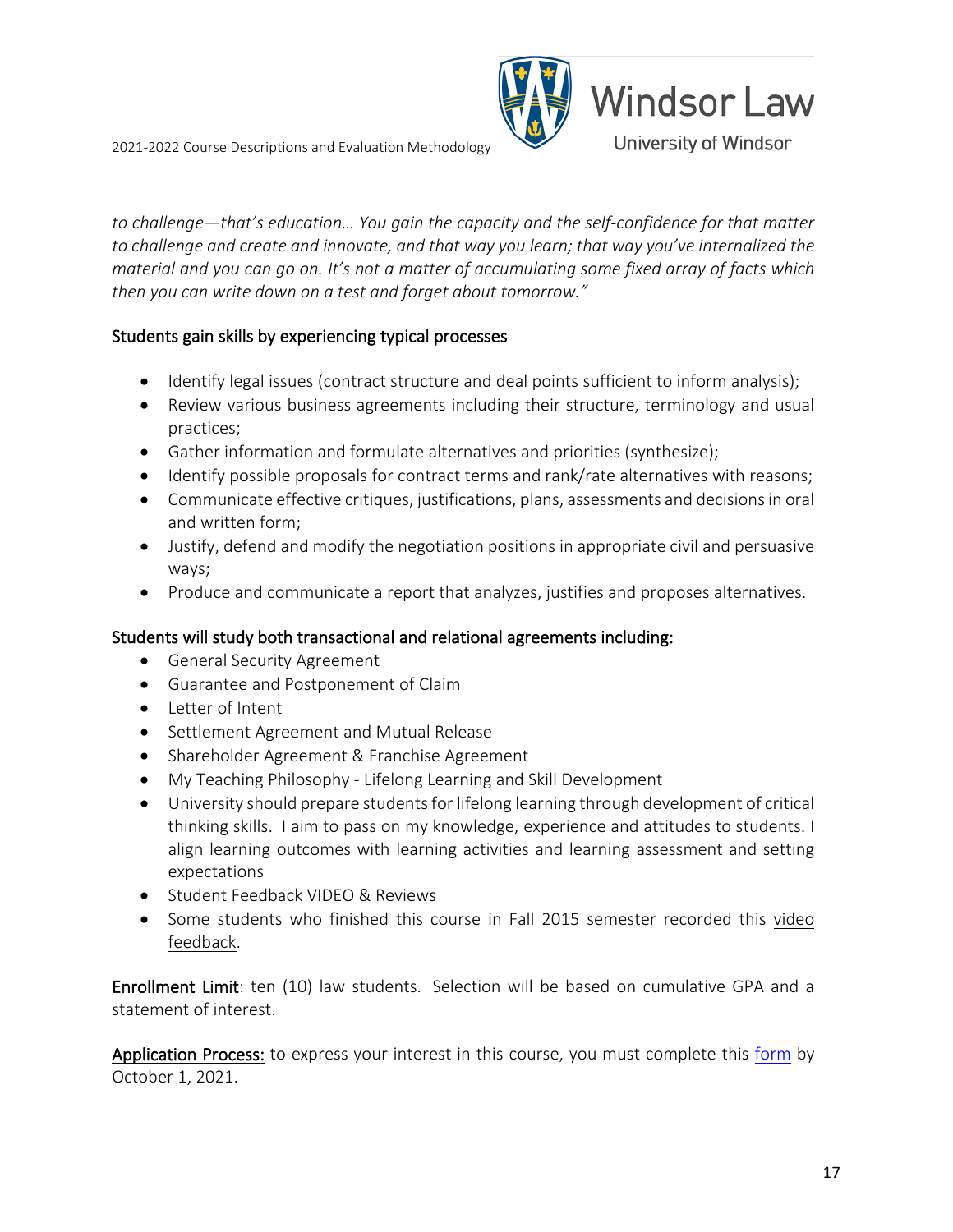

### <span id="page-17-0"></span>**BUSINESS ASSOCIATIONS: LAWG-5877-1**<br>Professor Muharem Kianieff (4 credits)

Fall 2021

#### Evaluation Methodology:

100% open book final examination with paper option worth 50%

Course Description: This course provides the essential legal background to the major forms of business association. It will include a functional and theoretical analysis of sole proprietorships, partnerships and corporations. Attention will also be paid to the purpose and function of corporations in society, as well as basic principles of agency law and their application to these forms. The course is designed as a foundation course in the law of business association and as a pre-requisite for more intensive study in selected topics and current problems in corporate law, corporate finance, advanced taxation, securities regulation and other subjects required by the student intending to enter the corporate/commercial field as a preferred area of practice.

## <span id="page-17-1"></span>BUSINESS ASSOCIATIONS: LAWG-5877-1 Professor Shanthi Senthe (4 credits)

Winter 2022

#### Evaluation Methodology:

80% Final Examination 20% Presentation

Course Description: The aim of this course is to provide students with a basic understanding of the legal regulation of business enterprises. The goal at the end of the class is to have a solid understanding of the legal principles that govern business enterprises within the Canadian legal and regulatory framework. These principles include fiduciary concepts in commercial relationships.

Further, the objective of this course is not only to familiarize students with various forms of business organization, such as partnerships and corporations, but also the legal relationships embedded therein. The emphasis is on promoting a basic understanding of foundational business concepts and business-related challenges often faced by lawyers. The ultimate aim of the course is to provide students with a broad overview of the most legal issues within business associations with a focus on transactional and experiential experiences.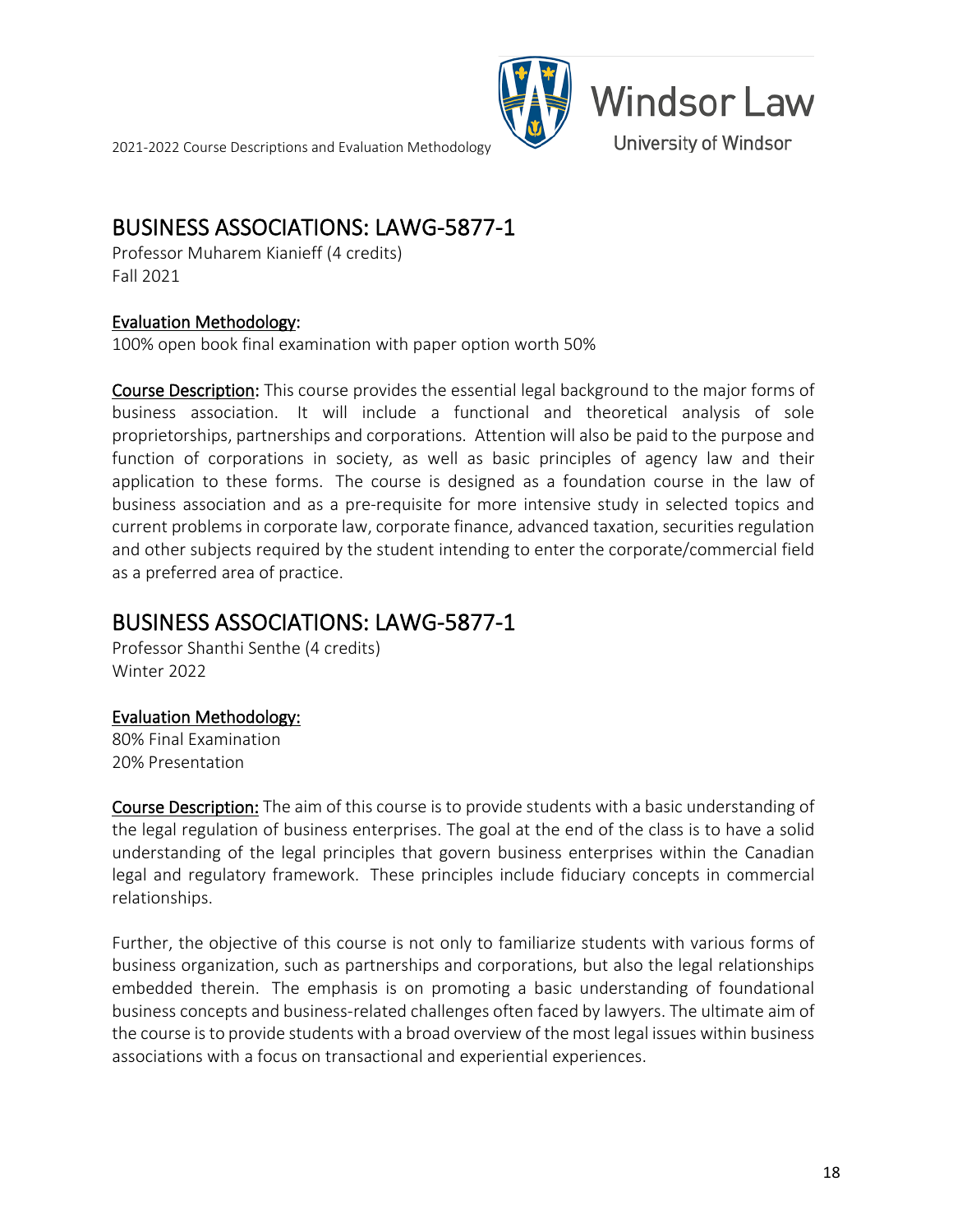

### <span id="page-18-0"></span>CANADIAN CIVIL PROCEDURE: LAWG-5825-1

*(Compulsory for all 2L Dual JDs; JD, MBA/JD and MSW/JD see LAWG-5826)* Jeffrey J. Hewitt (4 credits) Fall 2021

NOTE: *This course is available for 2L Dual JDs as Hyflex/Livestream, integrating face to face students with those participating remotely; when registering, select "A" for face to face or "O" for remote, as follows:*

- o *LAWG-58251A – face to face*
- o *LAWG-5825-1O- remote*

#### Evaluation Methodology:

100% Final examination – open book

Course Description: A study of the procedure in a civil action in Ontario including historical background, organization and jurisdiction of courts; commencement of proceedings; pleadings; discover; parties; disposition without trial; motions; setting down for trial; and overview of the conduct of a trial. The distinction between the general litigation proceeding as compared to the Simplified Procedure will be examined. The course has a strong practical focus and there is an optional drafting component to assist in the understanding of the application of the Rules of Civil Procedure.

### <span id="page-18-1"></span>CANADIAN IMMIGRATION AND REFUGEE LAW: LAWG-5957-1 Professor Vasanthi Venkatesh (3 credits)

Winter 2022

#### Evaluation Methodology:

40% Final Exam 20% Class Participation and Reflection Papers 40% Paper \*there may be an option for a 50% research paper, reducing the Exam Weight

Course Description: This course provides an overview of Canadian immigration and refugee law exploring all categories of immigration law including permanent and temporary immigration, refugee system, citizenship laws, and enforcement and removals. The law will be critically analyzed in their social and political context with an aim to reveal the theoretical, historical, transnational, and constitutional underpinnings of Canadian immigration and refugee law. Comparisons will be made with immigration and refugee laws in other countries.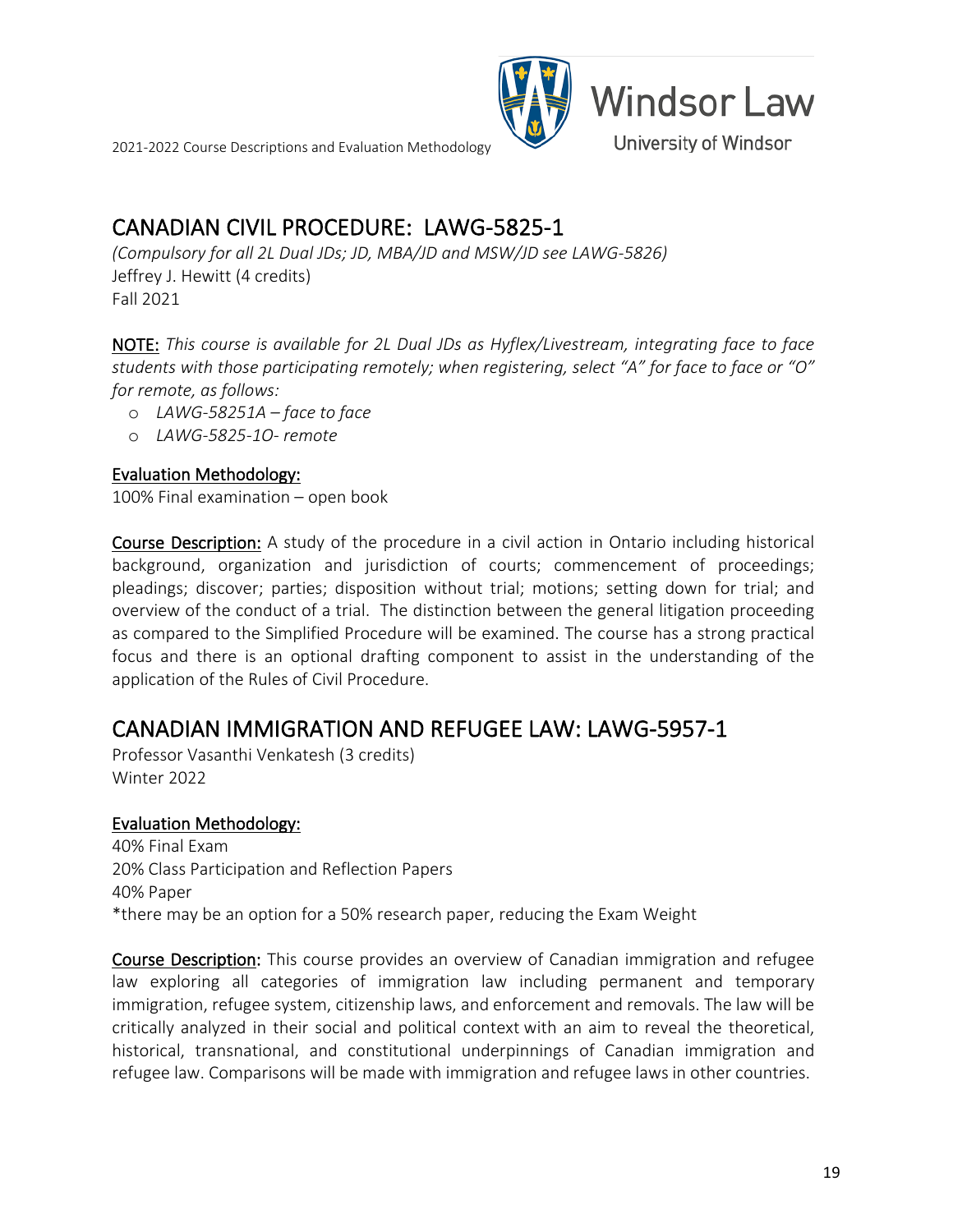

### <span id="page-19-0"></span>CHILD PROTECTION: LAWG 5971-17<br>Xx (3 credits)

Winter 2022

#### Evaluation Methodology:

TBA

**Course Description:** This course is designed to provide students with the opportunity to learn and understand the complexities of child welfare law in Canada. Students will engage in a substantive review of child protection law and jurisprudence; including commencement of proceedings, grounds for intervention, rights of children in care, evidence, placement Orders, review proceedings, access, openness, adoption and Charter issues.

Students will be exposed to how child protection law effects parents and children through a review of how child protection law intersects with abuse/ trauma, poverty, "generational clients" and issues unique to Indigenous families.

Students will also learn about dispute resolution options set out in the Act. Additionally, this course will focus on the role of the Children's Aid Society, Society lawyers, the role of parents counsel and the Office of the Children's Lawyer, through discussions of professional and ethical issues which include civility and professionalism.

### <span id="page-19-1"></span>CIVIL PROCEDURE: LAWG-5826-1

*(compulsory for all 2L JD, MSW/JD and MBA/JD students)* Noel Semple (4 credits) Fall 2021

#### Evaluation Methodology:

15% Participation 15% Quizzes or Mid-Term Test 70% Open-book Exam 13% Optional Pleading Exercise (if you choose to complete this AND it would help your final grade)

Course Description: "Civil procedure" means the rules, principles, and practices by which civil (non-criminal) disputes are resolved according to the law. While most law school courses are about *what* resolutions the law provides, this course is about *how* civil legal disputes are resolved. We will study civil procedure by reading cases from a wide variety of legal contexts, including human rights, commercial litigation, and constitutional law.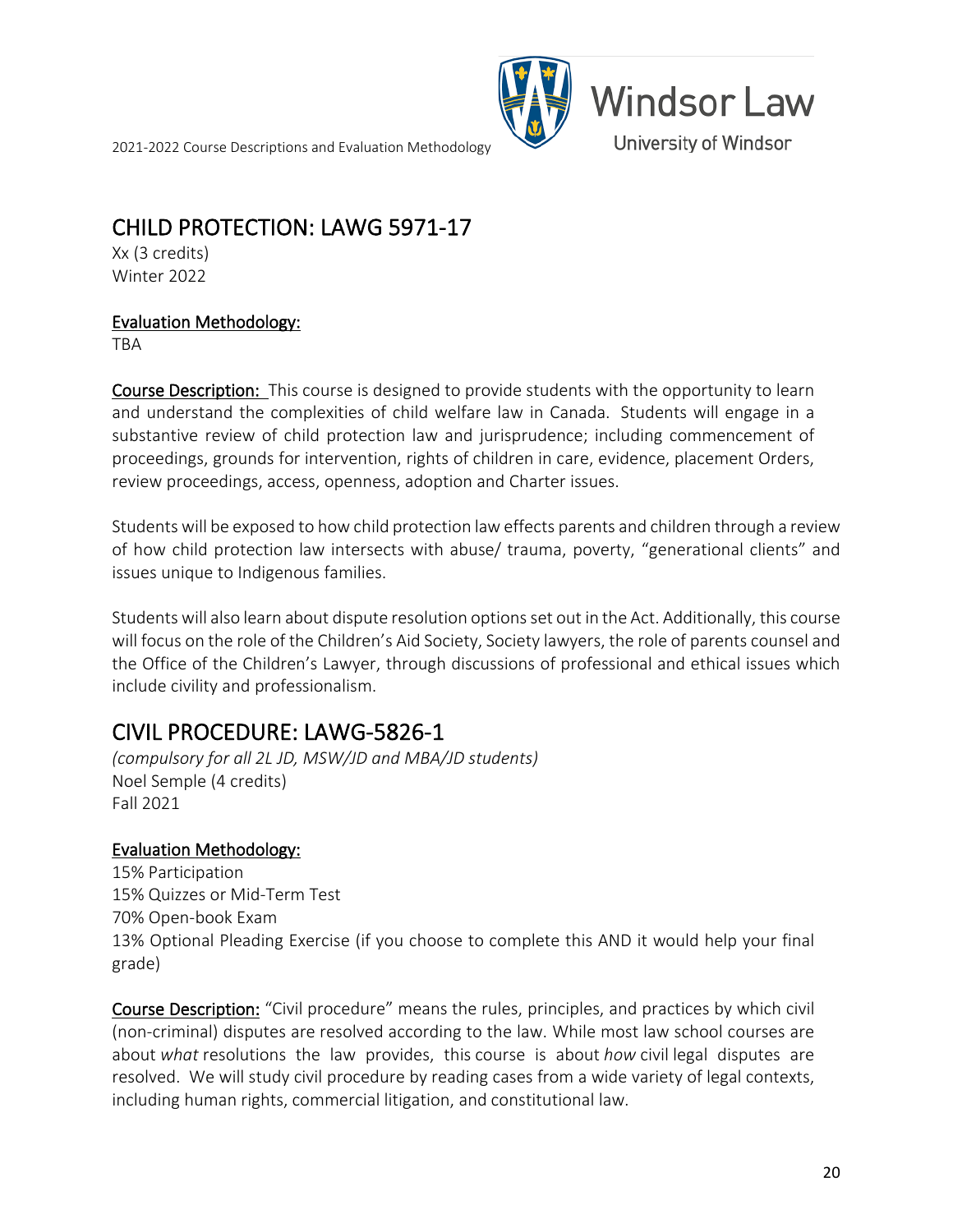

Part I of the course follows a conventional civil action conducted under Ontario's Rules of Civil Procedure. Part II of the course explores alternative routes to justice within and outside the courts, in light of the limitations of the conventional civil action. Civil procedure is supposed to create access to justice. Throughout the course we will think critically about whether it is doing so, and about how it might better do so. This course will be delivered online.

### <span id="page-20-0"></span>CIVIL PROCEDURE: LAWG-5826-1

*(Compulsory for all 2L JD, MSW/JD and MBA/JD students)* Jeff Hewitt (4 credits) Winter 2022

### Evaluation Methodology:

100% final examination – open book

Course Description: Civil procedure shall examine the process for advancing claims in the civil law context. It is essentially a course that will provide you with the framework for commencing a proceeding in civil court and/or responding to a claim that has been advanced as well as addressing interim matters within a proceeding. We will focus on examining the Rules of Civil Procedure and the Courts of Justice Act, which will be augmented with a discussion of case law and how the rules have been interpreted.

# <span id="page-20-1"></span>CIVIL TRIAL ADVOCACY: LAWG-5907 Edward J. Posliff (4 credits)

Winter 2022

### Evaluation Methodology:

70% weekly in class assignments 30% Final Trial Performance

Attendance is mandatory. Failure to complete any assignment without an excused absence will result in a zero mark for the assignment. Any missed assignment resulting from an excused absence must be made up before the next scheduled class. Excused absences shall be sought from the instructor prior to the date of the absence, except in the case of personal illness documented by a medical note. The final trials will be conducted on Wednesday, March 16, 2022 and Wednesday, March 23, 2022 during regularly scheduled class time at the Superior Court of Justice, 245 Windsor, Avenue, Windsor, Ontario. Attendance on both dates is mandatory, assuming approved under current public health conditions.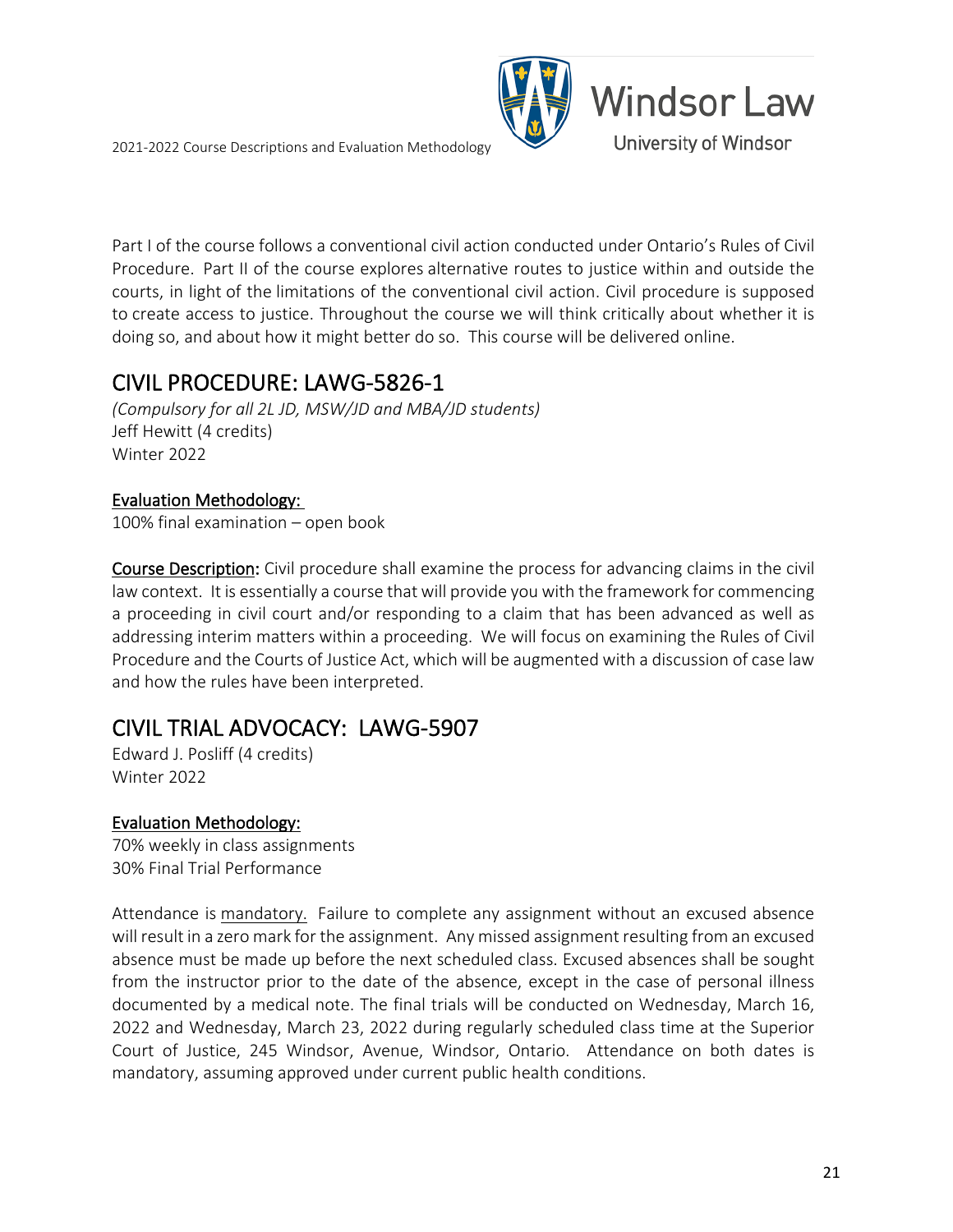

There are only 48 spots available for students within this program. Please do not apply to this course if you are uncertain of your ability to commit to the fulfillment of its requirements.

Course Description: The purpose of the course is to assist the student in developing the basic skills of trial advocacy in the context of a civil jury trial. The techniques employed will be: (a) student performance; (b) instructor critique; and (c) observations of demonstrations by experienced counsel. The course emphasizes experiential learning. There will be little time devoted to lectures or the review of assigned readings.

<span id="page-21-0"></span>*(*Pre or Co-requisite: *Civil Procedure*. Anti-requisite: *Criminal Trial Advocacy).*

# CLASS ACTIONS: LAWG-5908-1 Professor Jasminka Kalajdzic (3 credits)

Fall 2021

### Evaluation Methodology:

60% Factum or Research Paper 30% Group Presentation 10% Quiz

Course Description: The course will critically and comparatively examine a range of contemporary issues surrounding class actions in Canada and elsewhere. The course is mainly devoted to understanding Ontario class action practice and procedure, with assistance from guest practitioners. To expand our understanding of collective litigation in a global setting, four sessions will be offered simultaneously with the faculties of law at Stanford Law School (USA), Tilburg University (Netherlands) and Leuphana University (Germany). Using videoconferencing, taped lectures and online discussion forums, we will explore and compare the collective litigation mechanisms in the four jurisdictions. Students will have the opportunity to interact with law students and professors at these other law schools in a truly collaborative learning environment.

### <span id="page-21-1"></span>CLASS ACTIONS CLINIC: LAWG-5707-1

Professor Jasminka Kalajdzic (4 credits) Fall 2021 & Winter 2022 *\*by application only*

### Evaluation Methodology:

60% Clinic file work 15% Legal research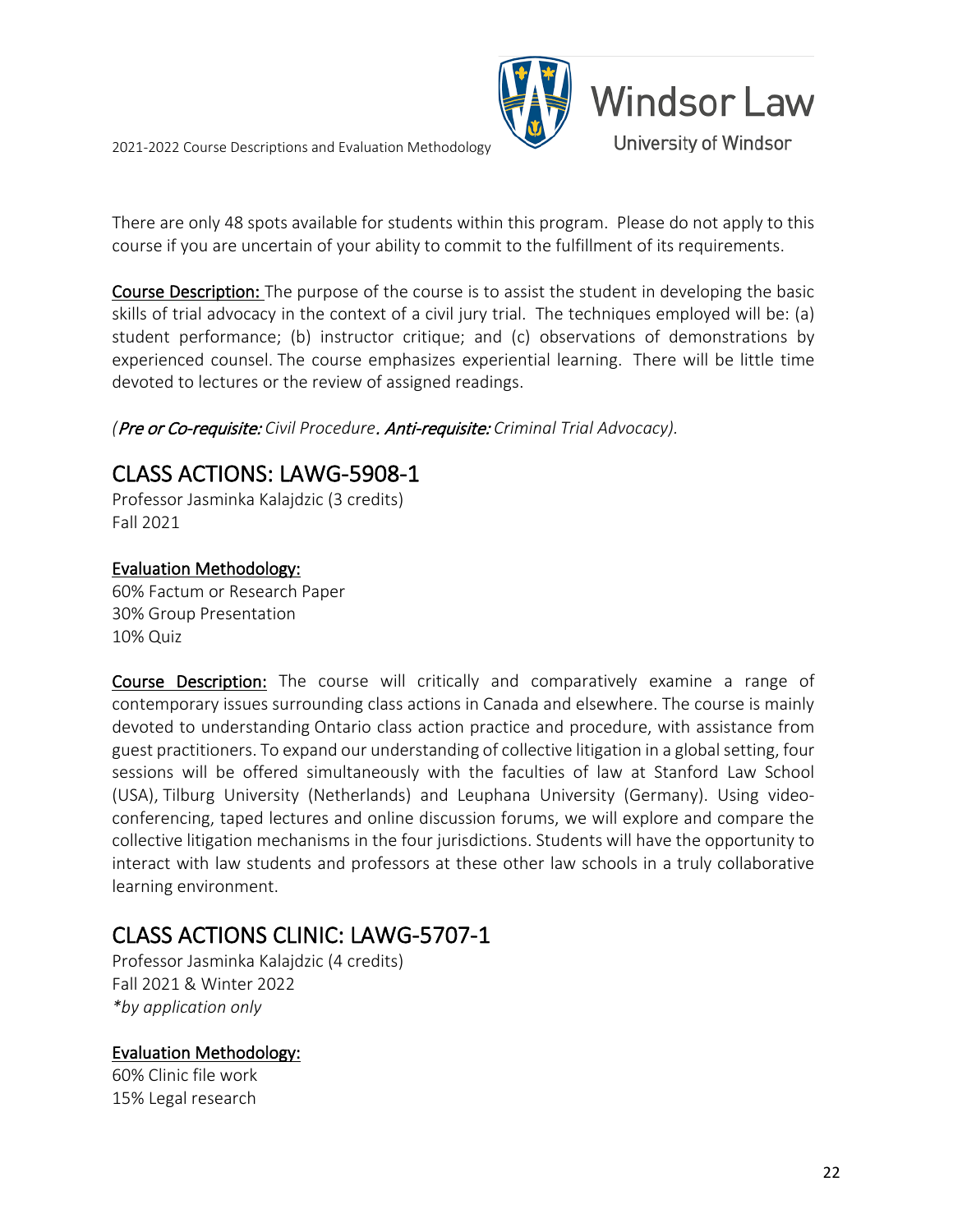

15% Reflective paper 10% Blogs and social media posts

Course Description: The Class Action Clinic is the first student legal clinic in North America focused on the needs of class members. There is vast unmet need for legal support and information in the class action sphere. The Clinic provides a range of services, from summary advice, public education and policy analysis, to assistance with filing settlement claims and legal representation in court hearings. Students provide direct client services under the supervision of Staff Lawyer, Andrew Eckart. Students also have weekly meetings with Professor Kalajdzic to discuss readings and engage in self-reflection.

*Students must apply as spaces are limited*. Applications for the fall semester are due in late June, and for the winter semester in November. Application information is available on the Clinical and Experiential Learning [website.](https://www.uwindsor.ca/law/341/clinical-and-experiential-learning)

Co-Requisite/Pre-Requisite: Class Actions LAWG-5908-1.

### <span id="page-22-0"></span>CLIENTS: LAWG-5944 -1

Krystyn Ordyniec (3 credits) Fall 2021

### Evaluation Methodology:

80% Final paper 20% Participation

Course Description: This class focuses on a group often neglected as a subject of study and discussion in law school – clients. The class is built around five core client skills which are common to all types of legal practice. These are empathy; problem-solving; advocacy and commitment; counselling; and client collaboration. We shall be concerned with how legal practice is changing, in some ways dramatically, to adjust to the needs of a  $21<sup>st</sup>$  consumer who is a very different client that 20 or 30 years ago. Course themes include client stereotypes, changes in consumer attitudes towards expertise, the impact of the Internet, the emotional dynamics of client service, and the affordability crisis in legal services.

We shall also be looking in detail – using guest instructors and clients themselves in some cases – at the particular needs and expectations of selected client groups. The five client "groups" selected reflect my own interests and experience, as well as focusing on some of the most vulnerable clients. They include: clients with addictions, Canadian Muslim clients; First Nations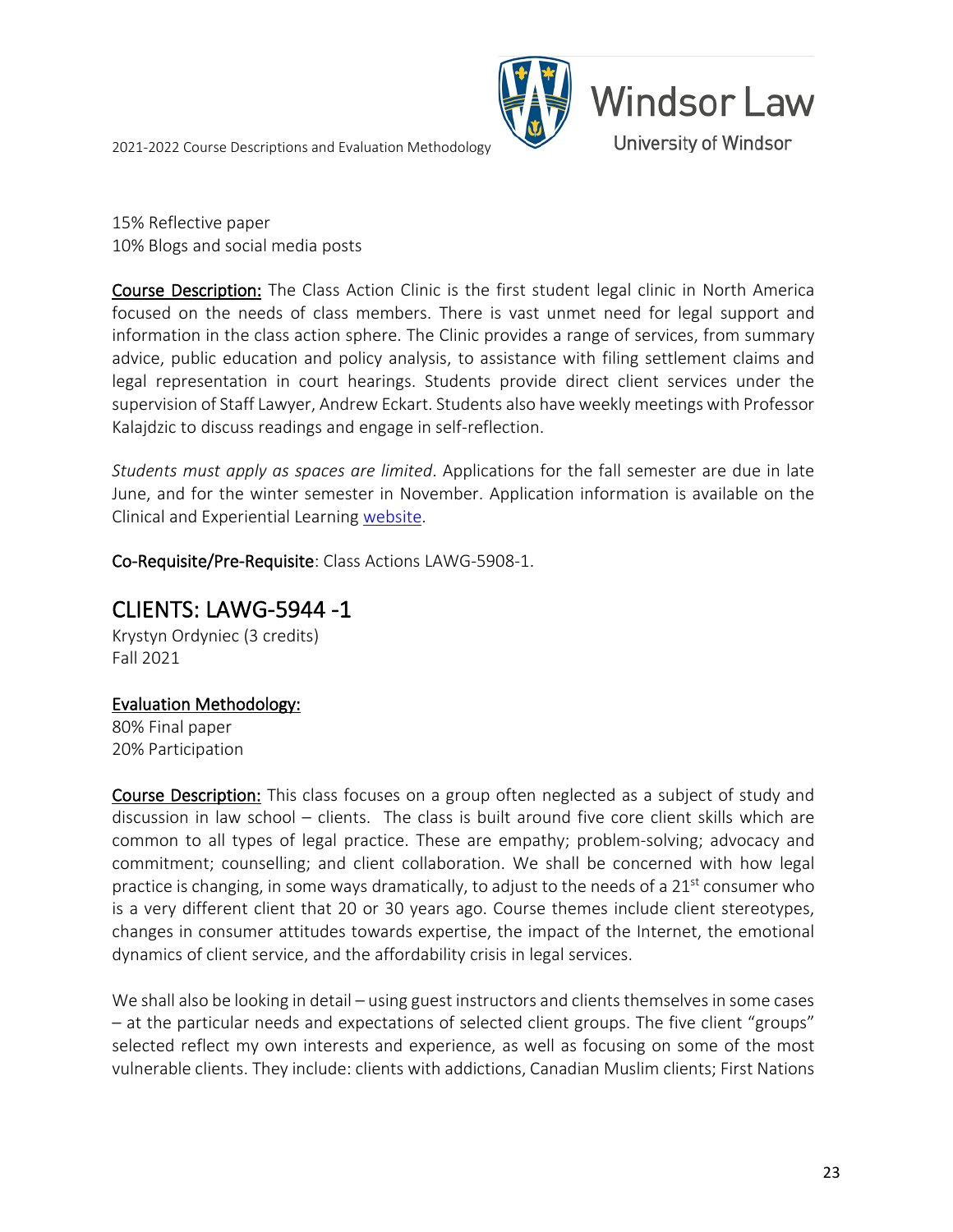



clients; clients with limited resources who are primarily self-representing; and victims of sexual violence.

This course will also enable students to explore concretely their own interest in working with particular groups of clients, and what it would require to establish a practice that reached out to these clients.

### <span id="page-23-0"></span>CLINIC PRACTICE PROGRAM: LAWG-5926

Jeff Carolin (Fall) Professor Jillian Rogin (Winter) (4 - 11 credits) Fall 2021 & Winter 2022

Evaluation Methodology: Pass/NonPass – Clinic Work. The student work is evaluated as follows: requisite number of hours are completed, self-evaluations (start of term, mid-term, and final) reviewed with the Clinic Professor, and self-reflection exercises. Feedback and evaluation will be provided to the student by the Clinic Professor in consultation with Review Counsel/Staff Lawyers, Staff, and the Executive Director.

Course Description: The Clinic Practice Program is a limited enrolment program in which students are placed at one of four poverty law clinics in the South-west region; Community Legal Aid (CLA), Legal Assistance of Windsor (LAW), Chatham-Kent Legal Clinic (CKLC), or Community Legal Aid Sarnia (CLAS).

Students enrol for *either* one full term (8-11 credits) or part time (4-7 credits per term), for two consecutive semesters. Students must complete three hours of in-clinic work per academic credit. Students must also enroll in the Clinic Seminar Course for three credits whether they are in the part-time or full-time program.

The Clinic Practice Program brings students into supervised contact with clients and students will learn legal skills, professional responsibility, and will deepen their awareness of systemic barriers facing marginalized clients. Students enrolled in this program will take on client files and are responsible for the file including representing clients at court appearances/hearings. All work is supervised by a staff lawyer/review counsel.

### <span id="page-23-1"></span>CLINIC SEMINAR: LAWG-5927-1

Lilian Baghat & Harpreet Burmy (Fall) Professor Jillian Rogin (Winter) (3 credits) Fall 2021& Winter 2022 *\*for students in the Clinic Practice Program*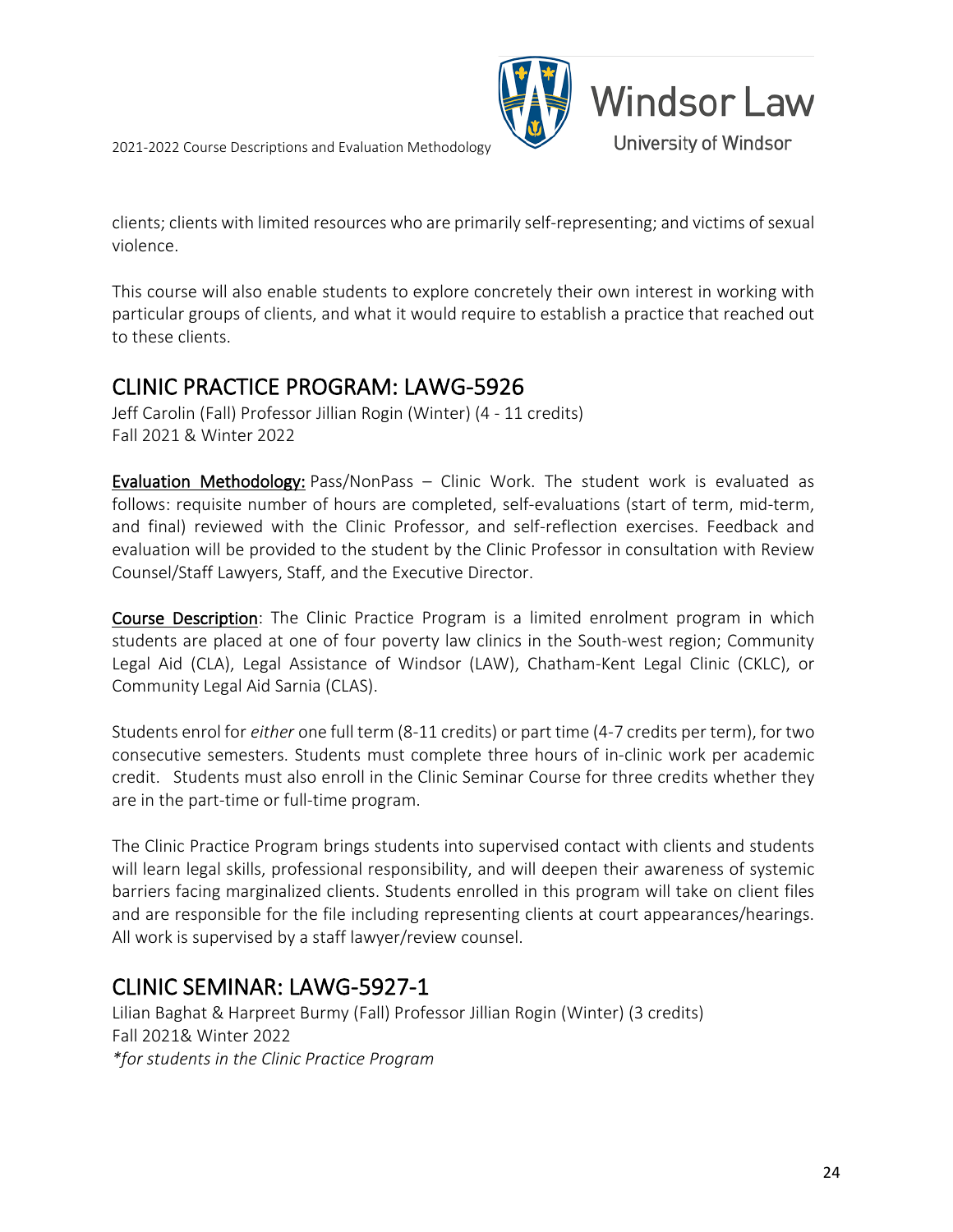

#### Evaluation Methodology:

20% Class Participation 20% Community Project /Law reform presentation 60% Critical Reflections

Course Description: This course integrates reading, reflection, and guided classroom discussion on the lawyer's role in providing legal services to clients living in poverty. We will examine the capacities and limitations of lawyers and legal systems in a poverty law context; ethical and professional responsibility issues in a clinical context; critical views of practice in a poverty context including critical race, feminist, and post-colonial analyses, and the social justice mission of law. Students are required to complete several written assignments in which they reflect upon assigned readings and practical clinical experience with clients, colleagues, supervisors, and other third parties. As a final project, students are required to choose a policy or law reform issue, a systemic advocacy intervention, or community project, relating to issues impacting their clients and to create a presentation outlining their intervention. This course is open to students simultaneously registered in the Clinic Practice Program at LAW or the Clinic Practice Program at CLA.

# <span id="page-24-0"></span>COMMERCIAL LAW – SALES: LAWG-5872-1 Professor Muharem Kianieff (3 credits)

Fall 2021

### Evaluation Methodology:

100% open book final examination with paper option worth 50%

Course Description: The purpose of the class is to familiarize you with some of the various doctrines and principles that apply to the law of the sale of goods. The course will acquaint you with such topics as the substantive requirements of contracts for sale, the conditions surrounding their formation, the obligations of the seller, product liability, and obligations of the buyer.

The subject matter of the course will be comparative with an emphasis on the Ontario Sale of Goods Act, Consumer Protection Act, the UN Convention of Contracts for the International Sale of Goods, and reference to the US Uniform Commercial Code, Article 2.

*\*Students are strongly encouraged to complete Business Associations before or during their enrollment in this course.*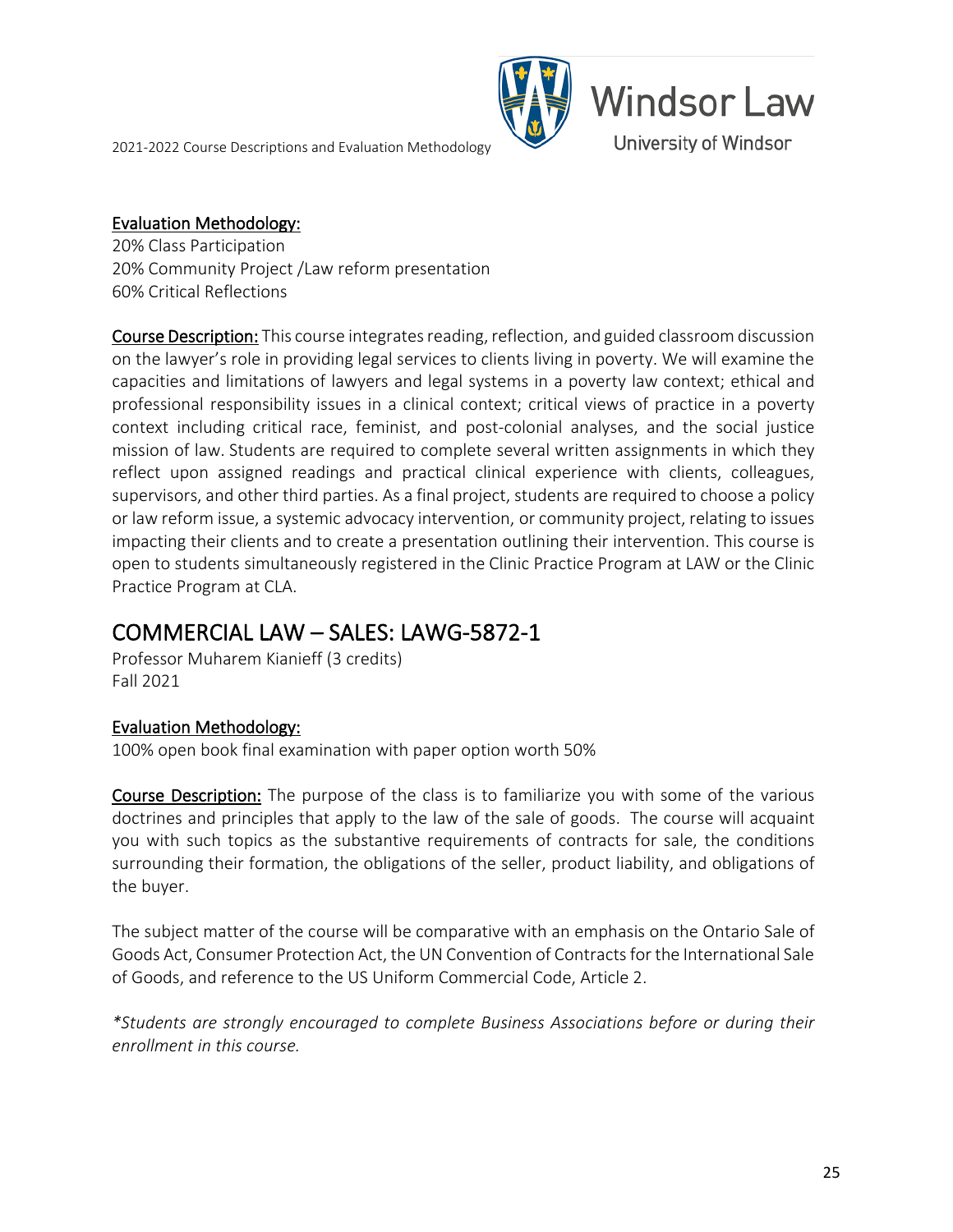

# <span id="page-25-0"></span>**COMMERCIAL LAW - SECURED TRANSACTIONS: LAWG-5874-1**<br>Ian Katchin (3 credits)

Winter 2022

#### Evaluation Methodology:

100% final examination

Course Description: This course will examine the law of secured transactions in personal property and suretyships, as well as the scope and application of the Ontario *Sale of Goods Act* as it relates to secured transactions. An analysis of applicable statutes will be covered, including the Ontario *Personal Property Security Act*, *Sale of Goods Act*, *Consumer Protection Act* and the *Securities Transfer Act,* as well as caselaw relating thereto. Topics that will be covered include the following:

- transfer of title of personal property;
- nature and function of security;
- scope and application of the *PPSA*;
- creation of security interests;
- validity of security agreements;
- rights of secured parties between themselves and against third parties;
- priority rules; and
- remedies in the enforcement of security interests.

### <span id="page-25-1"></span>CONFLICT COACHING FOR SRLs (Self Represented Litigants): LAWG-5971-67<br>Georgette Makhoul (3 credits)

Winter 2022

### Evaluation Methodology:

70% Final Paper 30% Participation

Course Description: This course will provide students with an experiential learning opportunity that reflects Windsor Law's commitment to Access to Justice. Topics covered include learning about the reasons for the rise in self-represented litigants (SRLs) and consequent implications for the practice of law, understanding the scope and limitations of a "legal coaching" model (including "conflict" coaching and preparation for settlement discussions), recognizing the difference between providing legal information as a coach and legal advice, and applying the tools of legal coaching through direct exposure to SRLs. Students will work with local SRLs in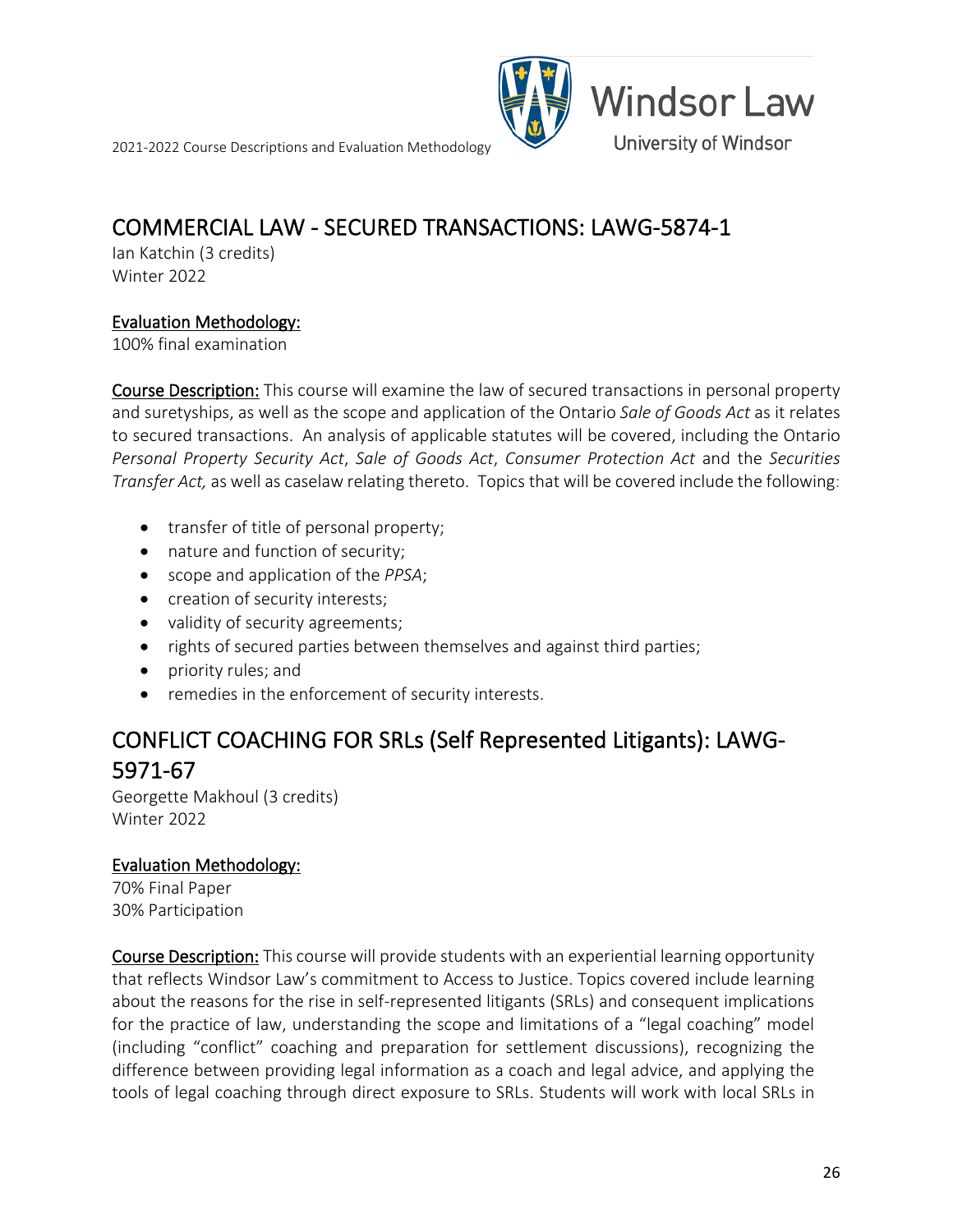

family or civil court to assist them as coaches at various stages of their case, including form completion, preparation for hearings, and with potential or actual negotiation/mediation activities and judicial settlement conferences. A high level of professional self-reflection and eagerness to explore a new phenomenon will be required. Students will not provide any legal advice.

# <span id="page-26-0"></span>CONFLICT OF LAWS: LAWG 5860 Professor Maureen Irish (4 Credits)

Winter 2022

### Evaluation Methodology:

30% midterm 70% final exam or research paper

Course Description: This course studies the legal treatment of facts that cross international or provincial boundaries. It examines jurisdiction of courts, recognition and enforcement of out-ofprovince judgments, and the application of foreign substantive law pursuant to choice of law rules. The course deals with the law relating to geographic diversity of facts in all areas of private law, including torts, contracts, property, family, estates and succession.

### <span id="page-26-1"></span>CONSTITUTIONAL LITIGATION: LAWG 5936 Michael Dunn (3 Credits)

Fall 2021

### Evaluation Methodology:

10% Draft a notice of application 30% Draft an expert affidavit (teams of two) 30% Draft a factum (teams of two) 20% Moot on hypothetical case 10% Class participation

*Note: the first four assignments will be based on a hypothetical case to be handed out at the beginning of the term. The expert affidavit and factum assignments are team assignments; each member of the team is expected to contribute equally to both assignments and will receive the same grade.*

Course Description: The objective of this advanced constitutional law course is to examine certain aspects of the *Charter of Rights and Freedoms* from a practical, litigation-oriented perspective. This course will look at the procedural, evidentiary and practical background of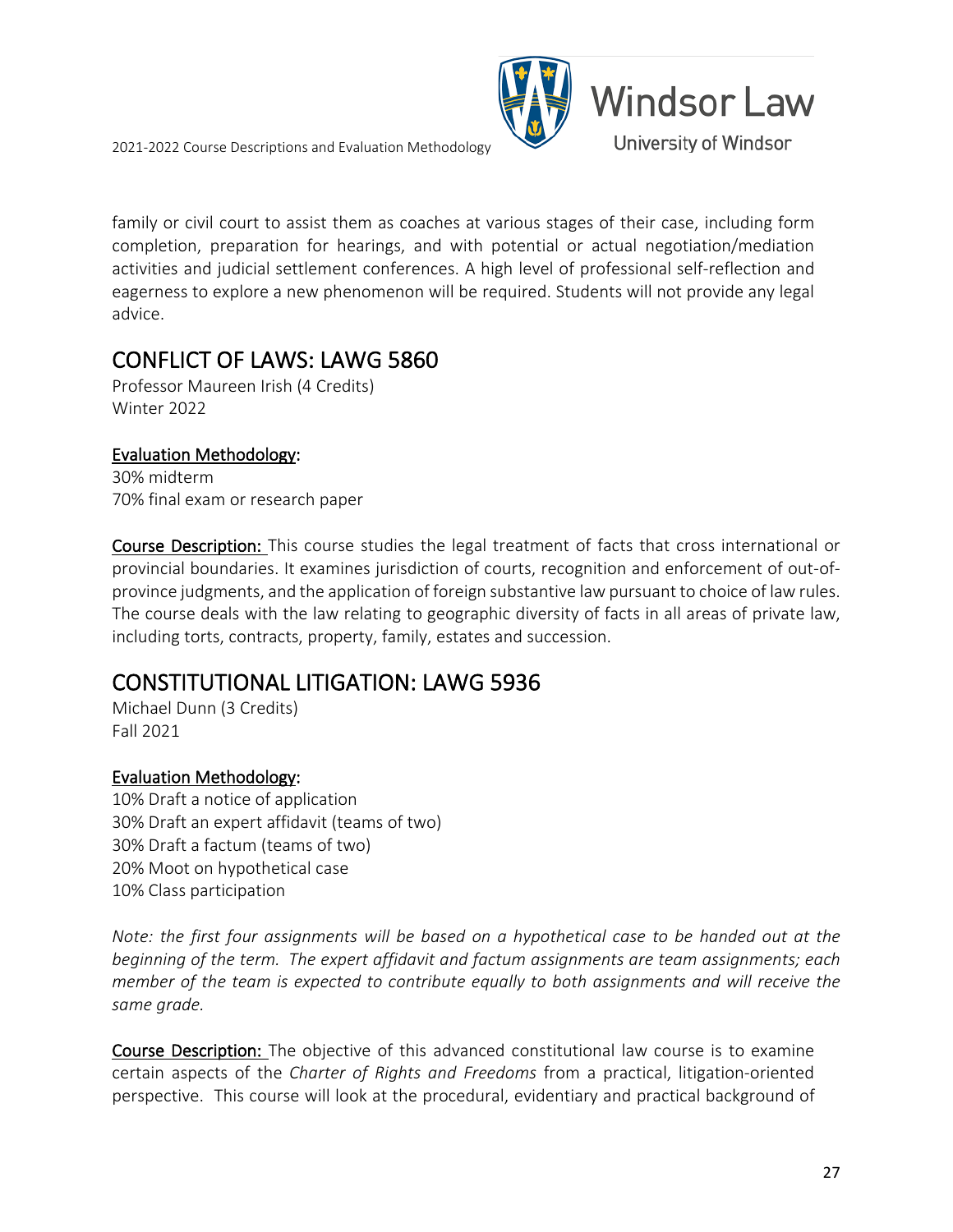

the cases to understand how those considerations influence constitutional principles and constitutional decision-making by the courts. The seminar will look at issues such as standing, facts, social and economic evidence, the respective roles of the complainant, government and intervener in court, litigation strategy and remedies. Students will examine not only the cases, but also background material such as affidavits, cross-examinations and factums.

# <span id="page-27-0"></span>CONSTRUCTION LAW: LAWG-5821-1 Chuck Andary (3 credits)

Winter 2022

### Evaluation Methodology:

10% interactive contract negotiation - Students will be expected to both participate and provide a 1-2 page assessment on both the challenges associated with the negotiation and the aspects that were easier to negotiate.

20% participation, include posting on the Blackboard discussion site and general participation during lectures

70% final examination - open book consisting of multiple choice and short answer questions

Course Description: The construction industry employs roughly 1.3 million Canadians and contributes over 6% of Canada's GDP. Various stakeholders, including owners, general contractors, subcontractors, and insurers and sureties have legal rights and responsibilities that arise at every phase of a construction project. This course will give students an introduction to those rights and responsibilities, with an emphasis on the recent overhaul to construction legislation in Ontario.

This course is taught primarily in lecture format with some problem-based learning. Students are expected to come to class having read the assigned materials. Class lectures are not a substitute for assigned readings.

### <span id="page-27-1"></span>CONTRACT DRAFTING, NEGOTIATION, AND INTERPRETATION: LAWG **5992-1**<br>Paul Layfield (3 Credits)

Fall 2021 & Winter 2022

Evaluation Methodology: The Course evaluation will be based upon a Pass/NonPass basis. The course involves much interaction between Students and with the Instructor. In order for all Students to receive the benefits of the Course, Students are required to be in attendance for all Classes and missing even one Class will be considered a Fail (subject to pre-arranged accommodation for special circumstances and recognizing course changes made by students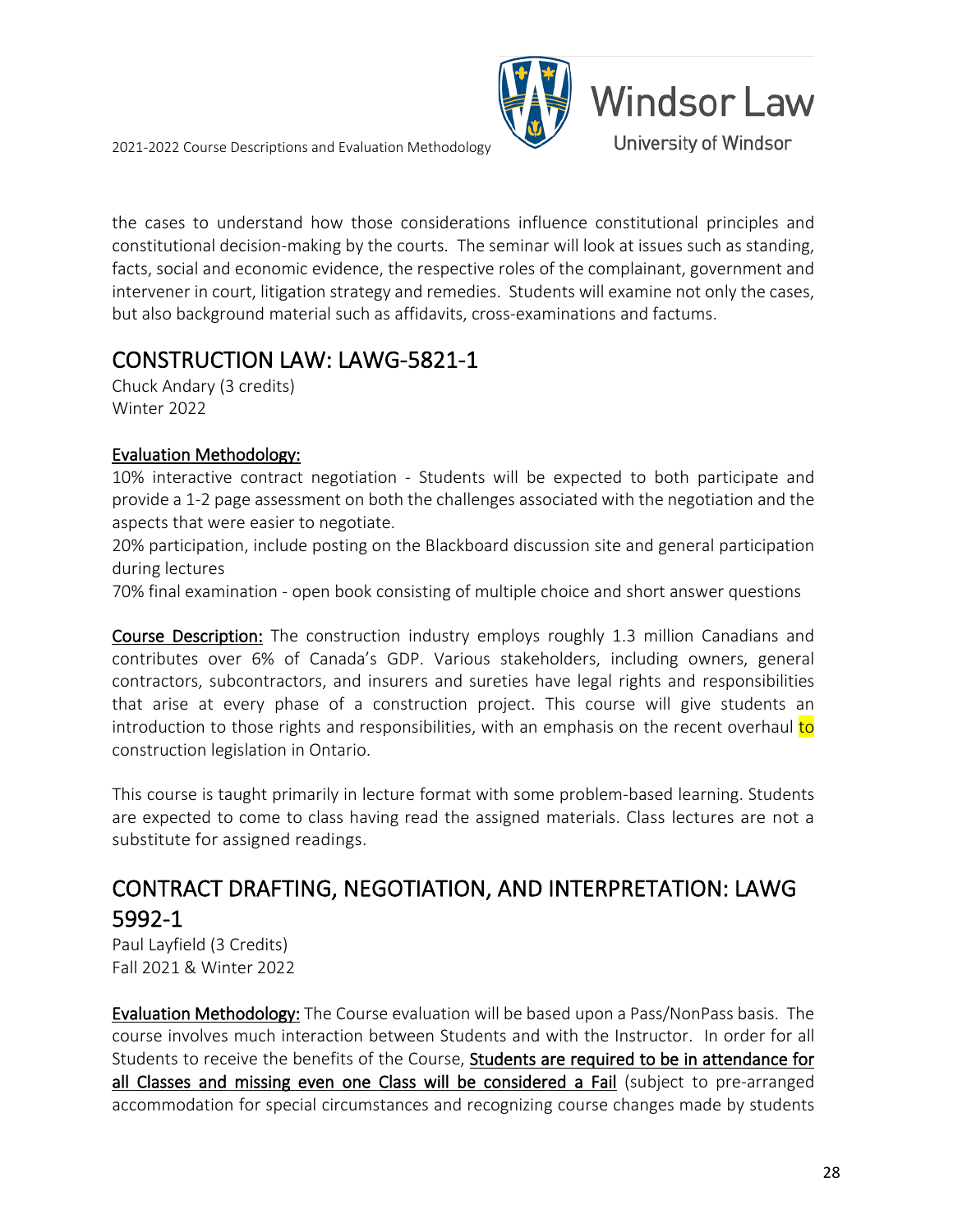

during the first two weeks of class). Students are also required to prepare for Class, complete the required assignments for each Class and participate during Class time.

Course Description: This Course will introduce students to the basics of drafting and negotiating of a contract. The Course will be taught through readings, mini lectures and engaging in activities by using a purchase and sale of a business as an example for collaborative and active learning. Students are also exposed to the basics of negotiation theory, and participate in various negotiation exercises. In order to simulate a typical commercial lawyer's activities, Students will be assigned to another Student to act in the capacity of a partnership and together you will represent an interest by way of a basic commercial transaction simulation (either as a representative of a purchaser or of a vendor) and then interact with Students representing the other side. Students will gain experience through an understanding of the purpose and importance of various transactional related documents that the Students will be expected to negotiate and prepare. Students will be required to identify relevant legal issues, negotiate with their counterparts and prepare draft agreements. Students will learn by choosing and defining legal objectives, and by identifying options, strategies, outcomes and negotiation positions to achieve their client's intended goals.

### <span id="page-28-0"></span>COPYRIGHT: LAWG-5915-1 Professor Pascale Chapdelaine (3 credits)

Winter 2022

#### Evaluation Methodology:

15% Research paper outline 10% Class participation 25% Class presentation 50% Research paper

Course Description: This course explores the main components of Canadian copyright law in an international and transnational context. As a statutory grant by the State, what is the purpose of copyright and how does it relate to property, contracts, and other forms of intellectual property? What subject matter (e.g., books, musical recordings, paintings, films, computer programs, indigenous traditional cultural expressions) does it protect and why? How does copyright law directly impact the Internet of Things (IoT) and the right of repair? How does copyright law mediate between the interests of authors, copyright holders, users, intermediaries, and the public? How is copyright law adapting to the digital age, artificial intelligence, and an ever-changing technological environment? These are the main questions that students will explore throughout this course. This course is particularly suited for students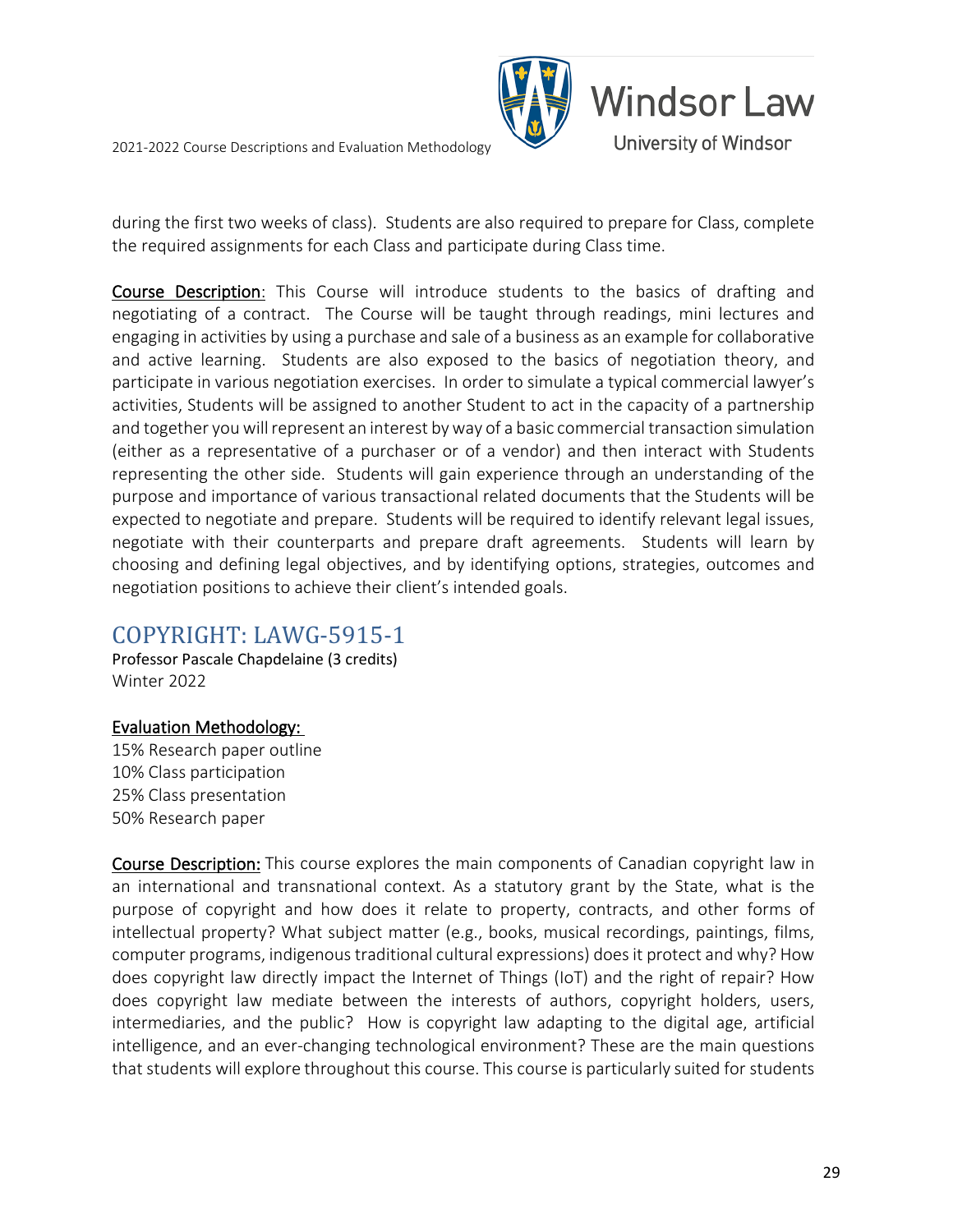

interested in intellectual property and technology law and theory, entertainment law and commercial law.

### <span id="page-29-0"></span>CORPORATE FINANCE: LAWG-5879-1 Geoff Clarke (3 credits)

Fall 2021

#### Evaluation Methodology:

100% - Final Examination - open book

Course Description: This course is intended to provide an understanding of key legal and financial concepts relevant to business financing, mergers and acquisitions, investment banking and capital market activities. Topics discussed include accounting concepts, financial theory, debt vs. equity financing, various financing alternatives and selected issues relating to mergers and acquisitions. In addition, the role of various capital market participants will be examined, including directors and management, shareholders, creditors, securities dealers, legal counsel, regulators and stock exchanges. The course provides a mix of theory and case studies, including case studies that illustrate the manner in which the law is influenced by real world events including corporate finance and capital market scandals. The course aims to provide students with both knowledge and practical skills that they will find useful as a business lawyer, litigator, business executive or investor. The course is taught by a team of Toronto-based lawyers. *(*Pre-requisite *Business Associations; Recommended: Income Taxation, Commercial Law and Securities Regulation)*

### <span id="page-29-1"></span>CRIMINAL LAW & THE CHARTER: LAWG-5971-39 Madame Justice Renee M. Pomerance (3 credits)

Winter 2022

#### Evaluation Methodology:

60% Research Paper 30% Oral Presentation of Seminar Topic 10% Class Participation

Course Description: Constitutional issues routinely arise in the context of criminal trials. An understanding of the Charter, and the procedure for litigating constitutional claims, is essential for those seeking a career in criminal law. This is a fluid and dynamic area of the law, with many changes on the horizon. The goal of the course will be to familiarize students with constitutional theory, the operation of specific Charter provisions, and practical litigation skills including Charter advocacy.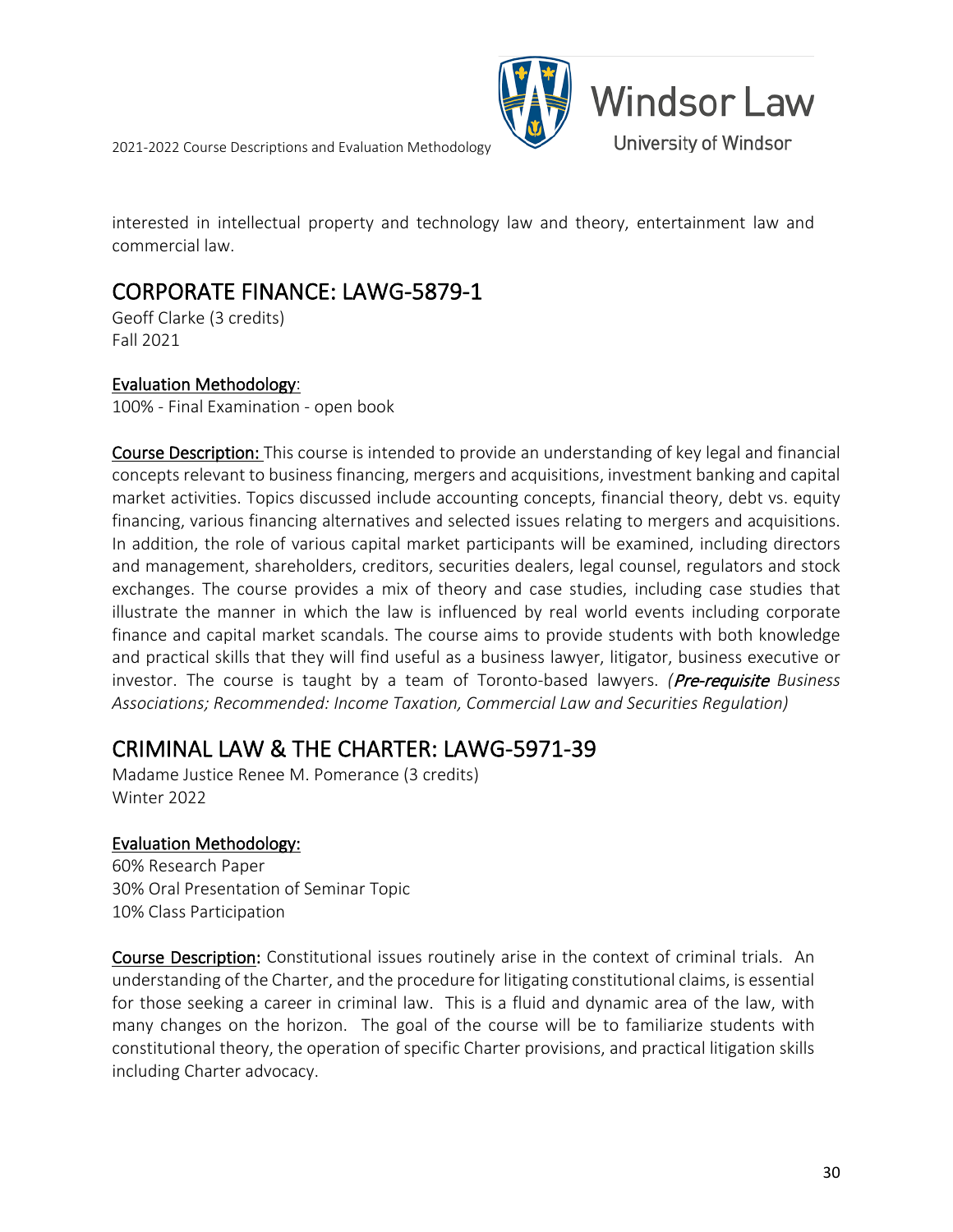

The subject matter of the course falls into three categories 1) the investigative process (ss.8,9, and 10 of the Charter); 2) the adjudicative process (s.7, s.11, s.12 of the Charter); and 3) remedies (ss.24(1) and 24(2) of the Charter, s.52 of the Constitution Act, 1982).

This course will be taught intensively with two evening classes in January, one week in March and one evening in late March or early April. The exact dates will be posted as an update once available.

*NOTE: You CANNOT register in courses that overlap or conflict on the course timetable. The Associate Dean (Academic) will consider exceptions where the overlap or conflict results from a course taught intensively, like this course. To request an exception, please write to our Associate Dean (Academic) at: [lawassociatedean@uwindsor.ca.](mailto:lawassociatedean@uwindsor.ca) In your request, please identify the courses that conflict, the dates involved and set out your plan to resolve the conflict. You should seek permission before the close of the course change period so that you can adjust your schedule if necessary. This must be done after you are selected for the course and before the course starts.*

## <span id="page-30-0"></span>CRIMINAL PROCEDURE: LAWG-5883-1 Brian Manarin (3 credits)

Fall 2021

### Evaluation Methodology:

100% final exam -open book

Course Description: Criminal Procedure is the gateway through which allegations of criminal misconduct are resolved. While primarily contained in the Criminal Code of Canada, numerous other sources of procedure are integral to a uniform and comprehensive process of adjudication. Indeed, the common law, other statutory regimes and the Canadian Charter of Rights and Freedoms all contribute to the overall working of what is a complex, but nonetheless intuitively sound processing system.

This course will critically discuss the following core concepts: detention and arrest; search and seizure; questioning; intake procedures and bail; disclosure and the prosecutorial function; elections; preliminary inquiries and preferring the indictment; remedies including temporal limitations; informations, indictments and territorial limitations; and, trial procedures

### <span id="page-30-1"></span>CRIMINAL TRIAL ADVOCACY: LAWG-5909-1

TBA (4 credits) Winter 2022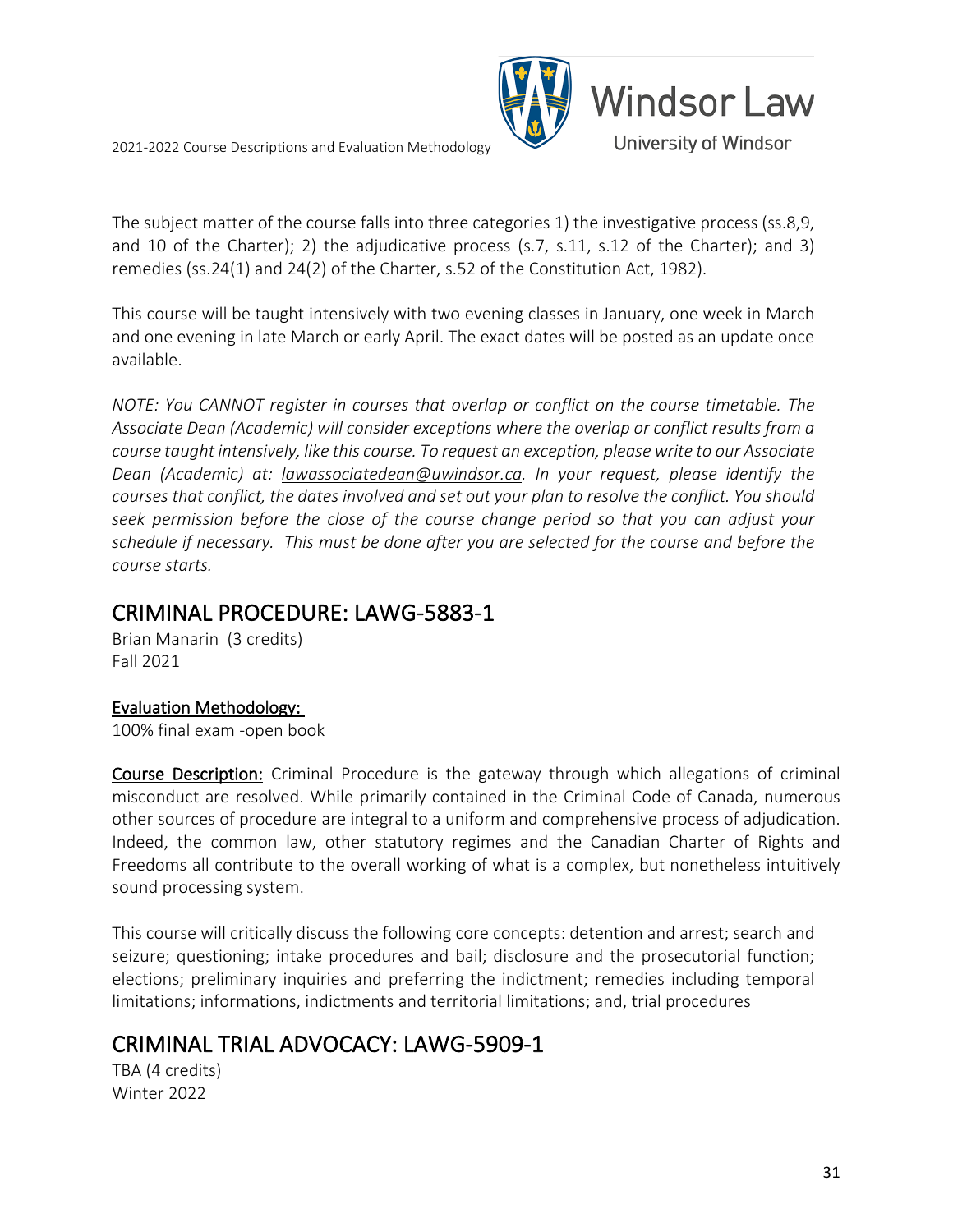

#### Evaluation Methodology:

40% In-Class Assignments 60% Final Examination – Closed Book

Course Description: Black's Law Dictionary defines an advocate as "one who assists, defends, or pleads for another." While advocacy is not restricted to any particular forum, it is nonetheless fair to say that the primary focus of the criminal justice system is on what ultimately occurs in the courtroom. Indeed, Clarence Darrow once remarked that "the only real lawyers are trial lawyers."

Criminal trial advocacy, distilled to its most fundamental qualities, involves the elicitation of evidence which is then coupled to persuasive legal argument. Hanging in the balance is the vindication of the accused person or consequences that can be dire when guilt is proven beyond a reasonable doubt, including the loss of liberty. The stakes are truly high.

In this course, the student will come to understand the importance of skillful advocacy, from both a theoretical and practical perspective. A combination of lectures, open discussions, demonstrations and student exercises will be showcased over the semester. Topics of discussion will include: advocacy roles; disclosure and witness preparation; the examination of witnesses; prior inconsistent statements, adverse and hostile witnesses, and the application of the *Canada Evidence Act*; the judicial interim release hearing; the preliminary inquiry; standard motions and objections at trial; admissions, judicial notice and the introduction of exhibits; the *voir dire* and its application to the statements of accused persons and the qualification of expert witnesses; reasonable apprehension of bias and judicial recusal, the withdrawal of counsel and contempt of court; opening statements and closing addresses, applying to re-open the case and the doctrine of *functus officio*; and, plea negotiations.

(Pre or Co-requisite: Evidence. Anti-requisite: Civil Trial Advocacy).

## <span id="page-31-0"></span>DISPUTE RESOLUTION: THEORY, CONTEXT & PRACTICE: LAWG-5827-1 Professor Gemma Smyth (3 credits)

Fall 2021

### Evaluation Methodology:

60% Research Paper 10% Paper Proposal 10% Paper Presentation 20% Pre- and Post-Simulation Assessments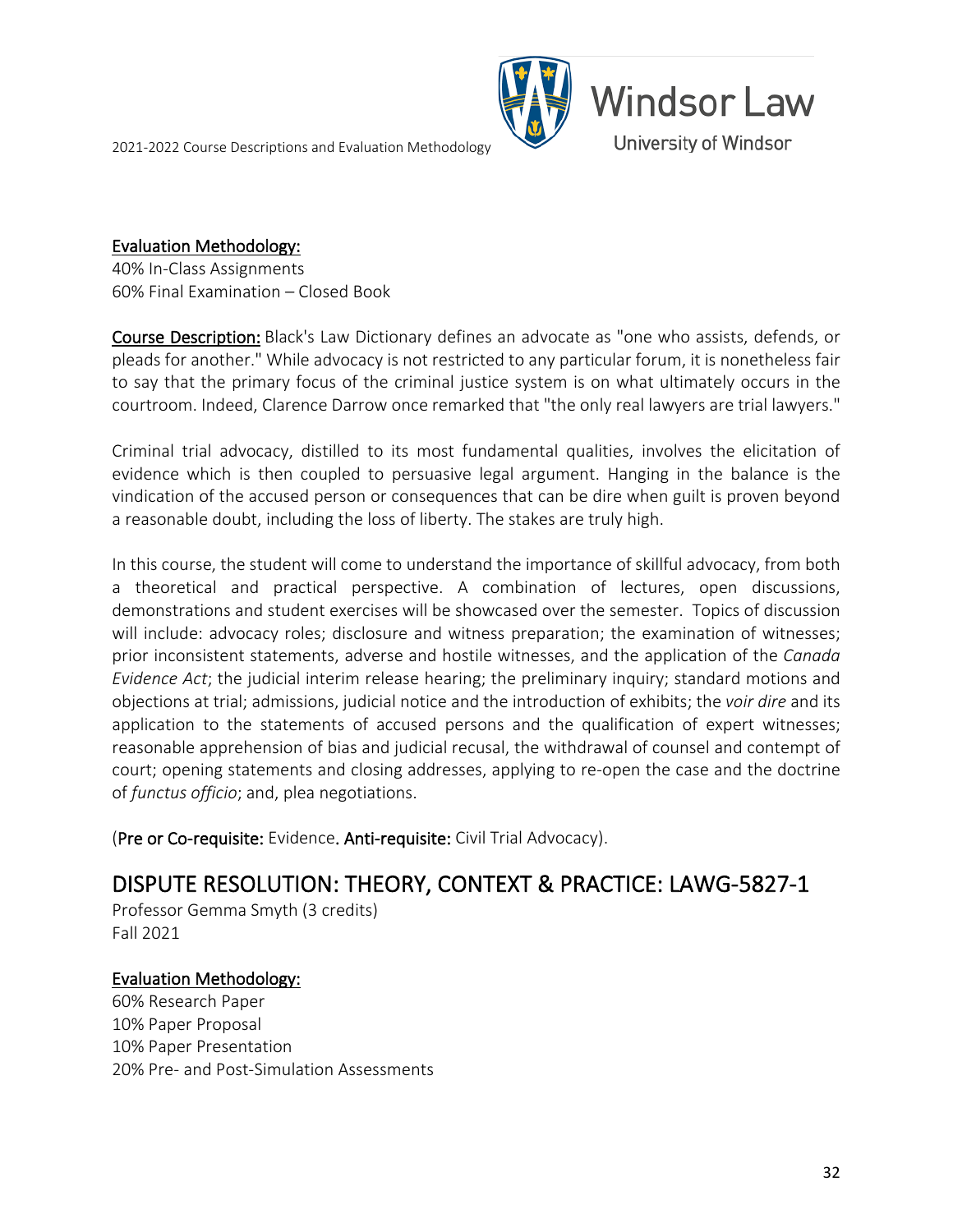# **Windsor Law** University of Windsor

#### Teaching Methodology:

Through a combination of assigned readings, lectures, discussions, simulations, role plays, and group work, students will link theory with practice in dispute resolution. Active participation and engagement in practical exercises and discussions is essential. Students are expected to write a research paper on a critical issue in dispute resolution.

Course Description: This course is an introduction to dispute resolution processes in various legal contexts. Students will be introduced to basic theory and practice in negotiation, mediation, collaborative family law, group conferencing, and so on. Students are also introduced to court-connected mediation, transformative justice, restorative justice, online dispute resolution and judicial dispute resolution. The foundation of these practices is an introduction to conflict theory and an understanding of a spectrum of a spectrum of dispute resolution choices available to clients. Both the analytical and practical skills acquired in this course are of critical importance to law students in their role as advocates assisting clients to resolve disputes, and are equally transferable to many professional contexts.

This course encourages students to think in practical and realistic terms about what clients want and how to best meet their needs. It also encourages critical thinking about the potential of conflict resolution processes to enable access to justice and transformation of legal systems to meet individual client needs alongside addressing systemic issues such as discrimination and entrenched power. Students will be expected to participate in approximately five in-class simulations in order to practice key dispute resolution skills. While this course takes an introductory and survey approach to dispute resolution, students will examine one concept indepth through a research paper. In-class participation, reflective practice, and commitment to skill building is essential.

### <span id="page-32-0"></span>EMPLOYMENT LAW: LAWG-5869-1 Joanna Noronha (3 credits)

Fall 2021 & Winter 2022

#### Evaluation Methodology:

40% Mid term examination 60% Final examination

Course Description: This course focuses on the legal regulation of non-unionized workers in Canada, which currently represents approximately 65 - 70% of the population. In this course, students will study legal regimes that directly affect the terms and conditions of the employment relationship, focusing particularly on the common law of employment contracts, the *Employment Standards Act*, the *Workplace Safety and Insurance Act,* and the *Human Rights*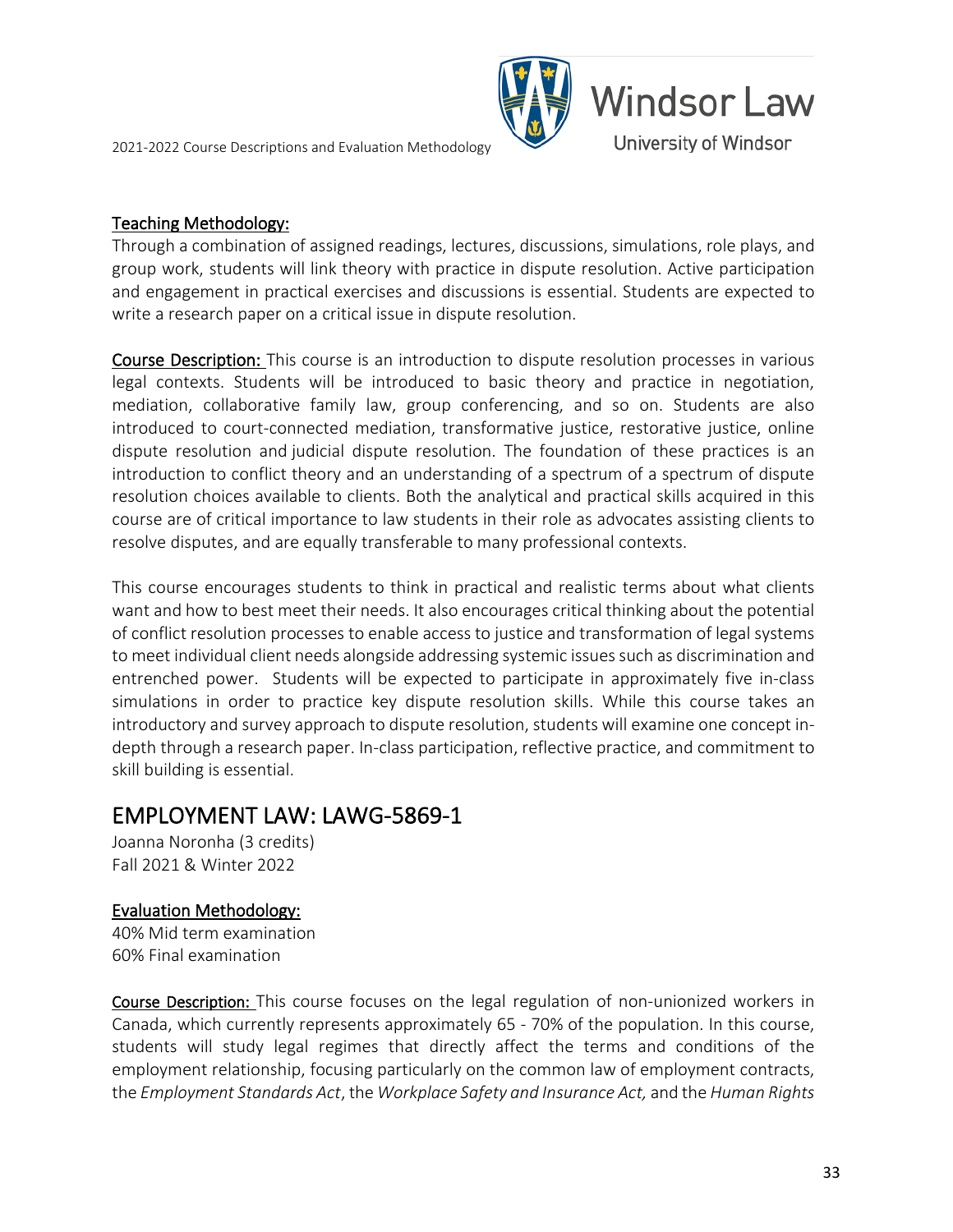

*Code*. Study of these regimes provokes questions that are currently in the news and the subject of popular debate.

Some of the topical questions students will examine include:

- What are some of the employment law issues arising out of the Covid-19 pandemic?
- In what circumstances can an employee be terminated?
- Do employees have any procedural rights prior to dismissal?
- Should employers be able to dismiss an employee for behaviour outside of work, and in what circumstances?
- Should employees be dismissed for their social media commentaries?
- What rights and obligations do employers and employees have when an employee claims a work-related injury or disease?
- What types of obligations do employers have regarding human rights and the duty to accommodate?
- What are the impacts of legalization of marijuana in the workplace?
- How has the law evolved regarding Post-Traumatic Stress Disorder (PTSD) and chronic mental stress in the workplace?

Students will examine these questions and more, by studying sections of the legislation noted above and relevant case law. Students will review and discuss hypothetical case studies in order to learn how to apply common law doctrine and/or regulatory rules. Students will discuss how employers and employees can access and enforce their legal rights under the various regimes studied in this course. Last, students will examine how these legal regimes coexist in the realm of personal employment law.

### <span id="page-33-0"></span>Entrepreneurship and Law: The EPICentre Practicum (formerly called FUNDAMENTALS OF IP STRATEGY): LAWG -5969-1<br>Professor Myra Tawfik (3 credits)

Fall 2021 & Winter 2022 Limited enrolment: maximum 10 students per semester *\*By application only*

### Evaluation Methodology:

This course has generally involved a mix of methods including attendance and participation, client projects, completion of online course modules and final IP strategy assignment.

Course Description: Offered each term, this is an innovative experiential course in IP law and business law developed in collaboration with EPICentre, the on-campus entrepreneurship and innovation centre. The course is designed to enhance the practical skills and expertise of those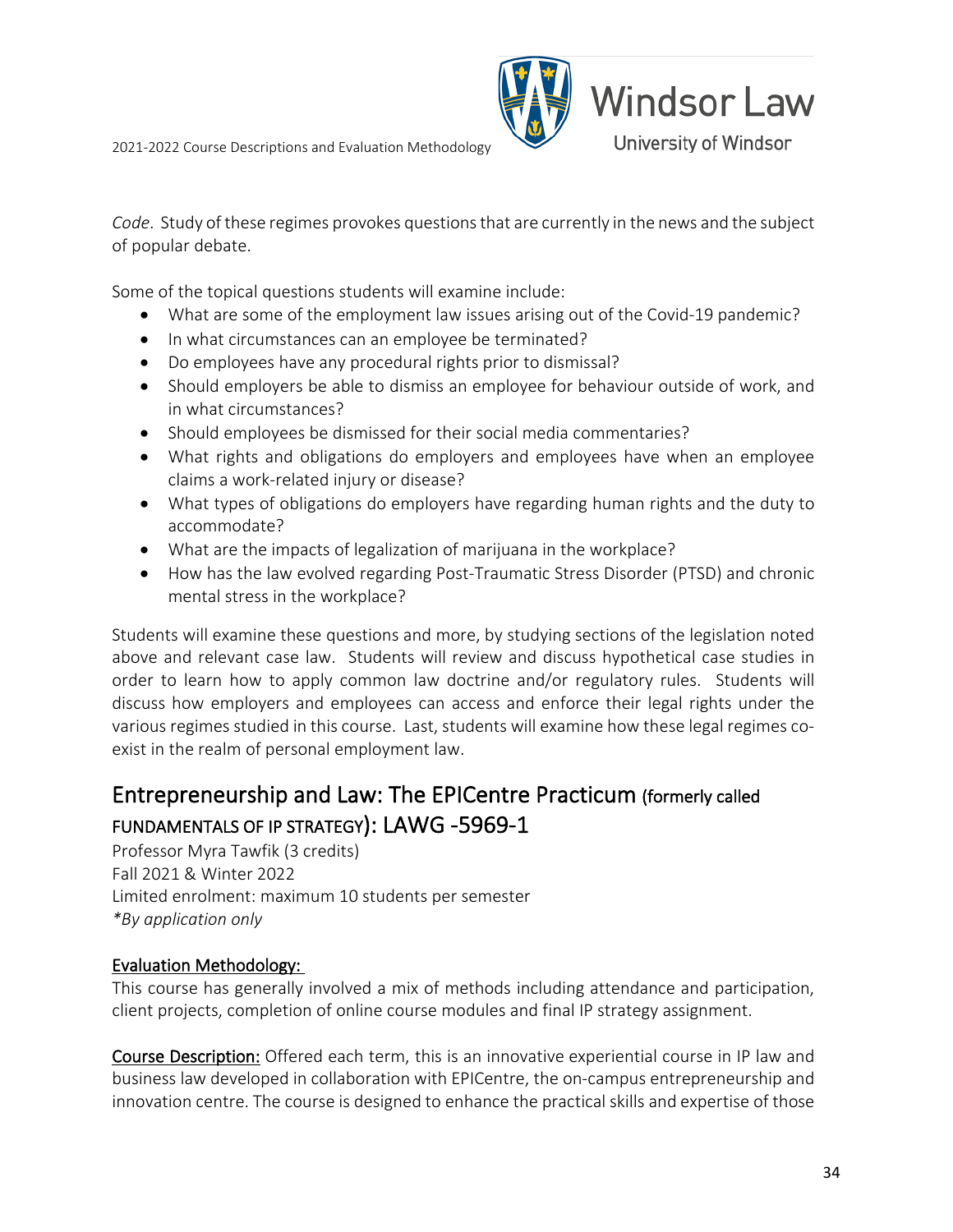

interested in the strategic aspects of intellectual property law and practice from both business and legal perspectives. Students will work with start-up clients (either live or simulated) and will be assigned projects relevant to the course subject-matter. It is anticipated that students will prepare and deliver law-related workshops and will provide legal triage services for the innovation community in Windsor-Essex County. Given the participatory and experiential nature of the course, students are expected to actively engage with the material and their assigned projects and to come prepared for class. Students must also be willing to meet with clients or attend events outside of class time.

*Pre-requisites: At least one intellectual property law course (Patent, Trademark, Copyright, or International IP Law Clinic). Those without prior IP coursework can be admitted at the discretion of the Professor. Expressions of interest to participate in this course should be directed to Professor Tawfik [\(mjt@uwindsor.ca\)](mailto:mjt@uwindsor.ca). Students can only take this course once.*

### <span id="page-34-0"></span>ENVIRONMENTAL LAW: LAWG 5920-1 Professor Patricia Galvao Ferreira (3 credits)

Fall 2021

### Evaluation Methodology:

40% participation/discussion board postings/reflections: consisting of evidence that the student is doing the readings and engaging with the material of the course throughout the term and is able to follow the main legal issues in its socio-political and economic context. As part of this assessment students are expected to do the following:

- A) elaborate questions and/or comments related to the readings for that week, or previous readings and discussions, that the student will post in the discussion board or verbalize during class. Questions and comments should seek to clarify some aspect of the readings that was obscure, or was left uncovered, or to critically examine the case law, statutory law, or the legal or policy issue at hand. Each student is expected to submit (via a post in the discussion board or verbally) at least two sets of questions or comments; and
- B) B) two short (up to five pages) informal written reaction/reflection notes. Reaction/Reflection notes shall express the student's views on a topic or topics related to the first part of the course (foundations of environmental law: legal principles, common law, constitutional law, enforcement and compliance, judicial review) that they have particular interest. Students can react to or reflect on assigned readings, on issues addressed in class lectures and discussions or on any topic addressed during the course or related to environmental law and policy. Students are encouraged to react or reflect on environmental law topics that have been the object of recent court decisions, that are undergoing legal or policy reform, or that are currently experiencing public discussion.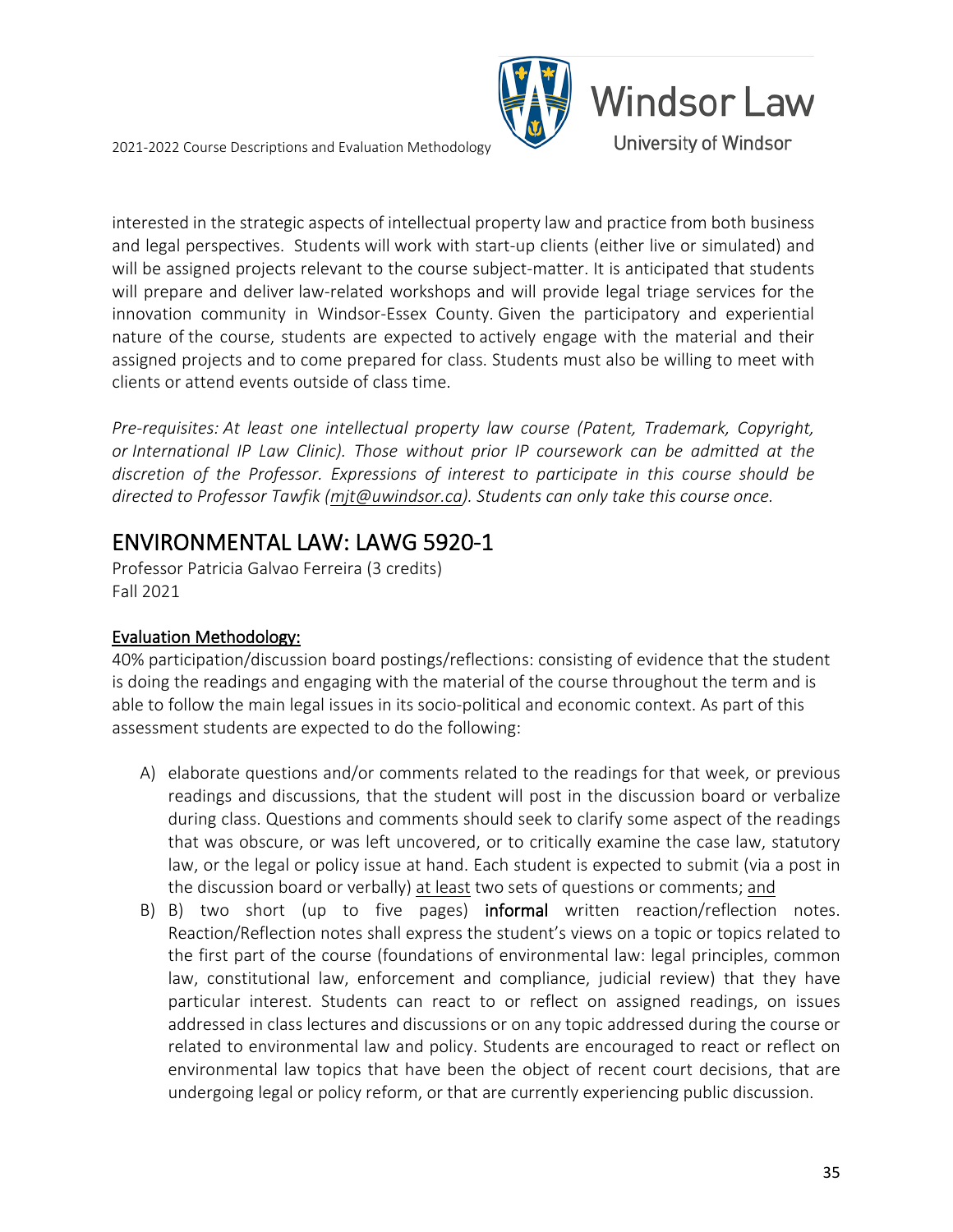

One question/comment and one reaction/reflection note should be submitted at any time during the first part of the course (where we will address foundational issues related to environmental law and policy). The second question/comment and reaction/reflection (and subsequent ones that students may wish to send in addition to mandatory ones) can be sent until the last day of classes (before exam period). Students are encouraged to continue to pose questions and communicate their views on environmental law and policy throughout the term, beyond these outcomes.

60% term paper - each student will write a 15 to 20-page paper on a specific environmental law topic of their choosing. A list of options will include climate change, food systems, environmental justice, biodiversity, sustainability, energy, etc. The paper may concentrate on the analysis of a seminal court decision, on the critical examination of an environmental law statute, in a proposal for policy or legal reform, or on legal theory related to the environmental challenge. Students will receive detailed guidelines for the preparation of the term paper (which will include submitting a topic proposal for approval and an outline for review), as well as the criteria that will be used for assessment and grading, at the third week of the course.

Course Description: Why take this course? Environmental law is one of the most dynamic and socially relevant areas of legal studies and practice. Much beyond protecting the polar bear, Canadian environmental law plays a pivotal role in protecting the health and welfare of current and future generations of Canadians; guiding sustainable and responsible socio-economic development; and ensuring equitable access to ecosystem services and to a healthy environment - independent of race, gender, sexual orientation and income levels. This course employs a combination of tools – e.g. texts from the Coursebook *Tilleman, Lucas, Bagg & Galvao-Ferreira, "Environmental Law and Policy" (Emond, 2020)* and complementary readings; synchronous and recorded lectures; guest lectures; films; class exercises and board discussions - to examine how law is used to address key contemporary environmental challenges including climate change, air, land & water pollution; food systems regulations; biodiversity & endangered species protection; and promotion of sustainability or sustainable development. We will set up a weekly schedule for the meetings, which will involve sections of 20 min lectures followed by guided discussions and other learning activities.

The course will analyse the tensions between economic growth and job creation versus environmental protection, the intersection between environmental law and Indigenous rights (e.g. the judicial decisions related to the building of oil and gas pipelines through Indigenous territories) and will examine the role of environmental law in ensuring that racialized minorities or low-income communities have the same access to environmental benefits as other Canadians and are not disproportionately affected by adverse environmental impacts of mainstream socio-economic activities (environmental justice). We will also discuss Canadian climate laws and policies in the context of global efforts to combat climate change.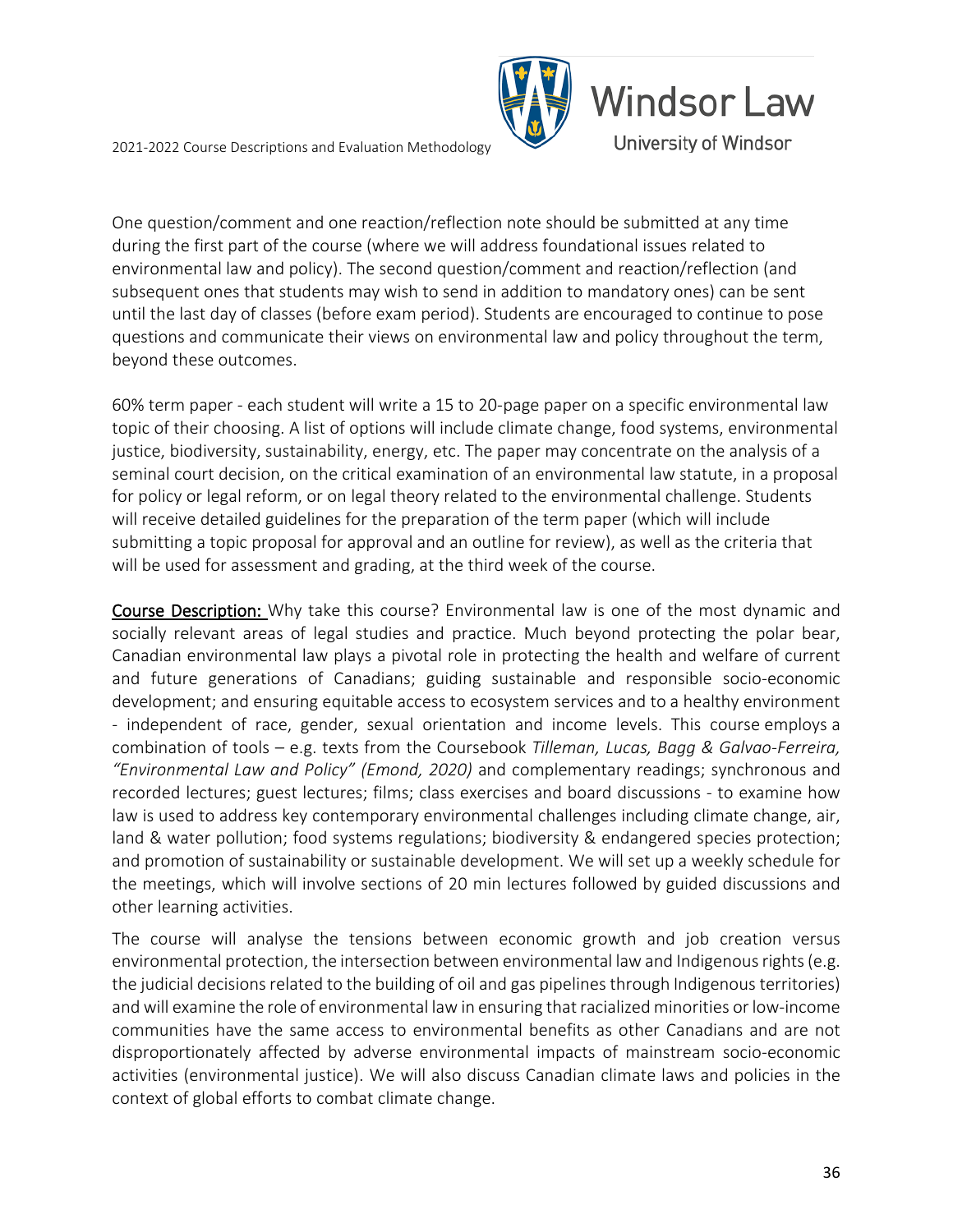

The objective of this course is to leave students with a critical understanding of the history, current context and possible future scenarios for Canadian environmental law and policy. Students should be able to develop their own reasoned positions on the potential and the limitations of existing environmental laws and legal strategies to protect nature and the Earth system for present and future generations of Canadians.

Learning objectives: By the end of this course students will be able to describe and discuss, *inter alia*:

- a) The major federal environmental statutes (e.g. 1999 Canadian Environmental Protection Act/CEPA; 2003 Species at Risk Act/SARA; 2008 Federal Sustainable Development Act; the 2019 Impact Assessment Act).
- b) Key federal environmental policies including the 2016 "Pan Canadian Framework on Clean Growth and Climate Change" and the 2019 "A Food Policy for Canada," and associated Acts and regulations.
- c) The common law (nuisance, negligence, trespass), the constitutional law and the administrative law (judicial review of environmental decision-making) relevant to environmental protection in Canada.
- d) Systems for compliance and enforcement of environmental regulations.
- e) The principles that guide environmental lawmaking and court decisions (e.g. precautionary principle, polluter pays principle, principle of sustainable development).
- f) The ethical and equity dimensions of environmental legal protection.
- g) The effectiveness and shortcomings of conventional legal and regulatory mechanisms versus new strategies such as market incentives and other economic tools as well as environmental rights (e.g. access to environmental information, participation in environmental decision-making, right to a healthy environment).

# (TRANSNATIONAL) ENVIRONMENTAL LAW CLINIC: LAWG-5974-1 Professor Patricia Galvao Ferreira (3 credits)

Fall 2021 & Winter 2022 *\*by application only*

Evaluation Methodology: *The grade is pass/fail.* Students are assessed on the basis of participation in the academic component and virtual project meetings, self-reflection exercises, and project memos/legal briefings.

Criteria to assess performance include:

(1) attendance at clinical meetings and preparation for and participation in the meetings and project presentations;

(2) timely submission of research memos and case work and billing/time;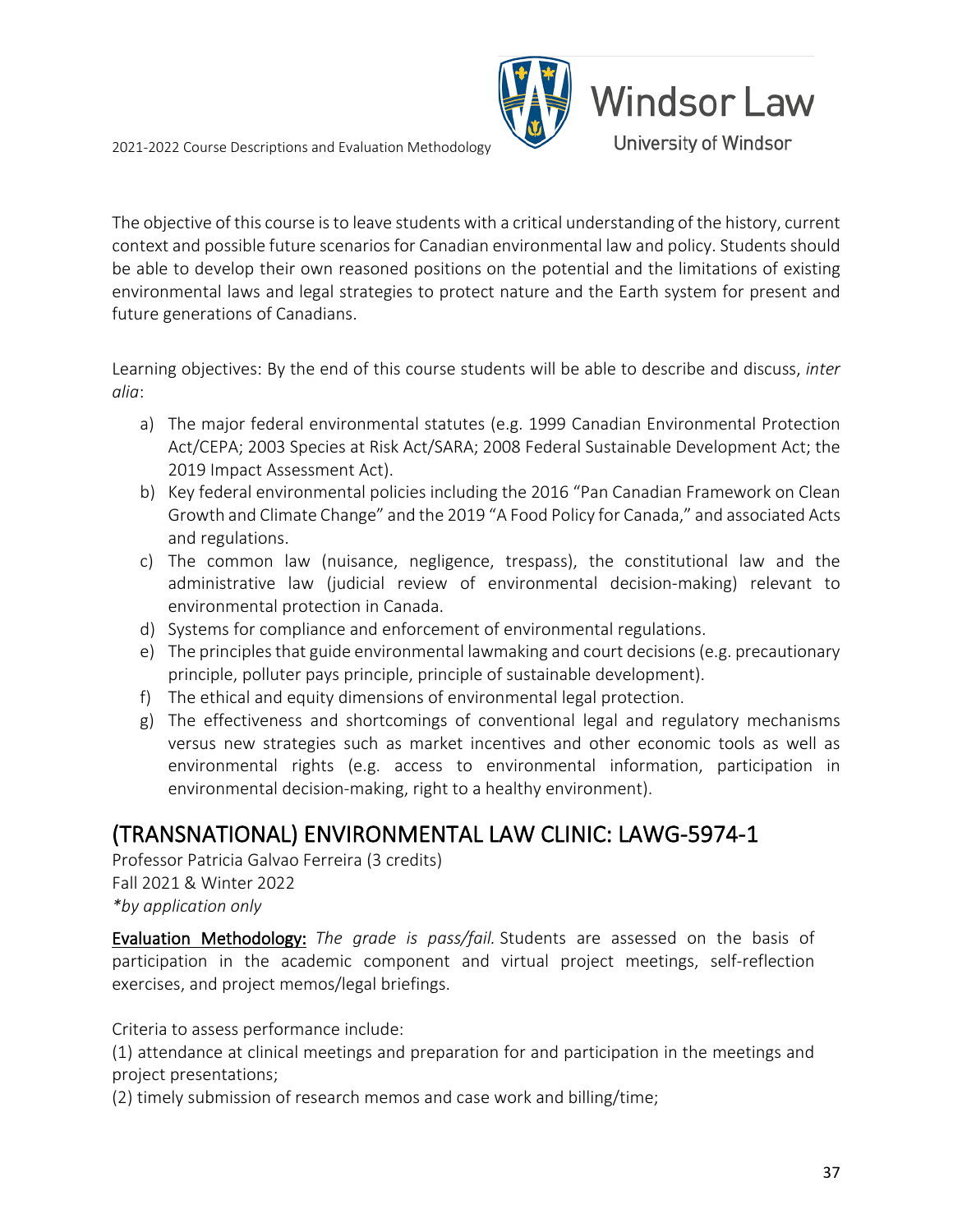

(3) a final reflection and summary of the learning experience;

(4) a 4,000 to 8,000-word research memorandum;

(5) demonstration of lawyering skills including legal research skills, legal analysis, case development and strategy, legal writing and oral communication, reflection, ability to recognize ethical issues, client interviewing and counseling (if applicable), and communication with co-counsel (when applicable).

Course Description: TELP's Fall 2020/Winter 2021 Special Climate Litigation & Policy clinical project is designed as an opportunity for students to creatively and critically examine the theory as well as the evolving practice of public interest climate litigation in various countries such as Canada, the US and Australia, and in regions including South America, Europe and Asia. Climate change has already caused significant loss of life, homes, food resources and other severe human rights deprivations – and these are expected to increase in frequency and severity unless greenhouse gas (GHGs) emissions are quickly limited. Climate impacts are often greatest for vulnerable communities, including Indigenous peoples, who contributed least to GHG emissions. Recently citizen-initiated climate lawsuits have resulted in several court decisions ordering governments to limit GHG emissions, to establish measures to better protect citizens from climate harms (adaptation), and in some cases preventing the start-up or expansion of private sector coal mines, power plants and carbon emitting facilities including airports.

However, for most domestic judges, proceedings in their courts questioning national or subnational government inaction to address GHGs emissions are largely uncharted waters. Too often governments have urged judges to find procedural, evidentiary and other issues that would prevent them from granting effective relief in climate cases. Governments often argue that judges should not entertain such claims because, e.g., these matters are "not justiciable," because a particular country's emissions on a global scale are small, or because one country's action alone cannot offer remedy to climate impacts. Thus, despite a history of some successes to date, the particular nature of both the causes and effects of climate change signify that climate change litigants face unique and significant barriers to their claims in national courts.

This clinical project will provide a supervised space for students to analyse and discuss why some climate claims have been remarkably successful when others failed, and to consider the hurdles that continue to frustrate effective assertion of these rights. Students will then use their appreciation of these factors in helping to identify and to articulate new policy approaches and arguments, as well as legal and procedural reforms required to lower barriers and to provide access to climate justice.

Students will work under the co-supervision of TELP's director Professor Galvao Ferreira and David Estrin, a senior Environmental Law Specialist recognized as a trailblazer in Canadian environmental law, litigation and policy, and in international climate justice (former Chair of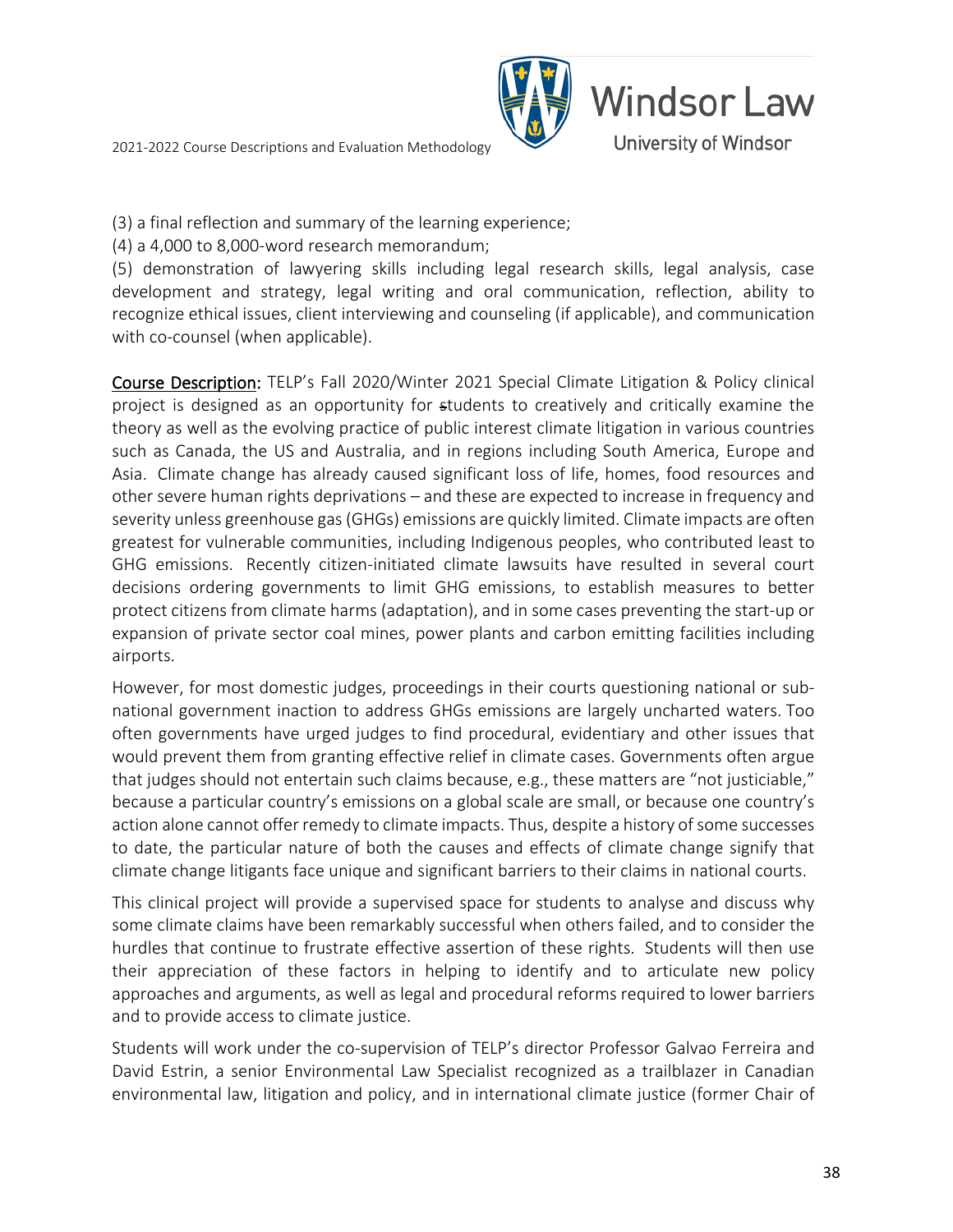

the International Bar Association Environment Committee; Co-Chair of the IBA Task Force on Climate Change Justice and Human Rights, and a co-author of the 2020 ground-breaking IBA Model Statute for Proceedings Challenging Government Failure to Act on Climate Change).

The clinical project includes both a theoretical component and a practical component.

#### *Theory and Critical Analysis component:*

From the beginning of the academic year in September 2020 to early October (4 to 5 sessions), clinic members will be assigned readings, including recent leading climate lawsuit pleadings and decisions, in preparation for participation in a series of virtual classes designed to facilitate understanding and critical analysis of the foundational aspects of climate litigation, including science-policy interface, causes of action including not only common law but those that can be derived from constitutional, environmental and international human rights principles, the substance of key arguments made by plaintiffs and defendants in recent climate cases, obstacles to successful pro-climate litigation and the most critical law and policy reforms required and techniques for implementing such reforms. Guest speakers during this part of the course will include, subject to availability, counsel for leading climate litigation cases in Canada and abroad and experts on human rights and the environment.

#### *Practical component:*

During the rest of the term, equipped with the information and understandings from the theory and critical analysis component, clinic students will be involved in current or emerging climate litigation projects/issues/initiatives as approved by the instructors. Some examples of practical issues students will work on are: a) disseminating knowledge and advocating for the implementation of reforms identified in the International Bar Association/IBA Climate Change Model Statute, so that ENGOs, the private bar, Bar Associations, governments and the Judiciary appreciate the hurdles to climate cases being initiated or moving past the court house door, why it would be appropriate to lower or eliminate these hurdles, how the Model Statute could explain and illustrate the reforms required, and the urgent need for this to occur; b) Carrying out focused research, the preparation of memos, as well as organizing and arranging a virtual workshop to consider the implications of the ground-breaking 2019 Supreme Court of Canada *Nevsun Resources* decision for a new human rights cause of action by citizens in domestic courts regarding threats or actual harm to human rights associated with GHG emissions; c) Contributing to a global database of Climate Laws organized by the London School of Economics/LSE Grantham Institute and the Columbia University Sabin Center for Climate Law, by identifying and producing comparative analyzes of Canadian climate laws at the subnational level (mainly provinces at a first stage; d) depending on need and timing, assisting counsel in on-going Canadian or US public interest climate litigation cases.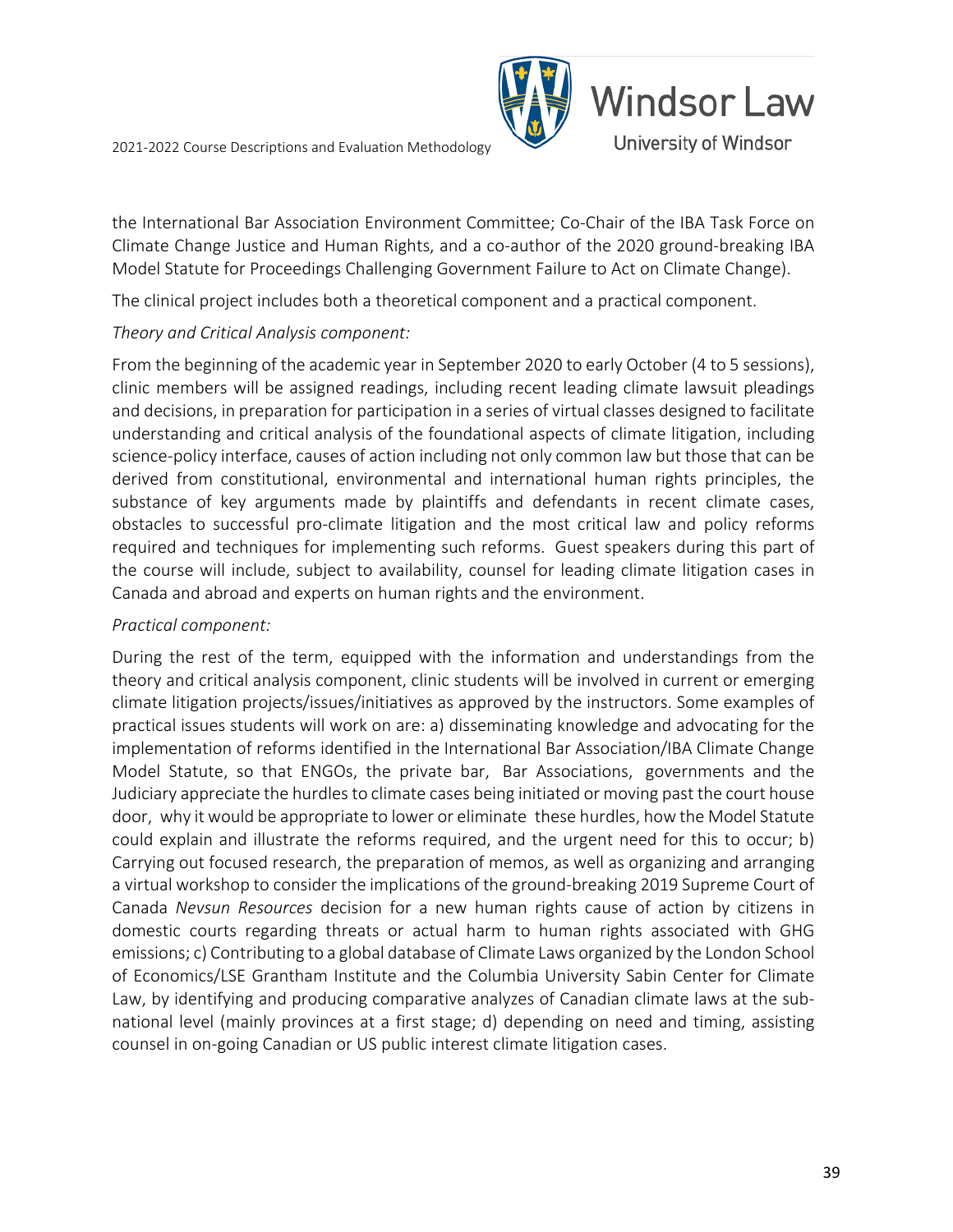

### **ESTATE PLANNING AND ADMINISTRATION: LAWG-5841-1**<br>John Clark (3 credits)

Winter 2022 *\*By application only*

Evaluation Methodology: Evaluation will be on the basis of pass/fail. Two assignments will be issued, the first in week 6 of the semester, returnable in week 9. It will relate to the creation of a law firm composed of two or more students in the class, the contractual relationship between the members, succession planning within the partnership, and the preparation of the necessary testamentary and other documents required to give effect to the agreement between them.

The second assignment will be made in week 11, returnable during the final examination period on a date to be determined. It will involve the rendering of an opinion and a memorandum to the senior partner of the law firm, outlining a proposal for action to deal with issues arising out of a hypothetical situation. Each assignment will be of equal value.

Course Description: Instruction in the law and practice of Estate Planning and Administration including:

Part A developing and implementing the estate plan including consideration of such influential factors as the nature of family and other obligations and the choice of law rules; succession planning for business; powers of attorney for personal care and property; wills, *inter vivos*  trusts, appointment of guardians and custodians; and life insurance and business evaluations.

Part B an examination of issues relating to taxation at death and personal tax planning; contentious proceedings and practising defensively; the impact of *Family Law Act* upon estate planning; applications for dependants' support; and claims by common law spouses and same sex partners.

Part C applications for the appointment of estate trustees, an analysis of the administration of an estate, the nature of trusts and trustees obligations; trustee actions; the application to testamentary trust; liability of trustees; administration of estates and the realization of assets including those in foreign states, payment of debts, testamentary expenses, taxes, and so forth; distribution and duty to account; the role of the estate trustee and the lawyer in contentious proceedings and need for even handedness.

Instruction Methodology: The students will be divided into distinct "law partnerships". Fact situations will be utilized from time to time to present substantial issues of law and particular solicitor-client issues. Some of the curriculum will be presented in lecture format; other parts will be presented and considered in interactive sessions by the entire class or by the law partnerships pursuant to legal retainers from the "clients" in fact situations. In some cases,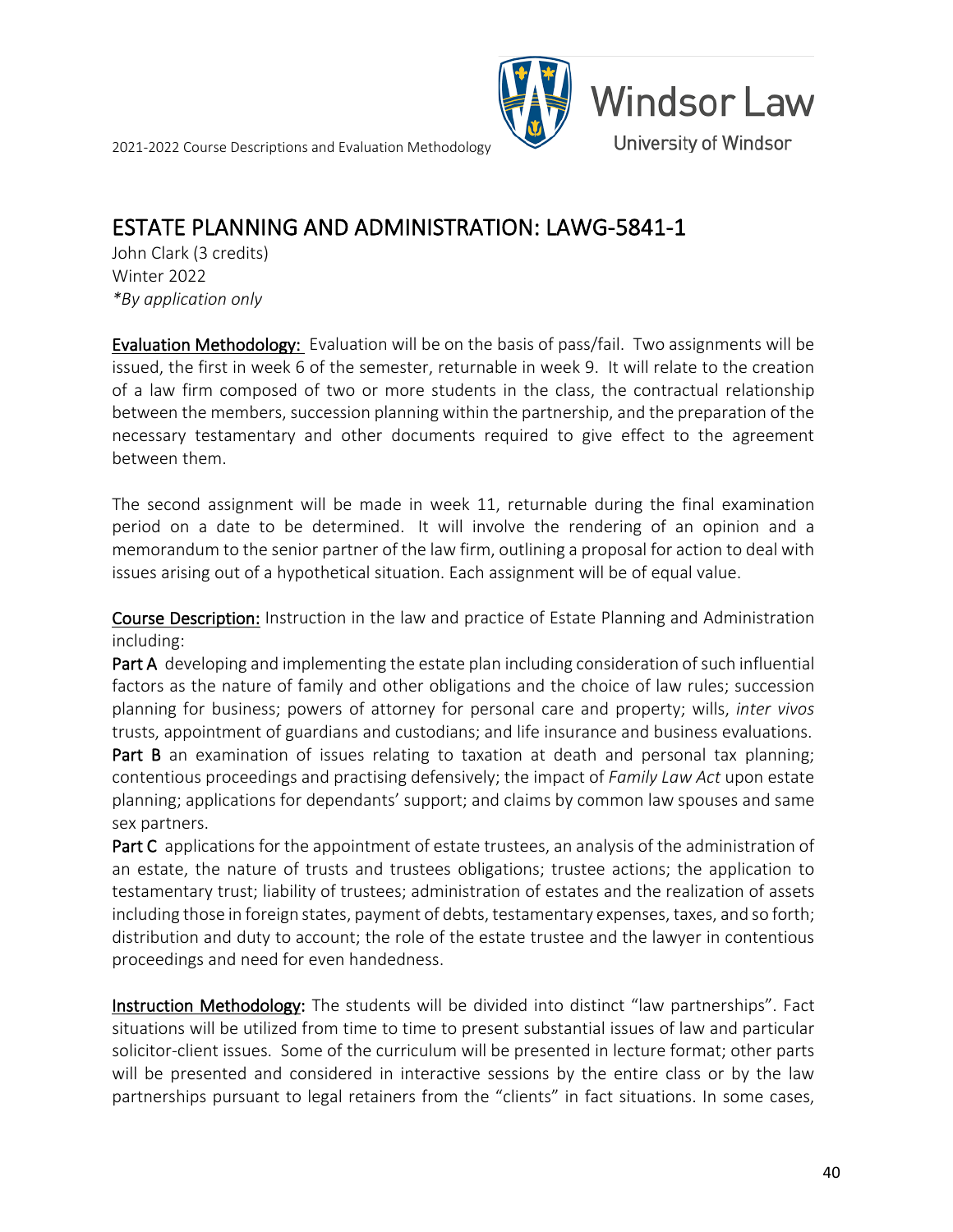

particularly in the second half of the semester, the lectures or interactive sessions will be conducted with the assistance of estate planning and administration professionals. Synchronous lectures and interactive class and partnership sessions may be presented in real time during scheduled lecture times, in person, or by way of video technology. In limited cases, asynchronous lectures will be presented by way of video technology.

Pre-requisite The usual course registration procedures do not apply to this course. *Registration will be limited to those who have taken Wills and Succession, and preference will be given to students who have completed Business Associations, Trusts, Taxation, and Family Law. In the event the course is over-subscribed, preference will be based on cumulative GPA.* 

Application Process: to express your interest in this course, you must complete this [form](https://uwindsor.ca1.qualtrics.com/jfe/form/SV_5vGRNH4xLVaWdoi) by October 1, 2021.

### **EVIDENCE: LAWG-5850-1**<br>Professor David Tanovich (4 credits)

Fall 2021

### Evaluation Methodology:

20% class participation & presentation (10% each) 20% quizzes 15% case note 45% final exam

Course Description: The law of evidence is procedural in nature. It is aimed at control and regulation in an effort to fairly promote the search for truth. Those it controls through rules of admissibility and proof include the judge, the fact-finder, the lawyers and witnesses. The law of evidence consists of many rules and exceptions to the rules. As a result, the general guiding principles often get lost in a mass of cases and statutory provisions. In an effort to promote learning, the course has been revised with a greater focus on the general principles and on experiential learning.

The goal of the course is to briefly summarize the leading principles in lectures (supplemented with the readings and my detailed lecture notes in the form of power points) and then to explore the principles in context through case studies, problems and other class exercises. A feminist and critical race lens will be used to assess the fairness and efficacy of the rules. The course is organized into three sections.

The first section will introduce the student to some of the foundational elements of evidence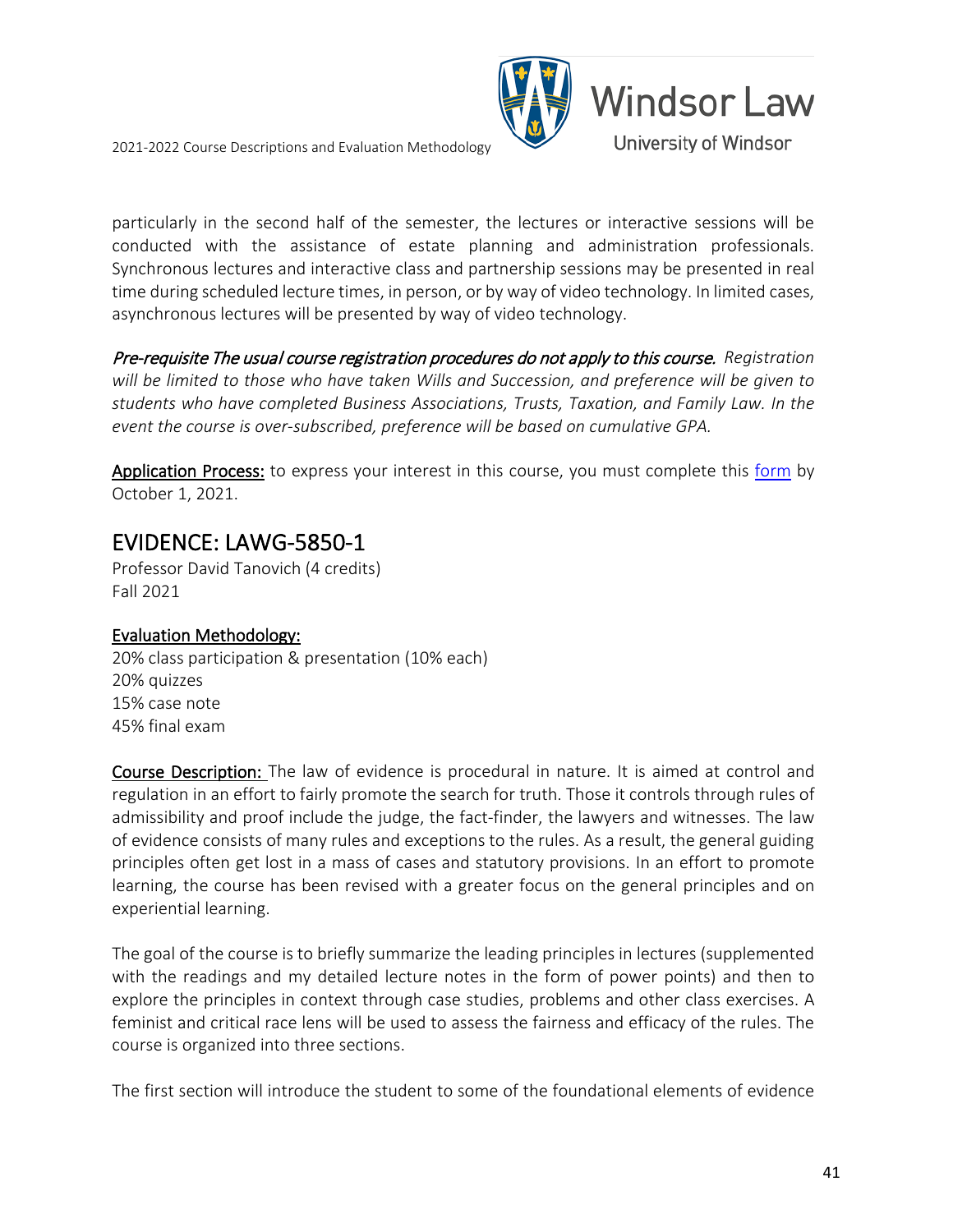

including relevance, inductive reasoning, authentication, exclusionary discretion, limiting instructions, sufficiency and proof. The second section will examine exclusionary rules involving prior sexual history, bad character of the accused, hearsay, confessions, expert opinion evidence and oath-helping. The third section will explore the basic rules governing competence and compellability, questioning and impeachment of witnesses.

### **EVIDENCE: LAWG-5850-1**<br>Professor Jasminka Kalajdzic (4 credits)

Winter 2022

### Evaluation Methodology:

Exam and short paper

Course Description: This course provides an introduction to the law of evidence. In the first part of the course, we will look at the purpose of the law of evidence and fundamental principles of relevance, prejudicial effect and burdens of proof. In the second part of the course, we look at the rules governing the admissibility of various types of evidence, including witnesses, documentary evidence and judicial notice. In the third part of the course we examine exclusionary rules, principally hearsay and privilege. Throughout, we will identify the ways in which evidentiary rules affect both civil and criminal proceedings, and consider questions of ethical conduct.

**EXTERNSHIP PLACEMENT: LAWG-5933-1**<br>Professor Gemma Smyth, Supervising Professor – Externship Program Director and Placement Supervisor (4 credits) Fall 2021 & Winter 2022 *\*By application only*

Evaluation Methodology: The Placement portion of the Externship Program is assessed on a pass/fail basis. Students must complete a Learning Agreement, Mid-Term Evaluation and Final Evaluation. Both the Externship Professor and Placement Supervisor will assess these assignments. Feedback will primarily come from the Placement Supervisor based on the work conducted by the student over the term.

Course Objectives: The placement course exposes students to real-world legal work in which they develop lawyering competencies and adapt to the various roles of a lawyer. Students work under the close supervision of an on-site lawyer, receiving frequent feedback on assignments that increase in responsibility over time. Students will be given exposure to access to justice in practice and reflect on the nature and availability of justice in their specific placement context.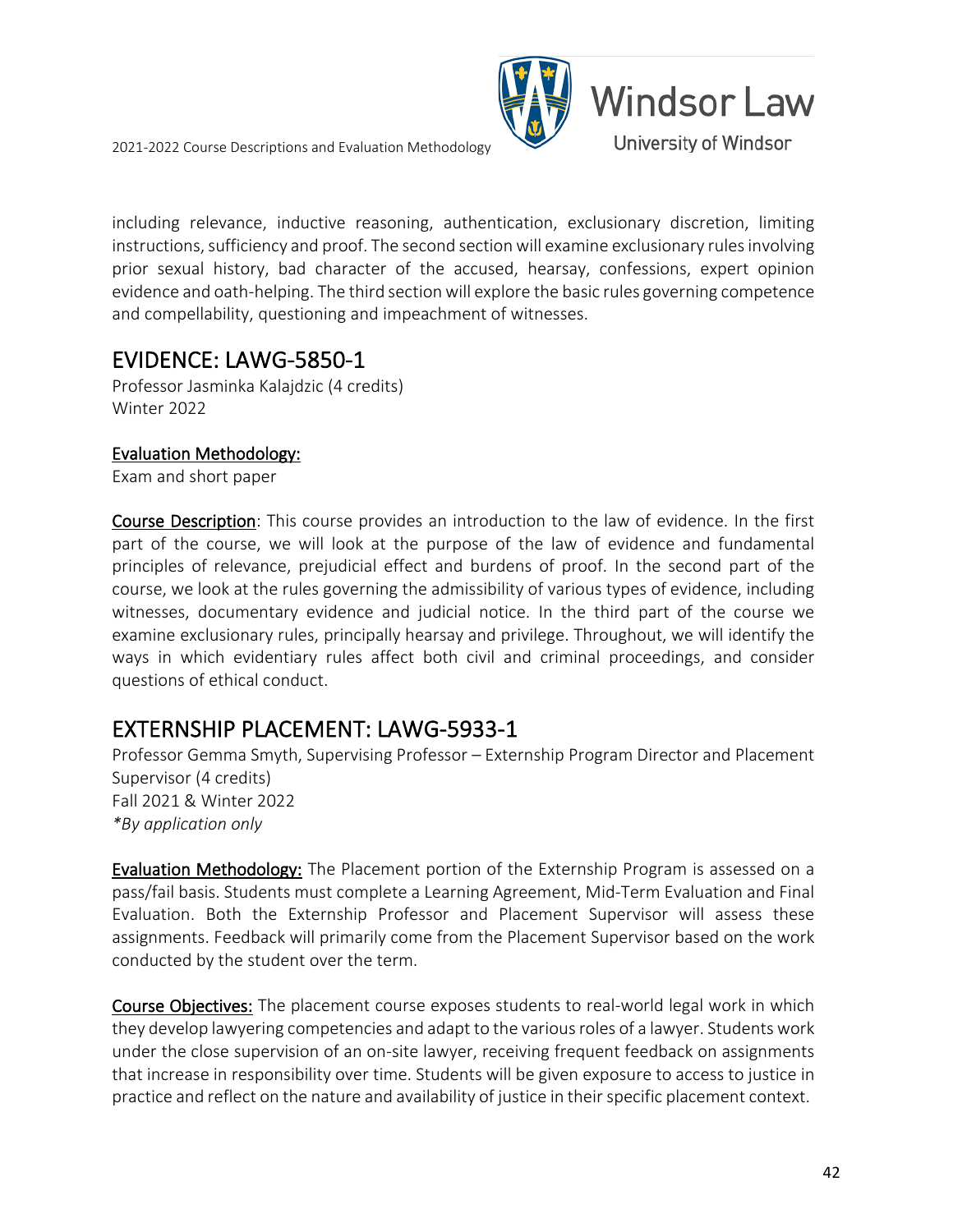

#### Course Description:

Students enroll in the Externship Placement as part of Windsor Law's Externship Program, simultaneously with the "Learning in Place" seminar. Placements occur in a wide variety of lawrelated settings and will expose students to a range of competencies important for legal work. Placements vary from term to term and are governed by a set of learning outcomes. Placements share an overarching commitment to, and analysis of, the operation of access to justice. Student-specific competencies aligned with the learning outcomes are developed by the student, Placement Supervisor, and Externship Director. Students are expected to develop a Learning Agreement describing these competencies and plan to meet them over the term. In addition, students complete a midterm and end-of-term evaluation. A list of placements are updated regularly on the [Windsor Law Externship site.](https://www.uwindsor.ca/law/1283/externships)

#### Selection of Students:

Applications are collected in July for the Fall term, and again in October for any placements in the Winter term. Students may apply by submitting an online [Externship Program Application](https://uwindsor.ca1.qualtrics.com/jfe/form/SV_6QZigFjtXuvCvAN)  [Form](https://uwindsor.ca1.qualtrics.com/jfe/form/SV_6QZigFjtXuvCvAN). Required documents for an application include a cover letter, resume, and transcript (an unofficial transcript will suffice). Students are not guaranteed any particular placement but can rank placements in order of preference during the application process. Applications will be assessed in consultation with the Placement Supervisors.

### **FAMILY LAW: LAWG-5843-1**<br>Cynthia Nantais (4 credits)

Fall 2021 & Winter 2022

### Evaluation Methodology:

Midterm(s) and Final Exam – weighting TBD

Course Description: An introduction to family law, including cohabitation and marriage, divorce, parentage and parenting arrangements, child and spousal support, and property division. Students will study significant legislation, cases, policies and issues affecting individuals and families on relationship formation and breakdown.

### FEMINIST LEGAL THEORY: LAWG-5961-1<br>Fathima Cader (3 credits)

Winter 2022

Evaluation Methodology: Class participation, presentations/facilitation, and reflection and/or research papers.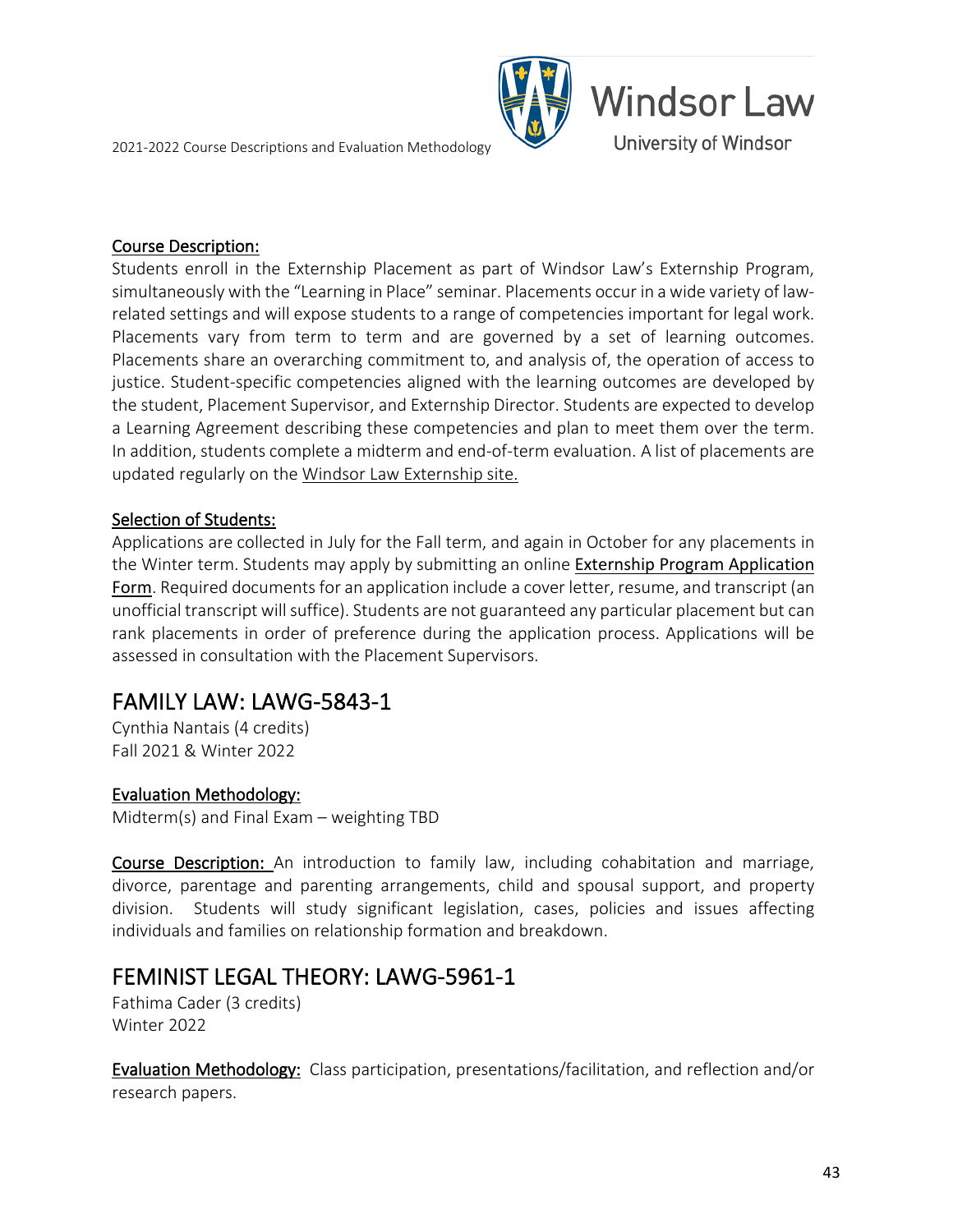

Course Description: This interdisciplinary seminar will use feminist legal theory to consider the interplay between gender, labour, race, and state power. With calls for police and prison abolition on the rise, the legal profession must grapple squarely with questions of violence, safety, and accountability. From the gendered impact of colonisation to carceral responses to sexual violence, we will consider what projects the law has pursued in the name of gender equality, and the extent to which those interventions have been helpful, and for whom. Students should be comfortable with or have some exposure to basic ideas of feminism and/or critical race theory, but prior formal education in these fields is not required.

# FIRST NATIONS WOMEN & THE LAW: LAWG-5823-1<br>Professor Sylvia McAdam (3 credits)

Winter 2022

#### Evaluation Methodology:

20% course participation 20% in-class presentation 10% research paper outline 50% research paper

Course Description: First Nations Women & the Law will introduce students to Indigenous legal orders that recognize the inherent laws identifying the leadership strengths and responsibilities of Indigenous women in particular nêhiyaw (Cree) & Anishnaabe women. This course will also introduce the imposition of colonial law that has had an impact upon Indigenouslives, in particular Indigenous women's lives. Canada has defined Aboriginal Peoples in the Constitution Act, 1982, s. 35 (1) as "Indians, Metis and Inuit" peoples. "Indians" have been renamed as "First Nations". The focus of the second part of this course is to also understand how Canadian laws have impacted the lives of Indigenous women aka "First Nations" women through the implementation of the Doctrine of Discovery. The focus of the third section of the course is to understand the impact of policing and regulating women's clothing as well as their bodies.

### **INCOME TAXATION: LAWG-5832-1**<br>TBA (4 credits)

Fall 2021 & Winter 2022

Evaluation Methodology:

100% Final Exam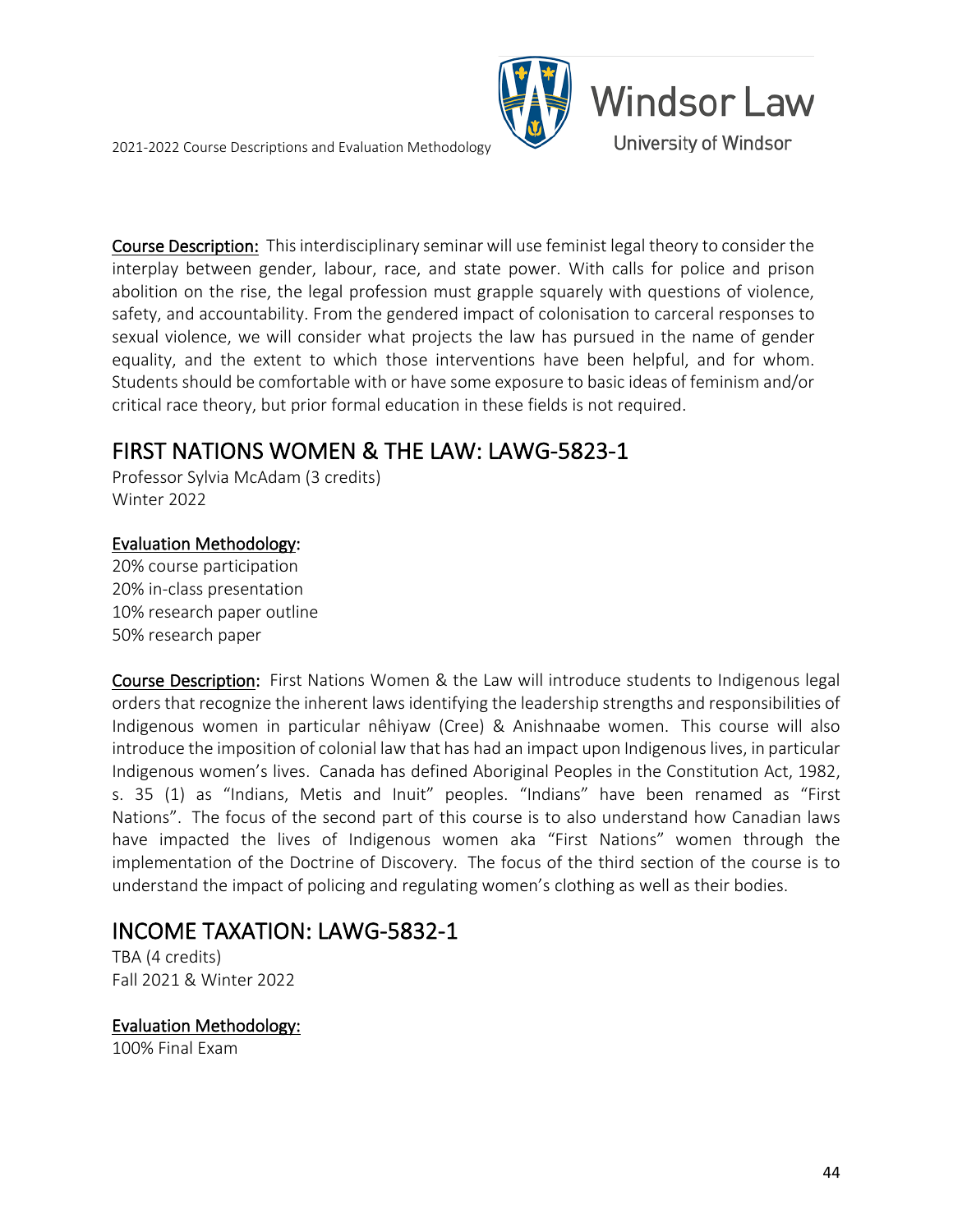**Windsor Law** University of Windsor

Course Description: This course is designed to provide an introduction to Canadian Personal and Corporate Income Tax Law. It is a foundation course upon which other focused and specialized courses will be based for those students intending to give emphasis to taxation in their law careers.

### INDIGENOUS CHILD WELFARE: LAWG-5831-1<br>Arlene Dodge (3 credits)

Winter 2022

Evaluation Methodology: TBA

Course Description: TBA

### INSOLVENCY AND RESTRUCTURING (BANKRUPTCY): LAWG-5988-1 Vern DaRe (3 credits)

Fall 2021

### Evaluation Methodology:

100% final exam. The final exam will be open book and will be based on the material taught from the lectures including any articles and handouts provided.

Course Description: This course provides an introduction to Canadian bankruptcy and insolvency law. It combines theory with practice, and examines the underlying principles and policies of the Bankruptcy and Insolvency Act (the "BIA") and the Companies' Creditors Arrangement Act (the "CCAA") as interpreted by the courts in the relevant case law and applied in real life examples.

The course will be taught by a combination of lectures and class discussion. Readings will be assigned for class discussion. Questions are welcomed and encouraged. Students are asked to bring to class the relevant text. There will be guest speakers, who kindly agreed to share their expertise in the subject.

## INSURANCE LAW: LAWG-5912-1<br>Dina Mejalli (3 credits)

Fall 2021

Evaluation Methodology: 100% Final Examination – open book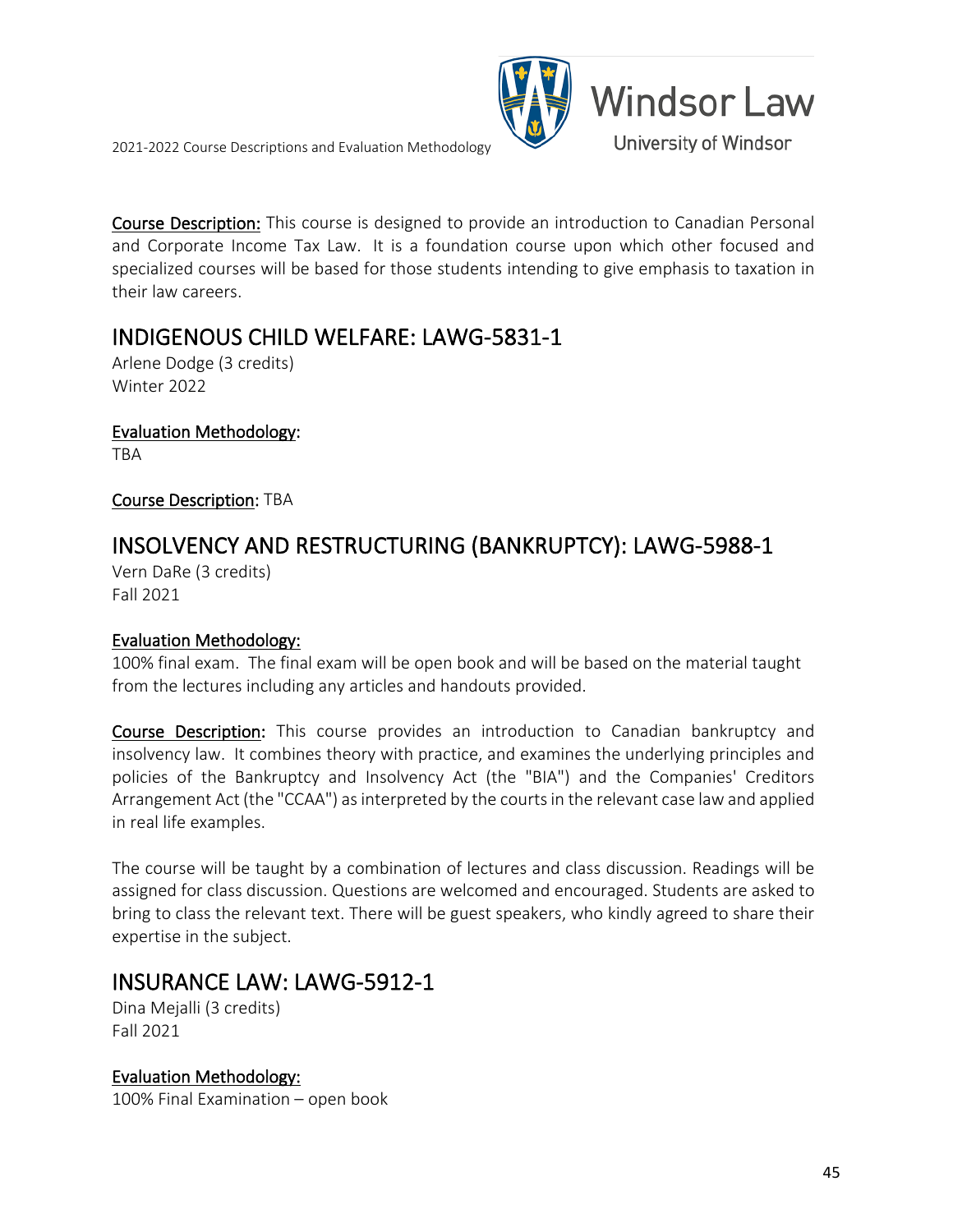



Course Description: A general introduction to the principles of the law of insurance. The course includes examination of agency, duty of disclosure, formation and construction of the contract, insurable interest, waiver and estoppel, valuation, subrogation, and the making and settlement of claims.

### INTERNATIONAL BUSINESS TRANSACTIONS: LAWG-5859-1<br>Professor Maureen Irish (3 credits)

Fall 2021

### Evaluation Methodology:

30% midterm 70% final exam or research paper

Course Description: This seminar studies private law aspects of international economic transactions and government regulation affecting Canadian businesses, including small and medium-sized firms as well as large companies. Topics include international sales contracts, payment mechanisms, f.o.b. and c.i.f. trade terms, transportation law, border security, Canadian customs and anti-dumping law, international investment law, Canadian foreign investment review, international arbitration, government procurement review, and Canadian and international controls on corrupt practices.

### INTERNATIONAL COMMERCIAL ARBITRATION: LAWG-5994-1 Professor Paul Ocheje (3 credits)

Fall 2021

### Evaluation Methodology:

100% Final Exam

Course Description: This course will focus on the alternative means of resolving disputes arising under international commercial contracts. International commercial arbitration will be studied as an alternative to litigation, which is controlled primarily by the terms previously agreed upon by the contracting parties, rather than by national legislation or procedural rules. Most modern commercial contracts contain a dispute resolution clause which specifies arbitration, rather than litigation, as a means of resolving any dispute arising from the contract. The contract may also specify the forum, procedural rules, and governing law of the contract.

International commercial arbitration commands attention, not only because of its presumed advantages over litigation, but because of the issues of equity and social justice to which it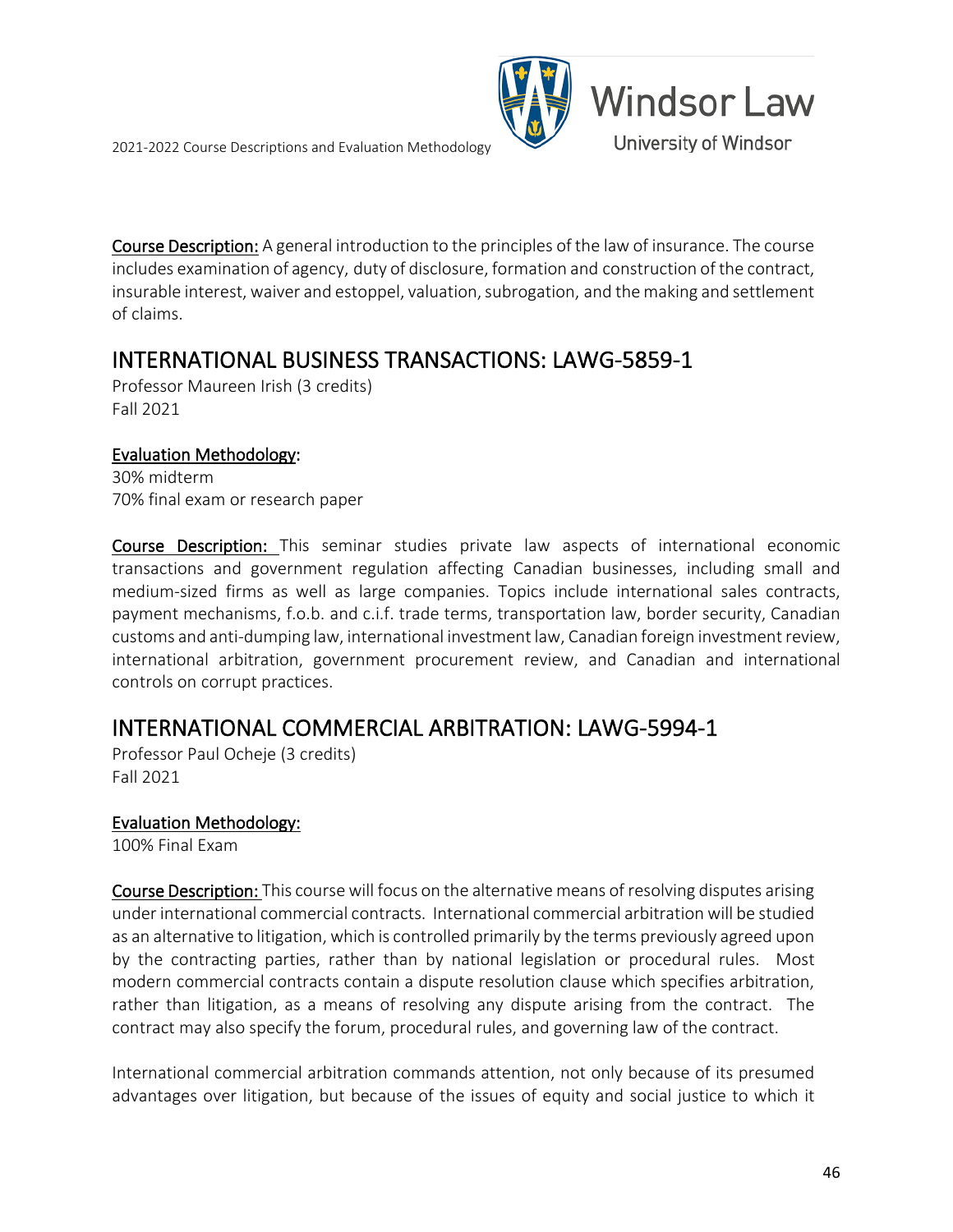

gives rise. Most investor-state contracts or contracts for resource extraction between multinational investors and the third world host states often specify arbitration as the most desired mechanism for dispute resolution.

The course will discuss this mechanism in detail, identifying such issues as choice of law, types of arbitration, arbitral institutions, arbitral awards and their enforcement, and so on. In particular, the course will examine questions of compensation and restitution.

### INTERNATIONAL CRIMINAL LAW: LAWG 5946-1

Professor Sara Wharton (3 credits) Fall 2021

### Evaluation Methodology:

20% Class Participation 10% Research Paper Proposal 10% Presentation of Research Paper 60% Research Paper

Course Description: In the past two and a half decades, we have witnessed a rebirth of the international criminal justice project and the proliferation of institutions seeking to end impunity for the perpetration of atrocities around the globe. These institutions, their objectives as well as their limitations, are regularly in the news in the context of many of the conflicts around the world today.

This course will examine a number of criminal justice issues facing the international community on which new international standards are emerging. The course will study the evolution of international crimes and international tribunals, from the military tribunals established after WW II to the establishment of *ad hoc* International Criminal Tribunals for the former Yugoslavia and Rwanda and the permanent International Criminal Court. It will also highlight some of the challenges and controversies that arise in the field of international criminal law.

The course will investigate different types of international, internationalized, and hybrid criminal justice. It will also give consideration to key issues relating to the International Criminal Court including the Court's jurisdiction, relationship with the UN Security Council, complementarity, victim participation, and practical challenges facing the Court.

This course will also examine the development of and emerging case law on the crimes within the subject matter jurisdiction of these international criminal courts and tribunals including genocide, crimes against humanity, war crimes, and aggression.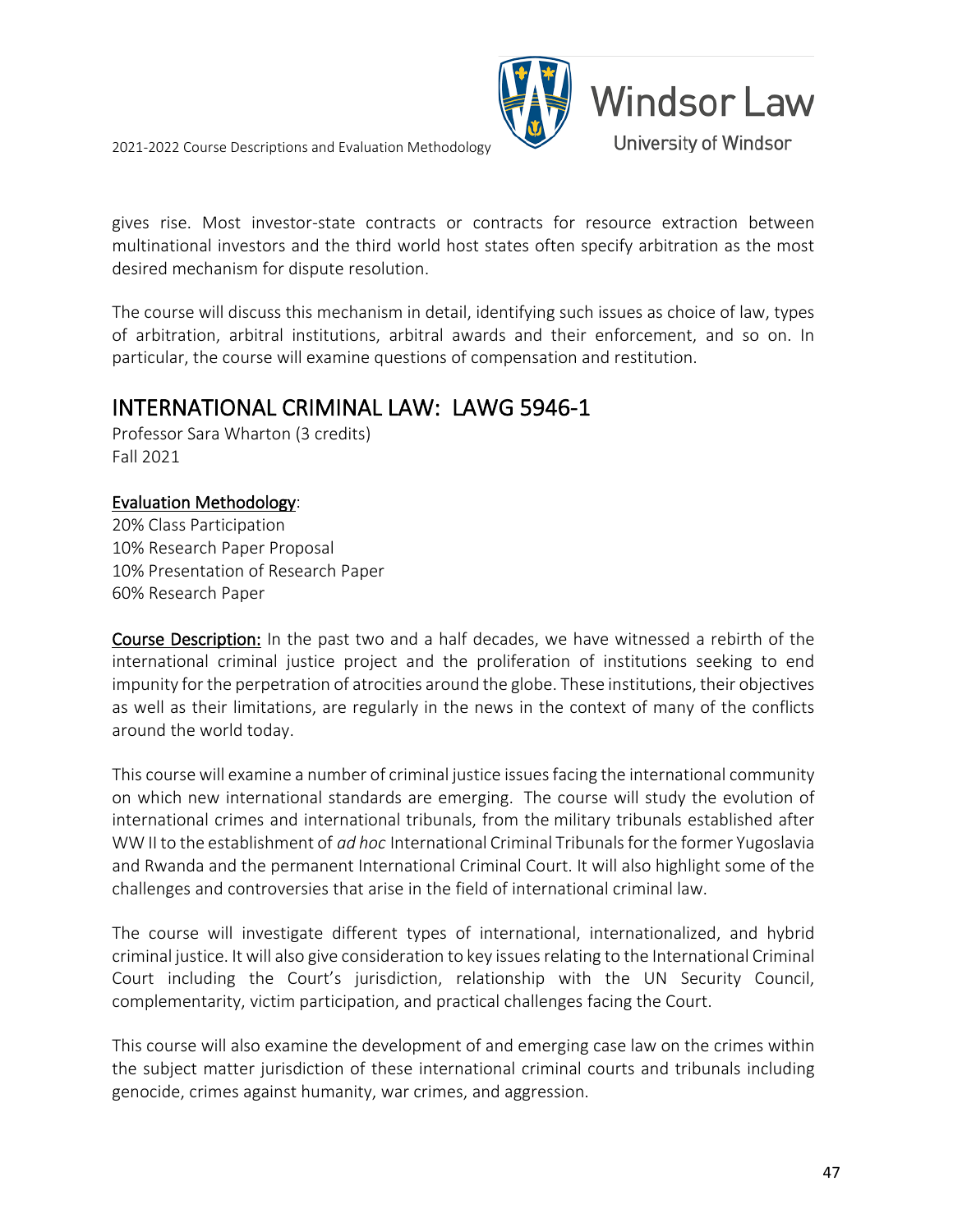

There are no prerequisites for this course. However, students are strongly encouraged to take Public International Law prior to taking this course.

### INTERNATIONAL ECONOMIC LAW: LAWG-5862-1

Professor Manoj Mate (3 credits) Fall 2021

#### Evaluation Methodology:

Research paper, presentation and participation

Course Description: This course studies public international economic law with a focus on the legal framework, policies, and jurisprudence of the World Trade Organization (WTO) and major multilateral agreements. The course will explore basic principles governing trade in goods, services, and intellectual property, technical standards, agriculture, food safety, and the environment. Topics covered will include the nature of political economy underlying the WTO framework, the relationship between international and domestic law and impact of trade law on domestic regulation, current challenges facing the WTO dispute resolution system, trade and development, tensions between major trading powers and emerging powers, trade disputes between China, the U.S., and Canada, and the implementation of the Canada-US-Mexico Free Trade Agreement.

### INTERNATIONAL ENVIRONMENTAL LAW: LAWG-5921-1 Professor Patricia Galvao Ferreira (3 credits)

Winter 2022

#### Evaluation Methodology:

30% Participation: Participation will be assessed by engagement in class discussions and with the course materials, as well as by three short reflection papers which will be marked as a whole, including:

- a) Two (2) substantive reflection papers, two to three pages, relatively informal. These reflection papers will be based on guiding questions related to substantive IEL topics discussed in our scheduled classes. You can choose which two topics to write on. For these reflection papers you can relate the course content to your interests, background and experiences.
- b) One (1) reflexive paper on simulated negotiation. This reflexive assignment is due in the last day of exams and should be in the format of a two- to five-page essay where you share your thoughts on the experience of engaging in the simulation of an international environmental law negotiation. Despite this assignment being due in the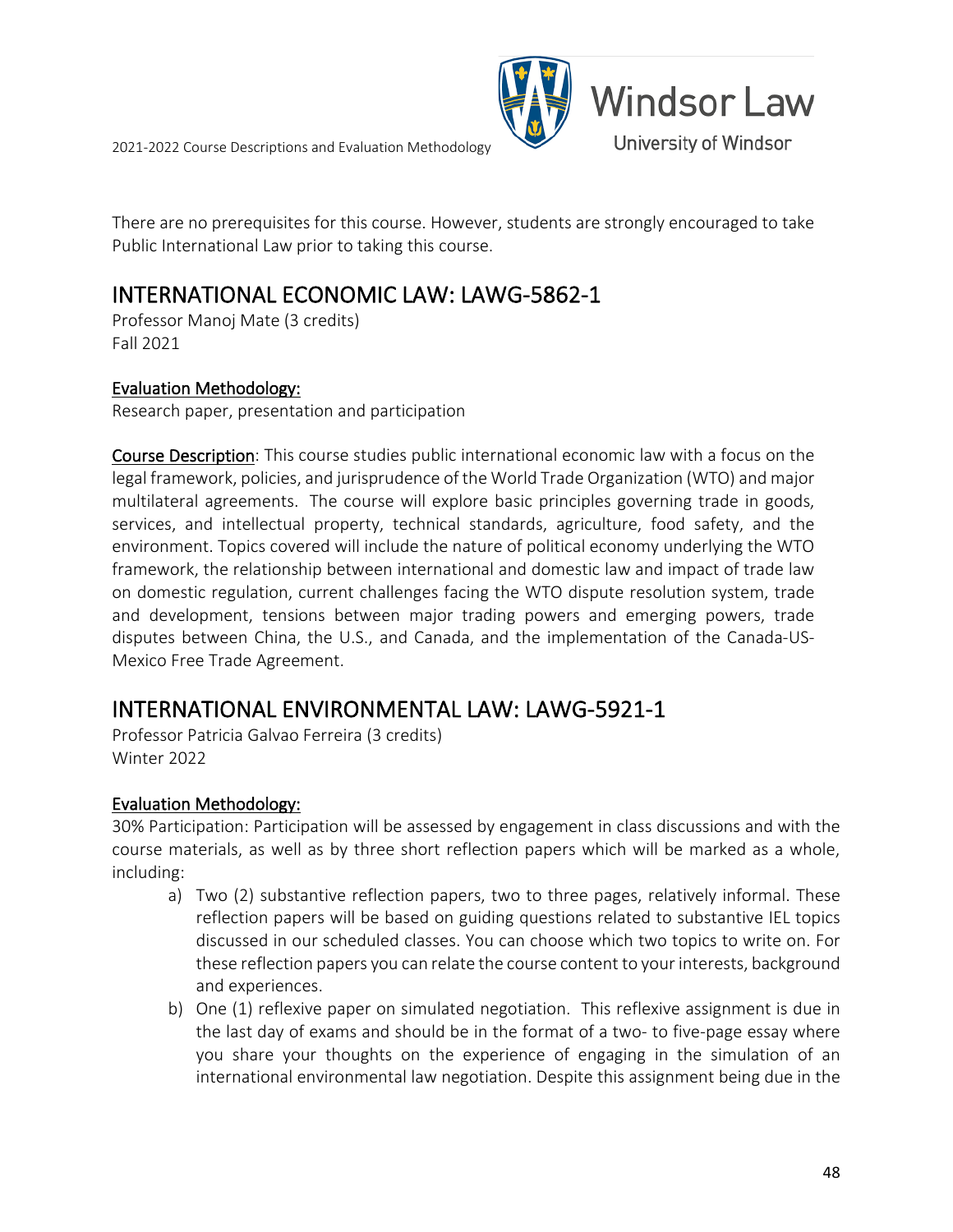

last day of the exam period, you will need to rely on notes you take during the course of the sessions, preparation and negotiations.

70% Simulated Negotiation including 35% position paper and 35% negotiation: Simulated negotiation of an international environmental law agreement (likely the legally binding instrument under the United Nations Convention on the Law of the Sea being negotiated to promote the conservation and sustainable use of marine biological diversity of areas beyond national jurisdiction (BBNJ). For this simulation, each student will be assigned a particular country to represent in the negotiations of a legally binding instrument (which is being negotiated in real life). Students will research the positions their country has with respect to these negotiations (and use available information to assume some of the positions that are not stated). Students should determine which other countries may be allies in these negotiations, and which countries might have interests that are in conflict with theirs.

- a) Position paper (35%): Each student will complete a 7-10 page paper that includes the following components:
	- I. Your country's national concerns, interests and positions regarding the relevant provisions of the international environmental agreement under negotiation (student will receive list of relevant provisions).
	- II. Your country's specific proposals—at least two regarding the final wording of the relevant provisions, and how you plan to defend these proposals.
- b) Negotiation (35%) Students (as country delegates) will participate in a United Nations style negotiation of a legally binding agreement on March 29th. Delegates will bring outlines of their position papers, and all supporting evidence and data they deem important for the negotiations. Based on the compilation of position papers, the Chair (professor) will present specific draft texts of the relevant provisions for discussion. Delegates will present a one-minute summary of their nation's position regarding each relevant provision. Other delegates will signal their desire to comment on the proposal under consideration by raising their country placards (& zoom raise hand tool). After the formal debate, the group will break into more informal style negotiations called caucusing. Through careful debate, caucusing, and rhetoric, delegates will exchange their opinions, possibly develop alliances and voting blocs on certain provisions and propose resolutions to the issues. Consensus must be reached amongst the country delegates on either approval or modification of a draft text proposal for each provision. If such consensus is not reached (i.e. even one country delegate disagrees), the proposal is rejected.

Note: In case you are interested in taking this course, but need to have a research paper credit, there is a possibility of submitting a 60% final research paper related to the negotiation of an international environmental law agreement, and 40% of participation grade, with students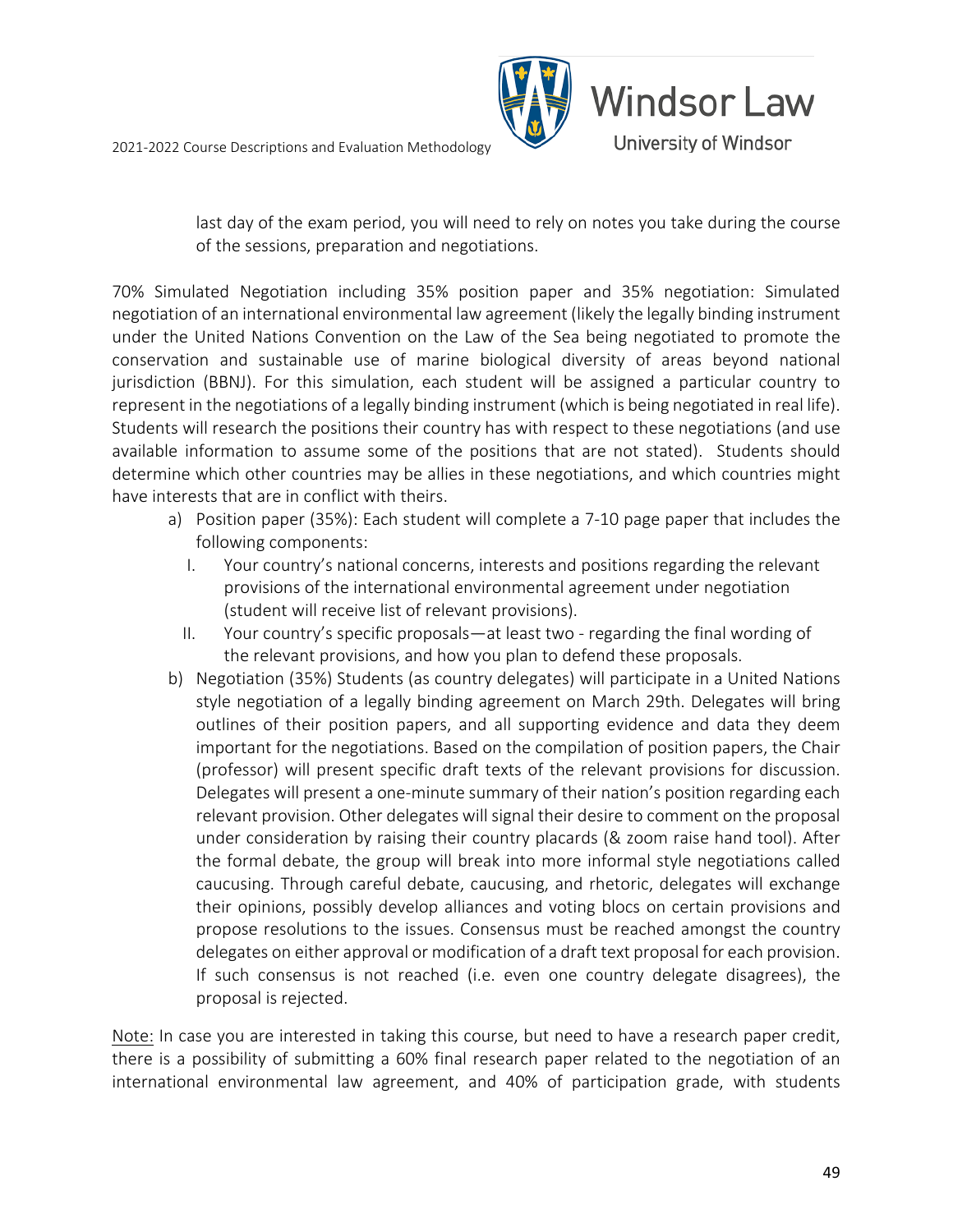

required to play a supporting role in the simulation of the UN negotiation as part of their participation.

Course Description: We live in a geological age in which human activity has been the dominant influence on our climate and our environment: the Anthropocene. While States use domestic law to address local environmental problems, we are increasingly confronted with complex environmental challenges - like the loss of biodiversity, growing marine or air pollution, space debris, the threat of climate change - which are transboundary or global in nature, and are deeply intertwined with global and national development models. This course is designed to provide students with a broad understanding of the most important issues of international law related to environmental protection in the Anthropocene. The arduous process of negotiating international agreements to address environmental challenges in an asymmetrical world - where some countries contribute significantly more than others to global environmental problems, and where less developed countries that are most vulnerable to environmental challenges tend to have less financial and technological capacity to cope – has required a lot of innovation in the legal design of international environmental law treaties. This course surveys the ways in which the international community has managed to negotiate from early bilateral treaties to address transboundary pollution to more recent regional and international agreements to address the most complex global environmental challenges like climate change and marine biodiversity in areas beyond national jurisdiction.

The foundational part of the course examines the emergence and development of IEL, the main features of international legal regimes to protect the environment, principles of IEL and techniques used to promote and to enforce implementation and compliance. A second part will address the intersection of international environmental law with other regimes like international human rights and international trade and investment. The final part of the course offers a more detailed examination of specific international regimes to address atmospheric challenges like climate change (including the 1992 UNFCCC and the 2015 Paris Climate Agreement), to protect biodiversity (including the Convention on Biological Diversity/CBD and its Nagoya Protocol) and to protect the seas and the marine environment (including the Law of the Seas and the Draft treaty on Marine Biodiversity of Areas Beyond National Jurisdiction/BBNJ). Like many other branches of international law, international environmental law is interdisciplinary, therefore the course will touch on discussions related to ethics, political economy and sociology. Students will examine how States reconcile their own sovereignty and economic interests with the need to place limits on how other states carry out activities in their territories that have transboundary or global environmental impacts, the politics of the North-South divide (distinct interests and priorities of developed countries X developing countries) and other equity considerations, and whose values and voices are reflected in IEL agreements. During the course students will be invited to discuss the critiques of contemporary IEL that see this body of law as reactive, accommodating,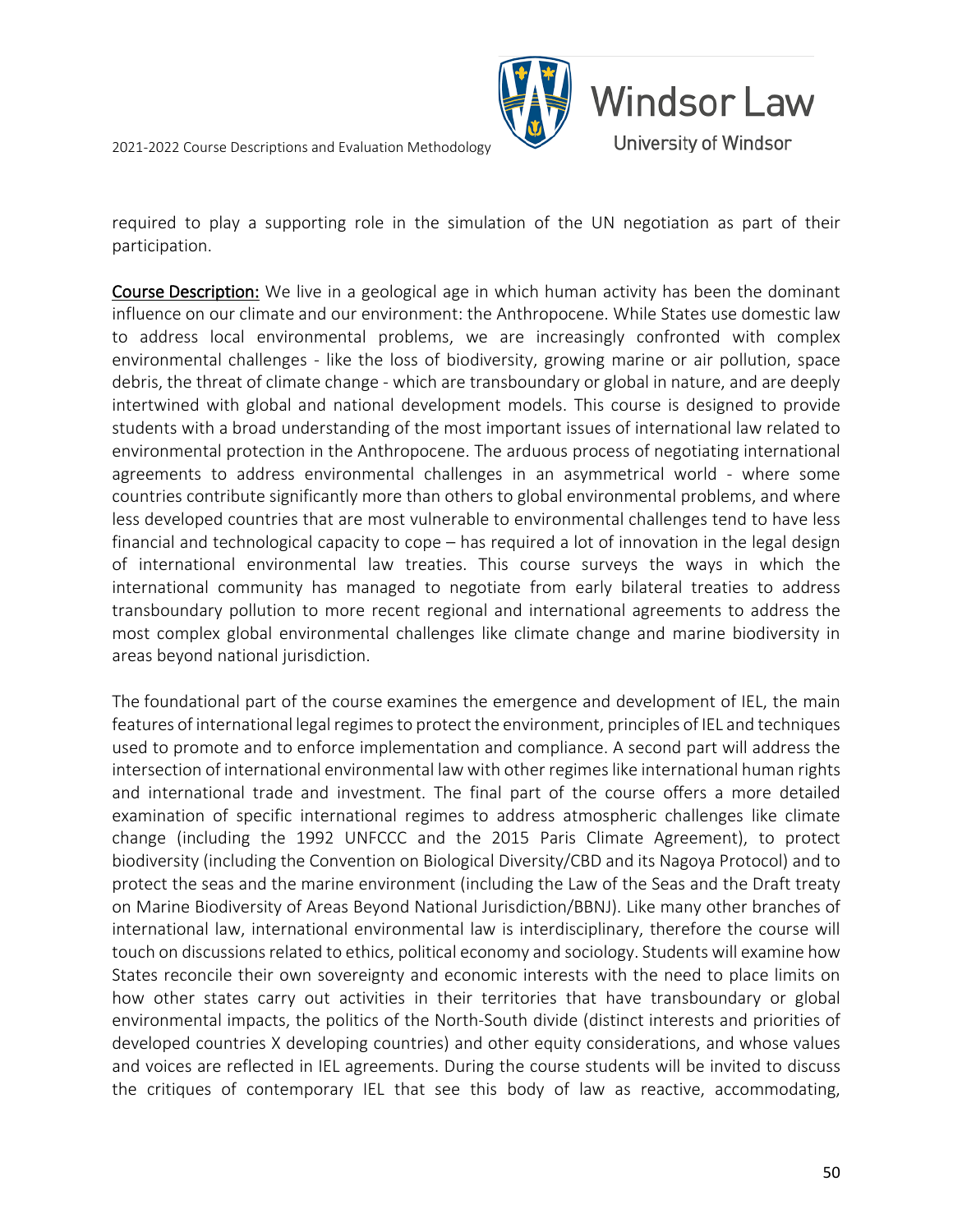

fragmented, exclusionary, and ineffective. Students will be able to assess and form their own opinion on existing proposals to rethink the fundaments of IEL in light of the various environmental crisis we face in the Anthropocene.

The course will be based on required text – International Environmental Law, by Pierre-Marie Dupuy and Jorge E. Viñuales, 2nd edition (Cambridge University Press 2018), with additional readings and material uploaded on blackboard.

General Learning Objectives

- To identify and to critically discuss the principles, the history, the main actors and the institutional framework of international environmental law regimes in key areas
- To evaluate the strengths and weaknesses of current environmental law regimes, and proposed amendments or expansions, in selected areas such as climate change, marine environment and biological diversity
- To explain the challenges and opportunities of designing international legal regimes to protect the environment
- To contextualize the legal, policy and institutional responses to enduring international environmental problems
- To examine the intersections between international environmental law and other key areas of international law, particularly international human rights law, international indigenous rights and international economic law.

### INTERNATIONAL HUMAN RIGHTS LAW: LAWG 5851-1<br>Professor Manoj Mate (3 credits)

Winter 2022

### Evaluation Methodology:

15% Class participation 15% One Seminar Presentation 10% Research Paper Outline 60% Final Research Paper

Method of Teaching: This is a seminar. Students will read and engage with assigned readings and materials ahead of each session, and the instructor and students participate in discussing legal principles, issues, and critiques based on the reading materials.

Course Description: This course provides an overview and introduction to international human rights law with a focus on law and legal institutions, theory, and practice. The course will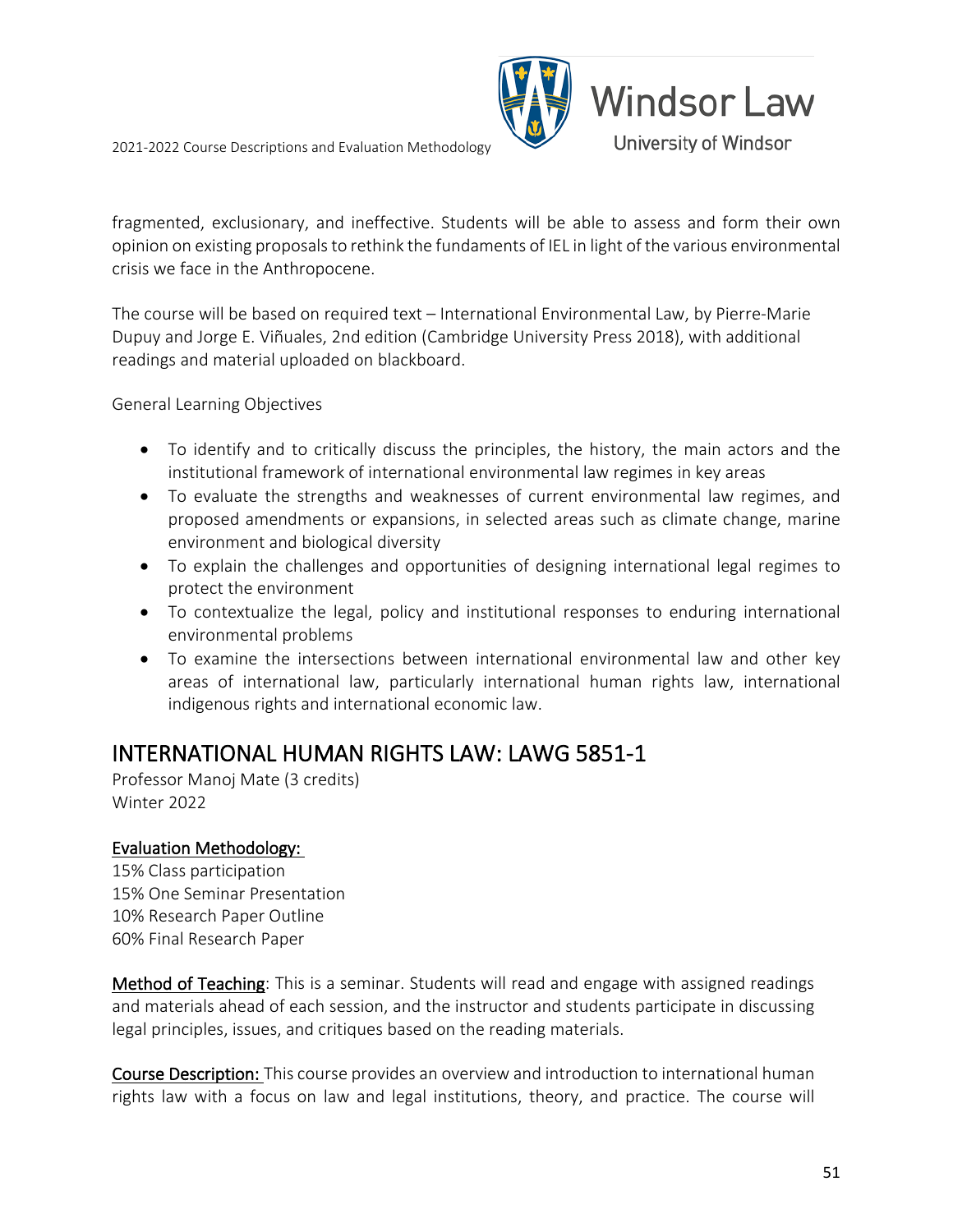

critically examine the relationship between international human rights law and domestic legal systems.

The course will examine the historical background and development of international human rights law and recent developments. It will then examine the key sources of international human rights law, including custom and treaties, peremptory norms, and legal principles and domestic laws. We will explore key issues and topics in the field including economic, social and cultural rights, civil and political rights, indigenous rights, universalism v. relativism, the impact of corporations and non-state actors on human rights, and international trade law and development. In addition, we will also consider broader conceptual and theoretical debates, including examining the legitimacy, compliance, and efficacy of international law, and we will also consider a variety of critical perspectives in the course including TWAIL (Third World Approaches to International Law), critical race and feminist approaches, and the perspectives of advocates for rights of LGBTI and other communities.

### INTERNATIONAL HUMANITARIAN LAW: LAWG 5853-1<br>Chile Eboe-Osuji (3 credits)

Fall 2021

### Evaluation Methodology:

65% Research Paper 15% Presentation 20% Participation

Course Description: International Humanitarian Law or the Law of Armed Conflict regulates how wars are fought: in order to protect persons, places and objects that must be spared the prohibited or unnecessary brunt of armed conflict and its ill-effects. The course will examine principles derived from the relevant treaties and customary international law, as well as decisions of international courts and tribunals, amongst other sources. In addition to examining the more classic challenges, the course will also examine the new challenges posed by technological advances.

## INTRODUCTION TO ISLAMIC LAW: LAWG 5705-1<br>Yousef Wahb Aly (3 credits)

Fall 2021

### Evaluation Methodology:

10% Participation 50% Paper & Outline (Comparative Essay -OR- Book Review)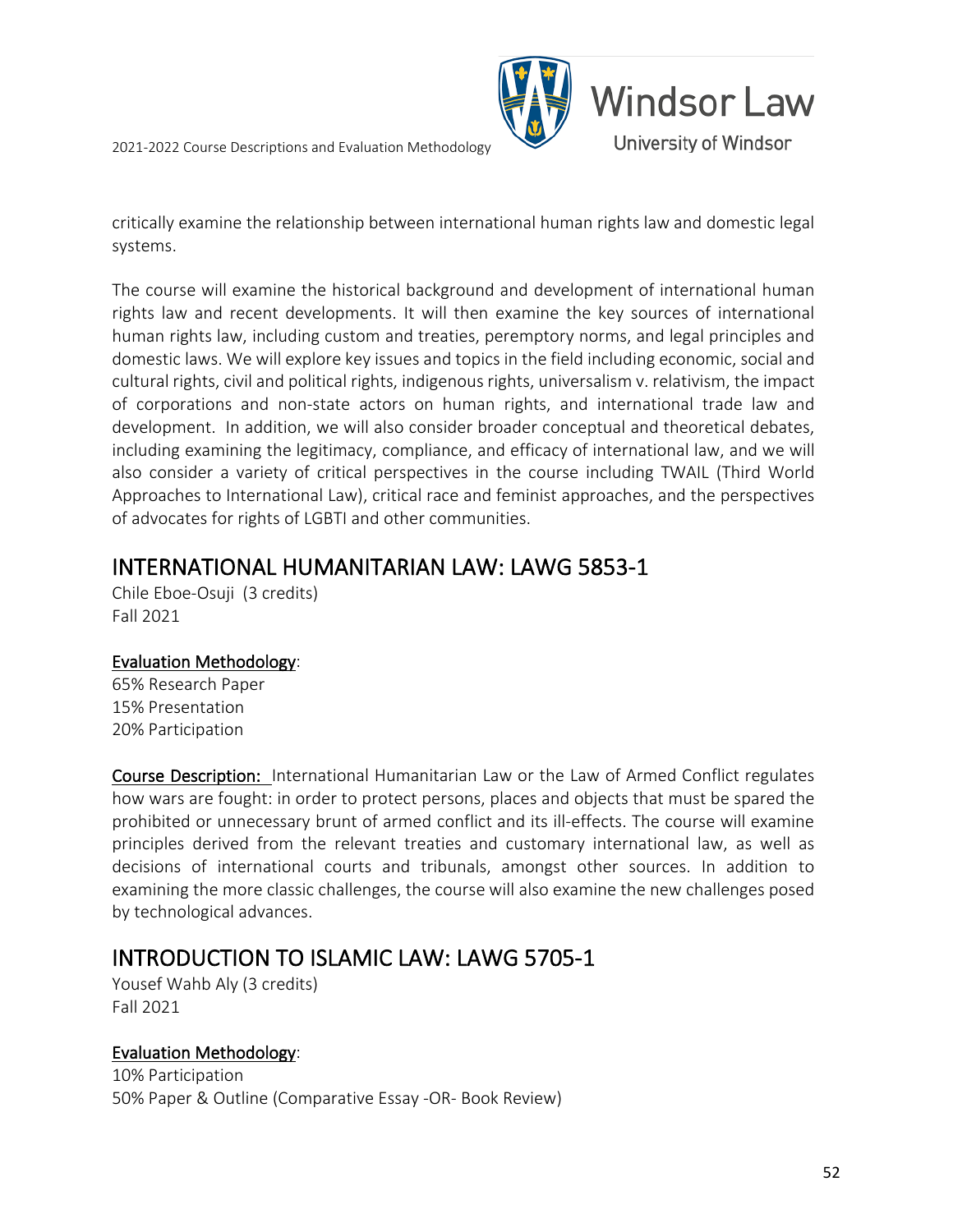

#### 40% Final Exam

Course Description: This comparative law course introduces students to one of the principal legal systems in the world today observed by over one million Canadians: Islamic Law (s*haria*). It will introduce students to Islamic legal theory and its development in modern legal systems across the world, in contrast to the Canadian legal system.

The course will equip students with tools to research Islamic law and access its primary sources (such as Quran, Sunnah, and Legal Analogy) and secondary sources (such as Public Interest and Custom). Course materials also draw upon classic and modern legal opinions (*fatwās*) and judicial decisions (*qaḍā*). Through examining case studies and contemporary legal scholarship, students will investigate Islamic law modern applications to minority communities living under non-Islamic rule of law.

The course will contrast remedies afforded under Islamic and Canadian substantive law across the fields of: family law, tort law, criminal law, wills, estates, and more. The course provides students with both knowledge and practical skills needed for serving religiously and ethnically diverse clients in the legal field. It will explore access to justice issues for Canadian Muslims and familiarize future lawyers with the normative laws governing private affairs of Muslim clients.

Teaching Method: This is a seminar course with a combination of lectures, open discussions, and exercises. It will be taught primarily in synchronous and interactive class sessions. Students are expected to read the assigned readings and materials and engage with the in-class discussions on legal principles and issues.

No prior knowledge of Islam or of Islamic law is required, nor is facility in Arabic. All source materials studied will be in English. Students will receive detailed guidelines and criteria for assessment for the paper assignment as well as feedback on a submitted outline.

### JUDICIAL INTERNSHIP – CRIMINAL LAW – PROVINCIAL COURT - **WINDSOR**

LAWG-5966-01<br>Professor Gemma Smyth, Supervising Professor – Externship Director (3 credits) Fall 2021 & Winter 2022 *\*By application only*

The successful applicants must have completed Evidence. Criminal Procedure is not a prerequisite but would be an asset. More information will be available on th[e Windsor Law Judicial](https://www.uwindsor.ca/law/1254/judicial-internships)  [Internship site](https://www.uwindsor.ca/law/1254/judicial-internships) in June, 2021.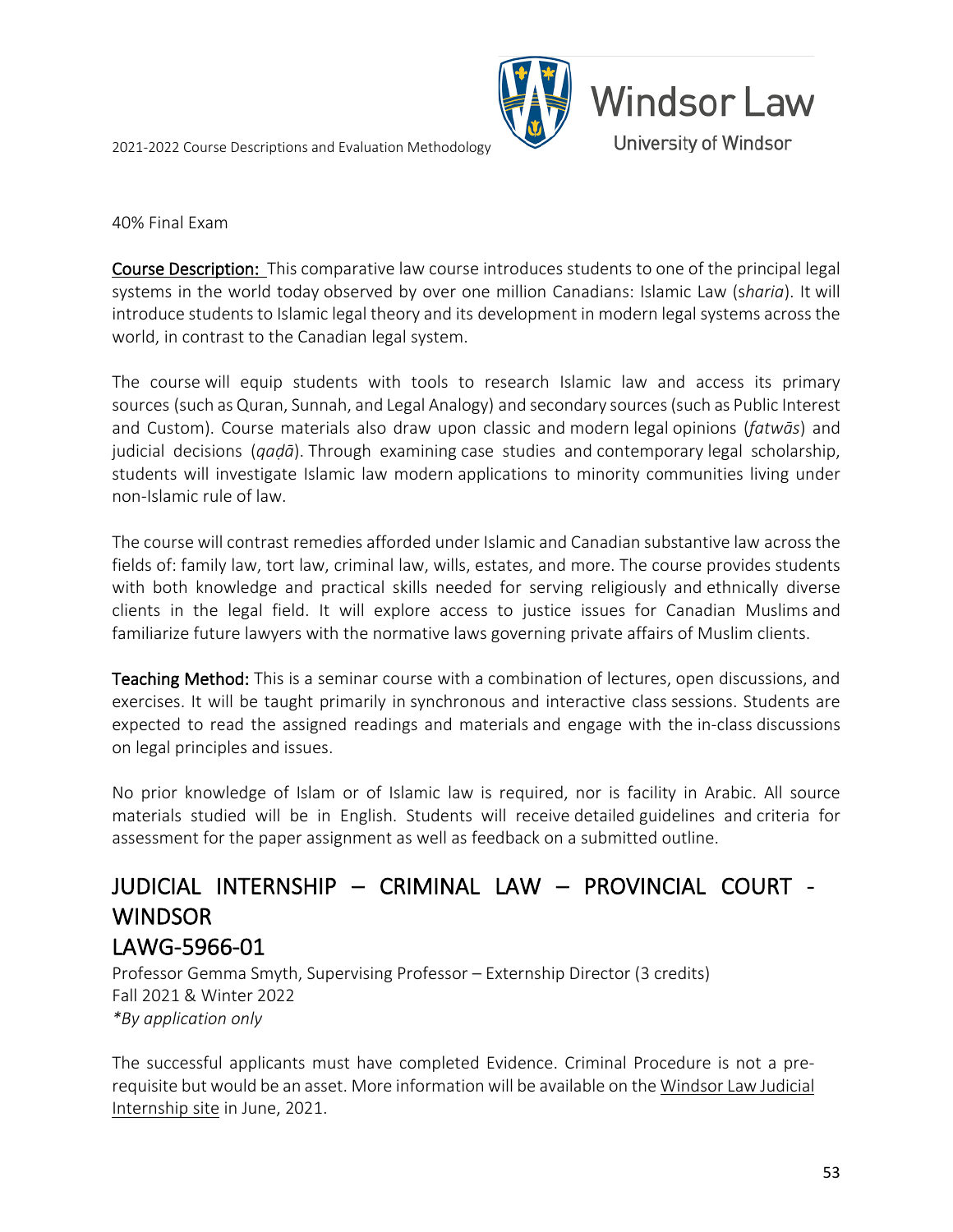



### JUDICIAL INTERNSHIP – FAMILY LAW – PROVINCIAL COURT WINDSOR LAWG-5965-01<br>Professor Gemma Smyth, Supervising Professor – Externship Director (3 credits)

Fall 2021 & Winter 2022 *\*By application only*

The successful applicants must have completed Civil Procedure, Evidence, and Family Law. More information will be available on the [Windsor Law Judicial Internship site](https://www.uwindsor.ca/law/1254/judicial-internships) in June, 2021.

### JUDICIAL INTERNSHIP – CRIMINAL AND FAMILY LAW – PROVINCIAL COURT NEWMARKET LAWG-5967-01<br>Professor Gemma Smyth, Supervising Professor – Externship Director (3 credits)

Fall 2021& Winter 2022 *\*By application only*

Applicants and have completed Civil Procedure and Evidence More information will be available on the [Windsor Law Judicial Internship site](https://www.uwindsor.ca/law/1254/judicial-internships) in June, 2021.

Please note that additional Judicial Internships may be available, depending on whether and how courts are permitted to accept students.

### Evaluation Methodology:

Pass/Fail based on professionalism and contributions to the work of the Court (preparation of research memoranda, etc.).

Course Objective: This course will expose students to the experience of interning with an Ontario court and the benefits of interaction with judges. Students will have the opportunity to do legal research in relation to specific, practical legal problems, which judges must address in their day-to-day work.

Course Description: Students in the course are required to spend the equivalent of one day per week at the court house working on their assignments. Covid-19 has impacted how placements unfold. All arrangements must be approved by the Court. It is expected that the student will spend approximately eight hours per week on their work.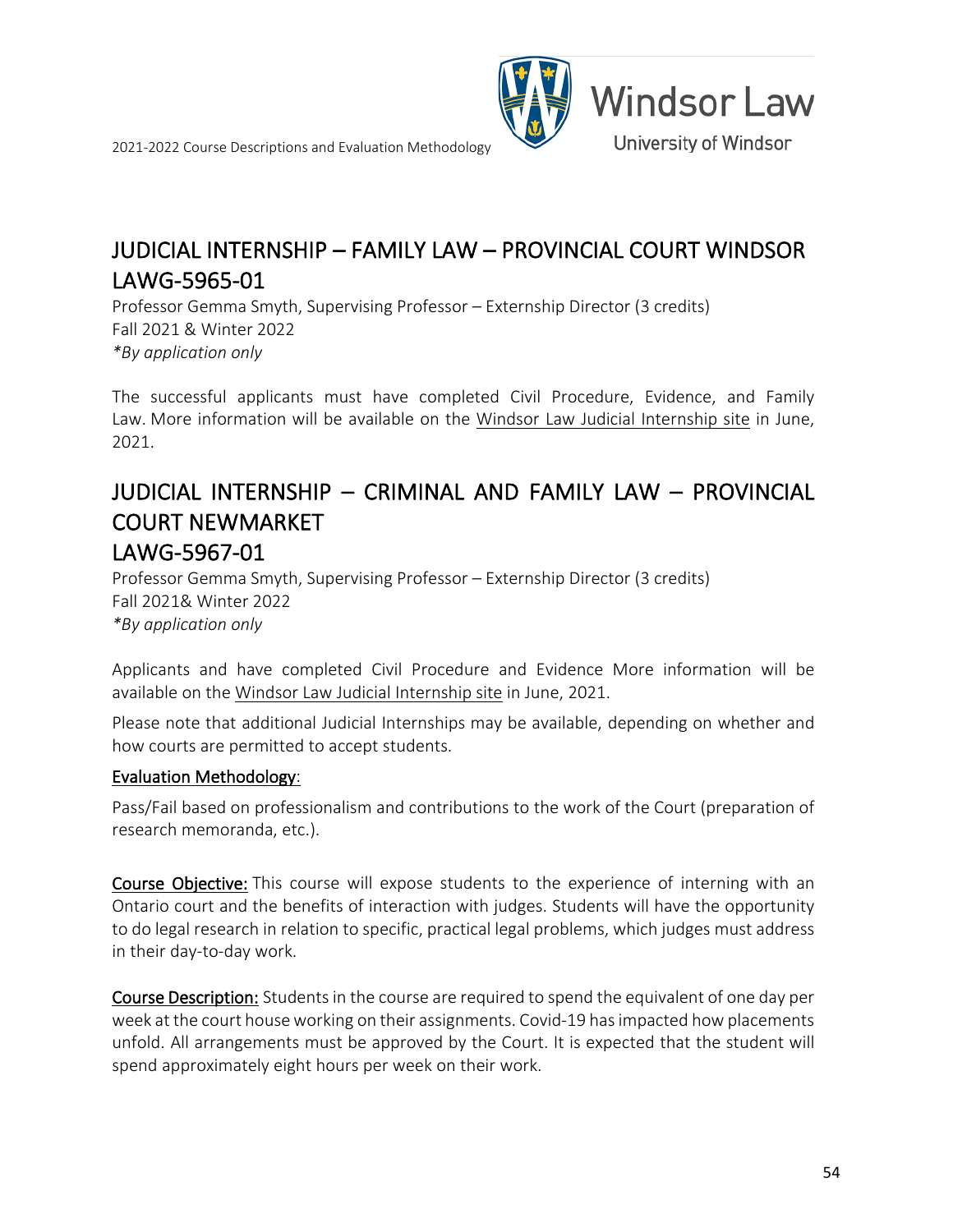

Students report to the Supervising Judge and receive all of their assignments from the Judge. However, when working on assignments from other judges, they discuss the matter directly with the Judge for whom the work ultimately is being done. The Supervising Judge is the student's point of contact with the Court. When the Supervising Judge is not available, interns are expected to show initiative and seek out assignments from other judges.

The Externship Director, or another faculty member assigned to the course, will oversee the internship and liaise with the Court on matters relating to the operation of the course and the students' performance. The Supervising Judge will meet with the student interns at the beginning of each term to acquaint them with the Court and to outline their duties. Throughout the term, the Supervising Judge will monitor the students' work to ensure that they are engaged in research activities that advance their knowledge of the law and the work of the Court. In addition, the Supervising Judge will ensure that the students' workload is appropriate for the one-day a week commitment required for the clerkship. Students will be expected to keep a log of their work for review by the Supervising Judge and the Externship Director or other faculty member assigned to the course.

Selection of Students: Applications are collected in June. Students may apply by submitting an online [Judicial Internship Application Form](https://uwindsor.ca1.qualtrics.com/jfe/form/SV_6swbrPZFLlTbgI5) (available in June). Required documents include cover letter setting out the student's reasons for seeking an internship and the qualities and experience the student possesses that make them suited for the position. A resume and transcript must also be provided (an unofficial transcript will suffice). Students will apply for their preferred Judicial Internship placement and have the opportunity to provide any further information that supports their application. The applications will be assessed in consultation with the Supervising Judges. Students who were unsuccessful in the Fall term are encouraged to apply again for any vacancies in the Winter term.

# JURISPRUDENCE: LAWG-5847-1 Joshua Shaw (3 credits)

Winter 2022

### Evaluation Methodology:

25% for an academic book review (1400 – 2000 words) on a monograph selected from a list prepared by the instructor) 65% on a major research paper (5000-6000 words) 10% class participation

Course Description: This course will focus on critical perspectives, largely in place ofalthough at times posed against—the canon of general jurisprudence, the latter of which often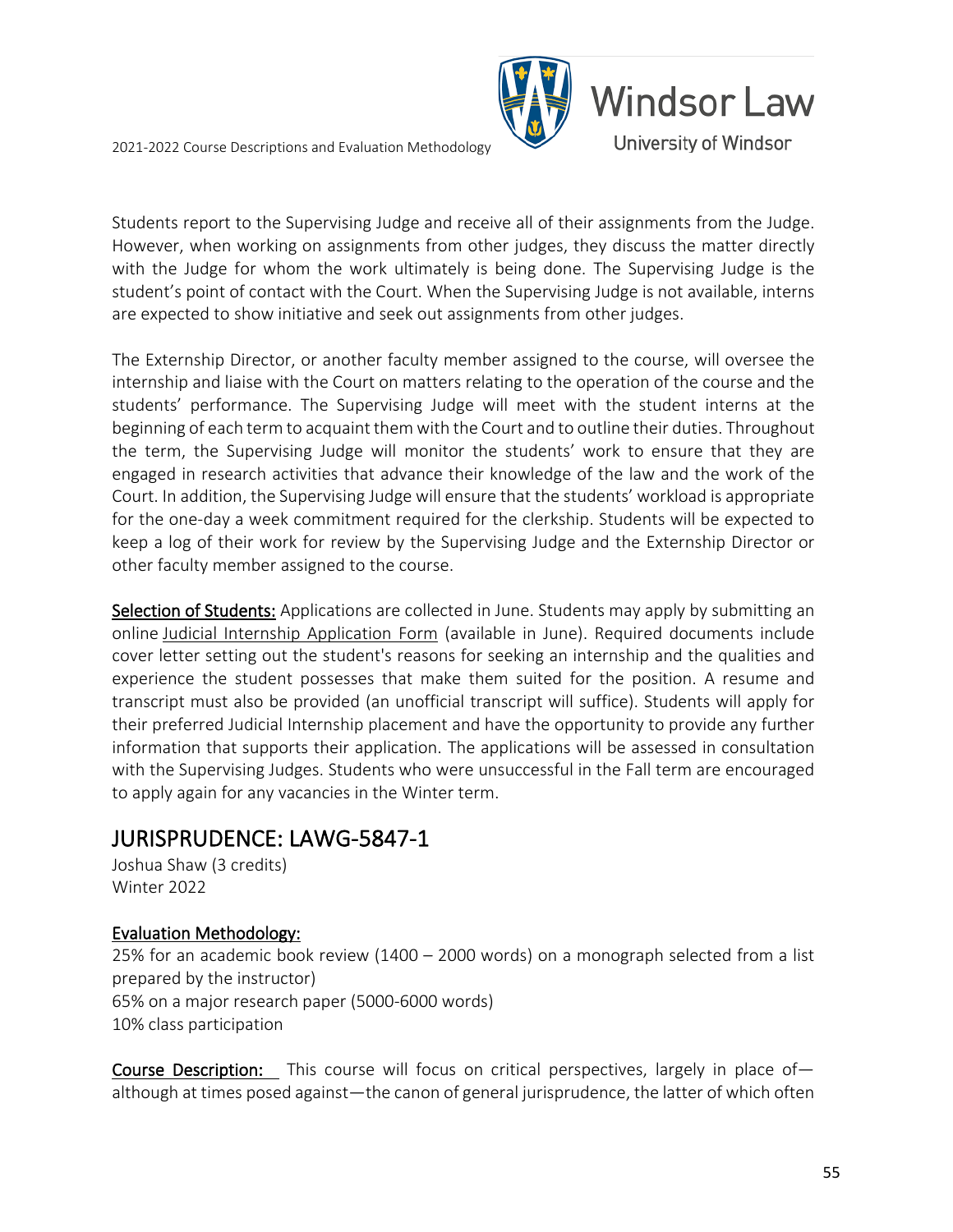

stages the study of legal theory as an unending debate between natural and positive legal traditions (which elides so much of how law actually matters). Critical perspectives should introduce the student to contemporary analyses of law's form (e.g., law and the body, legal materialism, legal geography, law and literature, critical race theory, earth jurisprudence). By law's form, I mean the specific operations that make up law that, if understood and conceptualised, can explain what law does and how law does it distinctly from other phenomena. Turning to law's form should provoke students to reconceptualise the materiality (and immateriality) of law in a manner that counters law's enclosure as doctrine or its reduction to mere instrument. It should enable the study of what is special about law, without losing sight of what and how law connects in experience or, to put it differently, how law contributes to broader socio-material formations. Such an inquiry is thoroughly social, in that it necessitates a study of law in context. This movement risks the collapse of jurisprudence as a mode of inquiry, but it also potentiates its renewal and transformation. I hope that by engaging students in a critical jurisprudence of form, students will consider law imaginatively and critically, searching through its myriad forms, making sense of its myriad effects and reaching toward its myriad futures. In the renewal and transformation of jurisprudence, I hope students will see the ongoing value of theoretical inquiry in the practice and experience of law and the role of critical jurisprudents in shaping legal communities.

The seminar will be set up in a manner that uses case law among other instruments, artefacts or media as *case studies* through which we will explore the legal theory that we read. Case studies are different from case law; as sociolegal scholar Lisa Miller notes, '[c]ase studies can identify and draw together pieces of evidence that may not seem related at the macro level but, when decomposed under intensive scrutiny, add considerably to descriptions of a given legal phenomena.' Case studies are 'goal-oriented tools of social research, drawn to troubling the extant and mediating new understandings, in accordance with the social researcher's chosen and received methodologies.'

There are no prerequisites for this seminar. One does not need a background in sociology, philosophy or anthropology, even if our readings engage with these disciplines and more. The seminar is set up to enable students to lead with and stumble through their curiosity irrespective of formal background.

### JUSTICE REFORM AND CANADIAN CRIMINAL JURY TRIALS: LAWG-5700-1 Brian Manarin (3 credits)

Winter 2022

Evaluation Methodology: 25% Mid-Term Examination – Open Book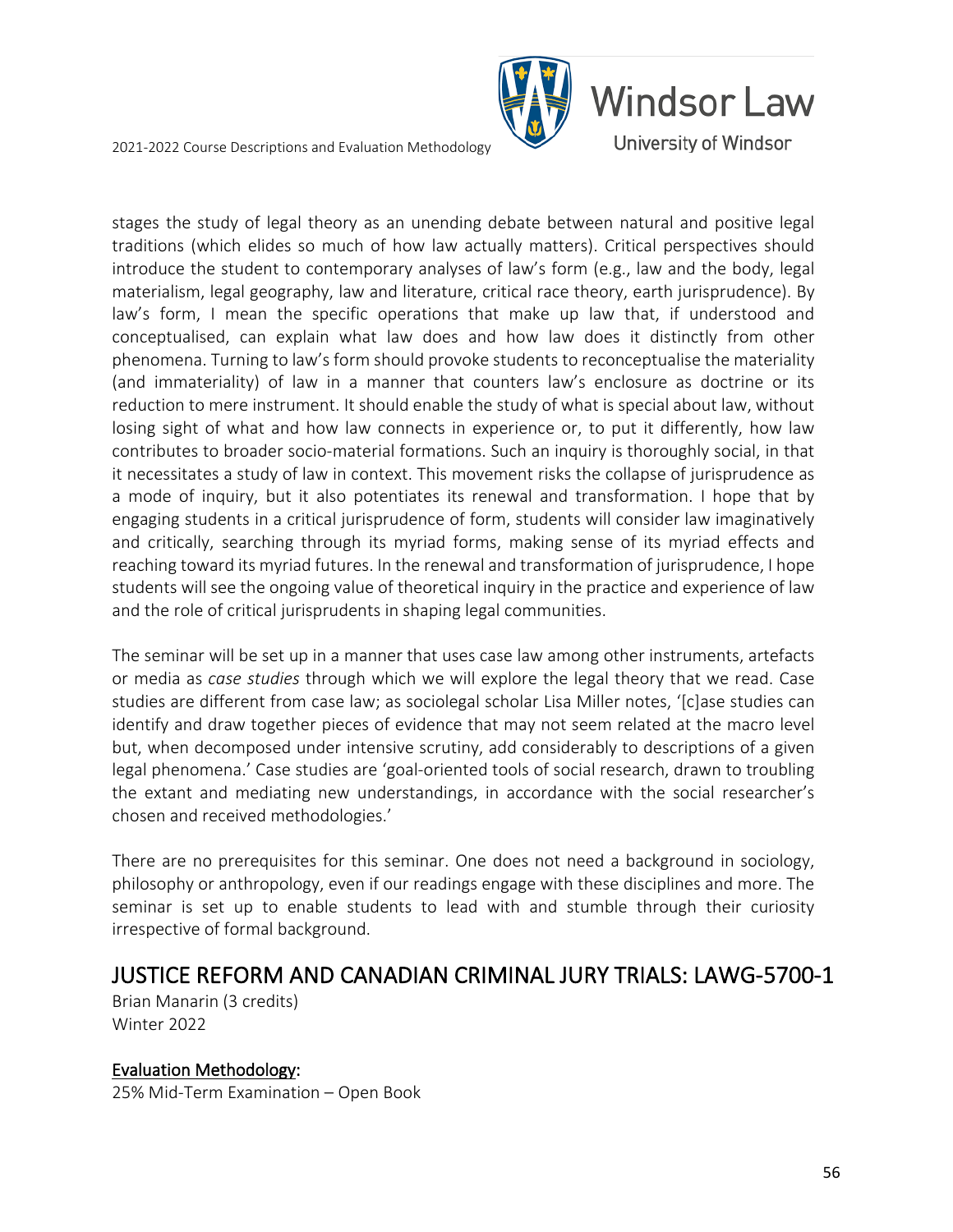

#### 75% Research Paper

Course Description: Trial by jury in matters criminal has a long and revered pedigree in Canada, as it does in other common law jurisdictions. Indeed, except where otherwise expressly provided for by law, s. 471 of the *Criminal Code* mandates that every accused person charged with an indictable offence will be tried by a court composed of a judge and jury. Furthermore, s. 11(f) of the *Canadian Charter of Rights and Freedoms* guarantees an accused person the benefit of a jury trial where the maximum punishment for the offence being prosecuted is imprisonment for five years or a more severe punishment. Public sentiment is such that Canadians are generally opposed to any restriction or abolition of the jury trial. Yet for some time, the mistreatment of Black, Indigenous and people of colour during jury empanelment has occurred, which has slowly resulted in common law and statutory changes. The impetus for this metamorphosis can be traced to, *inter alia,* the questionable motives of certain lawyers in their selection practices and the unfortunate inaction of some judges in addressing selection abuses that play out before them. This course will examine the history of, processes relevant to, and criticisms currently levelled at the construction of the fact-finding body known as the criminal jury.

Students can expect to gain a realistic understanding of the various procedures that are associated with criminal jury selection in Canada and will also be able to juxtapose them with those of the USA and England. In becoming conversant with the policies and goals that underpin jury selection, the student will be able to identify the strengths and weaknesses of the past and present approaches to adjudication by communal body as compared to trial by individual jurist. Understanding how socio-legal developments have and should continue to influence modern jury selection will be fully discussed during class. By equipping students with both practical and philosophical knowledge, they will be well-positioned to make informed recommendations as to how juries can become more inclusive and reflective of Canadian society in the future.

## LABOUR LAW: LAWG-5867-1<br>Joanna Noronha (3 credits)

Winter 2022

### Evaluation Methodology:

TBD

Course Description and Pedagogical Goals: This course focuses on labour relations subject to collective bargaining. Such relationships are generally governed in Ontario by the *Labour Relations Act 1995* as well as subsequent constitutional decisions. We will examine the historical development of unionized labour relationships in Canada, its statutory and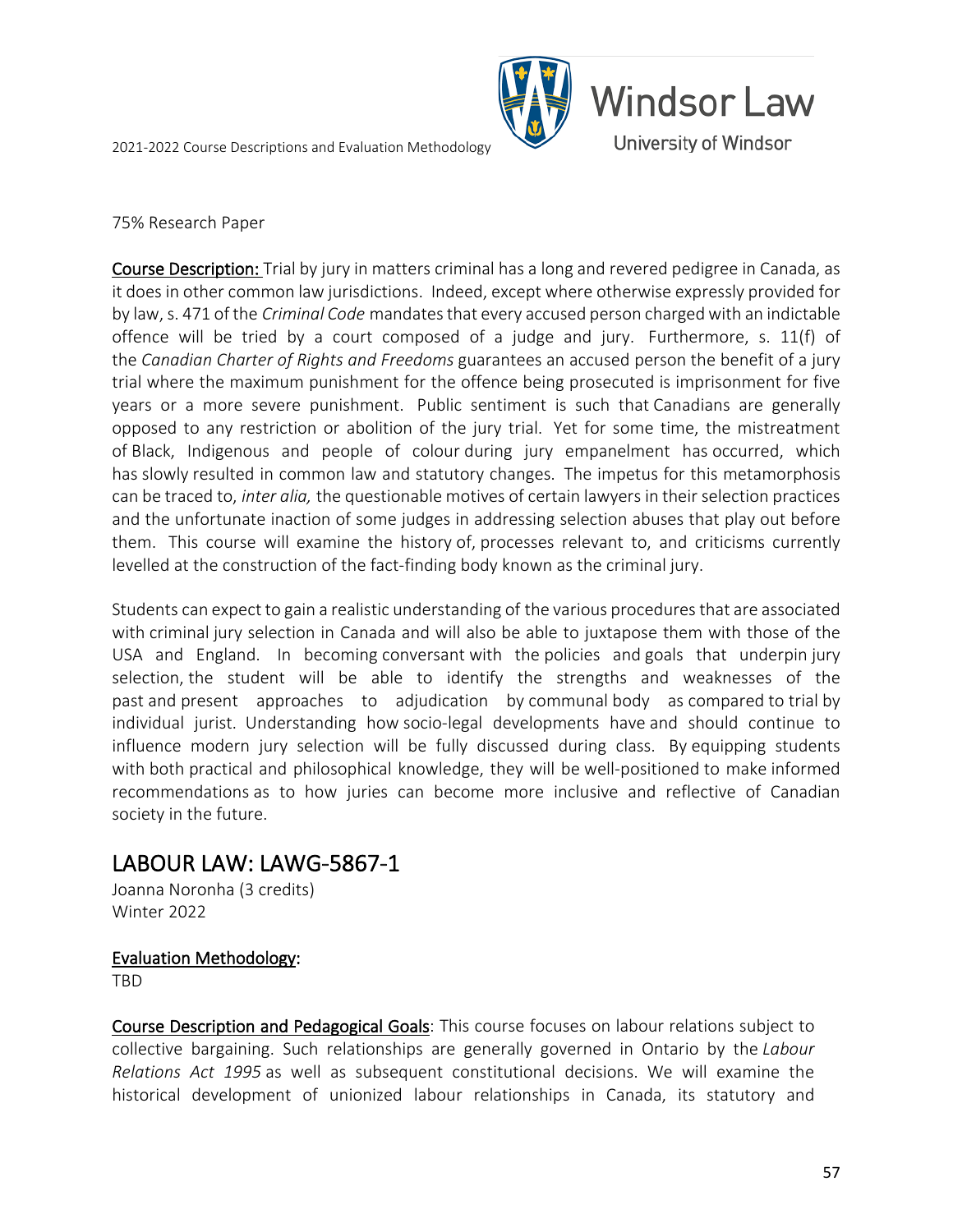

constitutional context, as well as the appropriate socio-economic background, culminating with the current system. The establishment of collective bargaining and the rights and responsibilities of all members in the labour relationship will be examined, as well as legal remedies for breaches and the regulation of economic pressure tactics (e.g., strikes, picketing, etc).

It is important to note two points: (i) this course **does not** cover the individual employment contracts of non-unionized employees, which is instead taught in the Personal Employment Law course, and (ii) it *does not* examine the specific contents of collective bargaining agreements, which are taught in the Labour Arbitration course (note also: Labour Law is a prerequisite for the latter).

Case law, statutory rules, and secondary literature will be analyzed. At the end of the course, students will gain a general understanding of the core legal principles that govern labour law. In addition, students will hone a variety of practical legal skills, including the ability to analyze a concrete situation and find the relevant legal norms and contextual information, and then produce novel legal arguments clearly, concisely, and convincingly.

### LAND USE PLANNING: LAWG-5903-1

Sarah Jacobs (3 credits ) Winter 2022

### Evaluation Methodology:

50% Research Paper 35% Hearing Simulation 15% Participation

Course Description: Land use planning is the management of land and resources that defines our built environment. The planning process requires careful balancing of the interests of private landowners with a broader public interest, which consists of a wide range of economic, social, and environmental concerns. This course explores the legal and policy framework for land use planning and development in Canada, with an emphasis on Ontario.

The course will provide students with the legal and policy foundations for land use planning at the provincial and municipal levels by taking an in-depth look at decision making at the local level, as well as appeals of those decisions to the Ontario Land Tribunal (the "Tribunal") and the courts. To prepare for the practice of land use planning law, students will apply the legal and policy concepts learned in the course by participating in a Tribunal hearing simulation.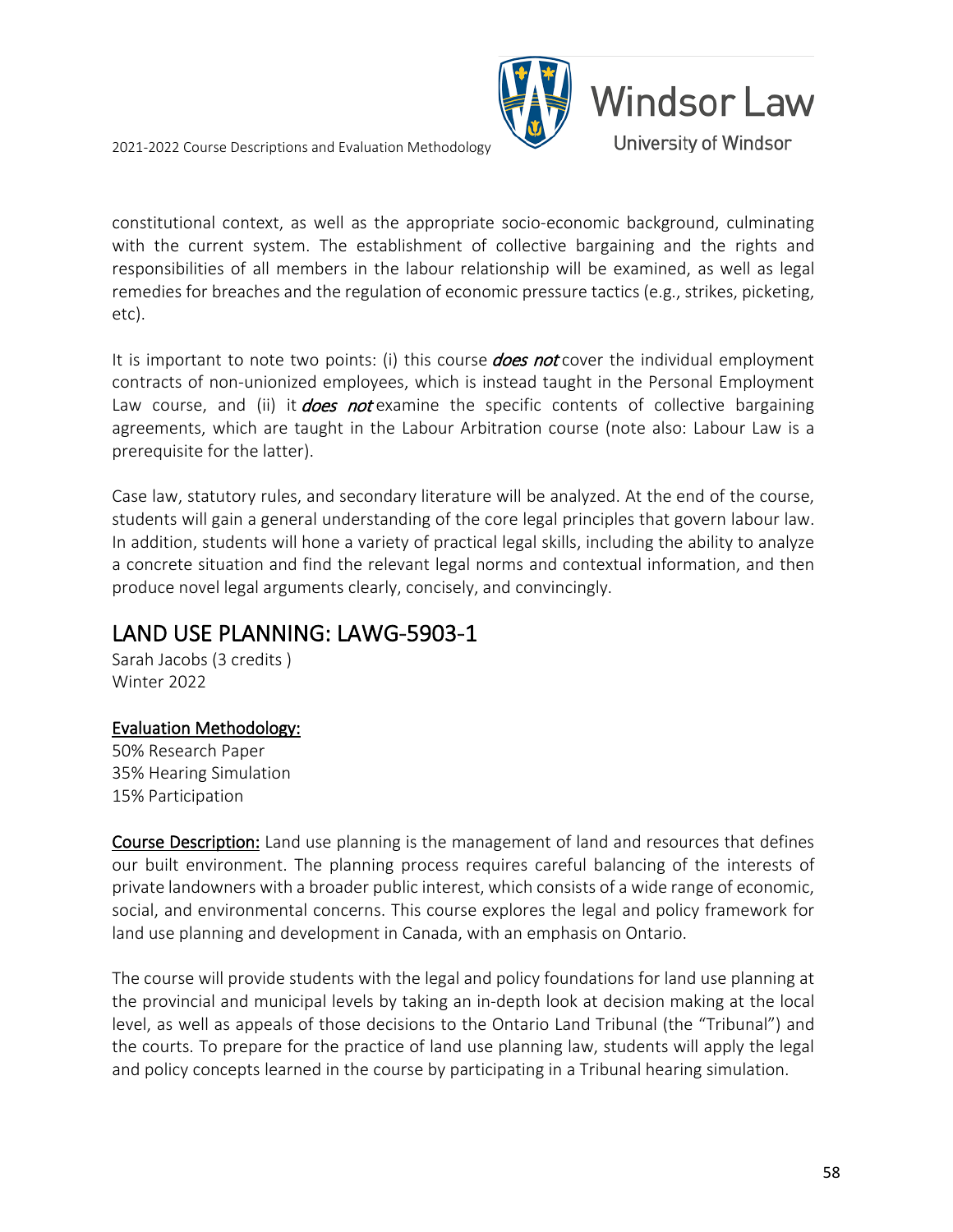

### **MIGRANT WORKERS CLINIC: LAW OF MIGRANT WORK LAWG-5989-1**<br>Professor Vasanthi Venkatesh (4 credits)

Fall 2021 *\*By application only*

#### Evaluation Methodology

40% Migrant Farmworker Project 30% Group Community Project (or optional Final Paper) 10% Participation and Attendance 20% Reflection Papers

Course Description: Migrant farm workers, as a racialized and marginalized group in precarious status, face numerous forms of exclusion and discrimination. The legal regime that affects migrant workers functions at the complex intersection of immigration law, international bilateral agreements, employment law, workers compensation law, human rights law, health law, food law, law and political economy of agriculture, among others. Students will learn how different areas of law intersect to produce legal marginalization and racial discrimination, the policy and social environment around agricultural labour and immigration, strategies on representing migrant farm workers and similarly disadvantaged persons and advocating for systemic change.

The Clinic is based on a "law and organising" framework that centres organising activity, peoples' empowerment, and systemic change in the practise of law. For students, it is an important and novel avenue to get a holistic understanding of access to justice organizing, community engagement, systemic advocacy, and legal representation.

The course contains two components:

a) The seminar component: The synchronous seminar will be conducted 2-3 hours every week on Friday and will cover the basics of different areas of law that affect migrant farmworkers and insights into the advocacy and organizing for migrant rights. Students will be expected to have done the readings and be prepared for class discussion and prepare reflection papers on specified weeks. Students will be expected to keep abreast of the news affecting migrant workers and advocacy done by Justicia for Migrant Workers. The seminars will *not* be recorded in order to protect the confidentiality and privacy of clients and migrant workers. The "Community Project" component will require students to work creatively, collectively, and collaboratively (among themselves and with workers and activists) and organize a community project of their groups' choice, e.g. a panel or film or a campaign/petition or even a creative Arts project.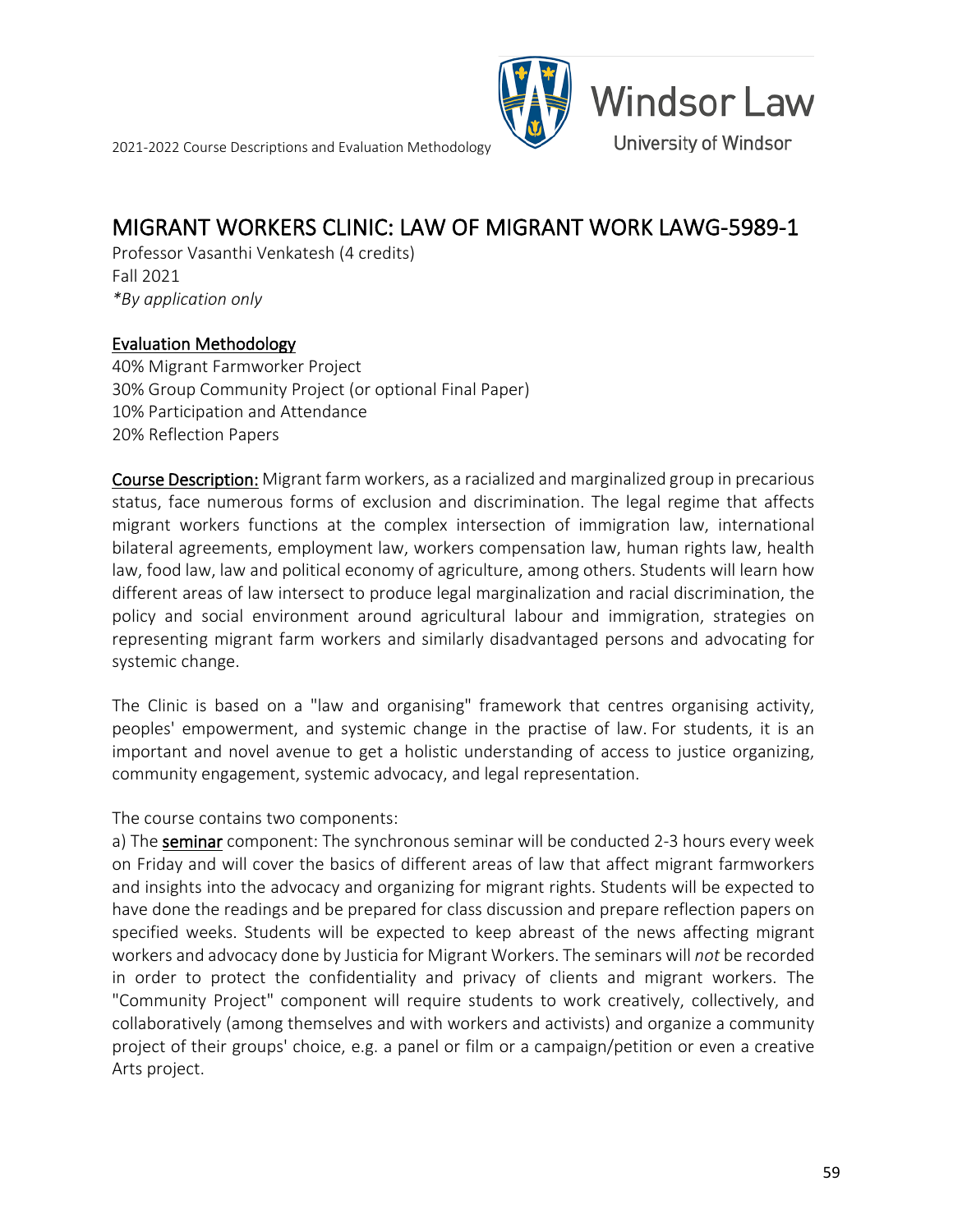

b) The experiential component: Students will have the opportunity to assist in employment, immigration, discrimination, and other cases (depending on the load) with lawyers and advocates, prepare legal reports on specific areas of law, prepare materials for any Charter challenges or impact litigations that *may* arise, provide support for legal education and organising migrant farmworkers in the region. Please note that the experiential component *may* require an average of 7-10 hours per week. You will be expected to be responsive to the lawyers and legal advocates that you may be assisting, and you may have to work in cases with immediate deadlines and hearings.

Delivery: Online with optional in-person components

Note: There is an application process for the course. The application process and changes to the process will be announced by the Clinical and Experiential Programs Coordinator, Stacey Marion[, smarion@uwindsor.ca\)](mailto:smarion@uwindsor.ca).

# LEARNING IN PLACE: LAWG-5932-1 Professor Gemma Smyth (2 credits)

Fall 2021 & Winter 2022 \*for students completing externships only

### Evaluation Methodology:

10% Attendance & Participation 70% Assignments 20% Final Presentation

Course Description: Windsor Law's Externship Program incorporates work-integrated and skills-based learning alongside critical reflection, self-directed personal and career planning, focus on ethical and professional practice, and engagement with access to justice in theory and practice. The Learning in Place seminar - together with the Placement - makes up Windsor Law's Externship Program. The Seminar portion consists of three elements. First, students learn together in an introductory class that will prepare them for work in their placements. Students then meet once every week over the term. The course culminates in an intensive large group meeting where students reflect upon and share their learning, discuss challenges and successes, and showcase work outcomes to their colleagues (subject to ethical considerations). Students engage in discussions about access to justice, theories of lawyering, and the connection between law and social change with a focus on the experiences that students have at the Externship Placement.] This Seminar is designed as an opportunity for students to critically reflect upon their externship experiences, the law, the legal system, and their roles and identities as legal advocates. It requires students to integrate reading, reflection, practice, and classroom discussion about the process of lawyering and the role of the advocate in a community. Students will have the opportunity to articulate, reflect on, and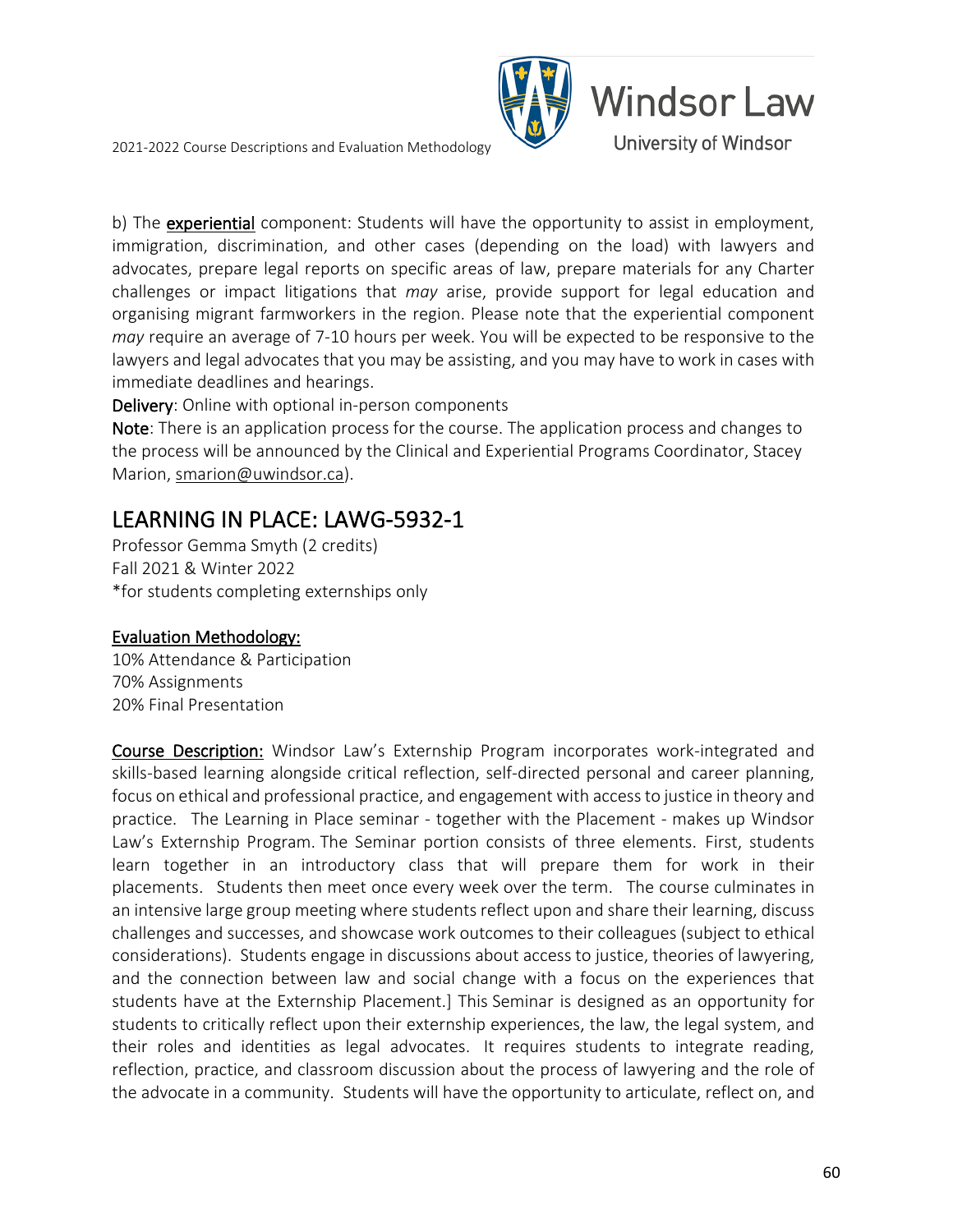



synthesize their learning experiences. By the end of the Seminar, students will have developed their lawyering skills as well as their critical analysis of access to justice in practice.

### (THE) LEGAL PROFESSION: LAWG-5939-1

Marion Overholt (3 credits) Fall 2021

NOTE: *For 3L students in JD, MSW/JD and MBA/JD, this course is available as Hyflex/Livestream, integrating face to face students with those participating remotely; when registering, select "A" for face to face or "O" for remote, as follows:*

- o *LAWG-5939-1A – face to face*
- o *LAWG-5939-1O- remote*

*2L JD, MSW/JD and MBA/JD can use the Waitlist/Swap function for any spots that become available. Be sure to select the section that you want to be waitlisted for and set up a proper swap.*

#### Evaluation Methodology:

70% Final exam (open book) 15% Participation 15% reflection piece – (5 pages)

Course Description: This course will provide students with an introduction to various ethical and professional conduct issues related to the practice of law. The course will offer a critical examination and consideration of issues including lawyers' duties to their clients, to the court, to other lawyers, the public at large and to the law itself. We will also discuss the development of professional identity and lawyers' abilities to practice effective self-care. Classes will combine lectures, case studies, problem-based learning, guest speakers and class discussions.

### (THE) LEGAL PROFESSION: LAWG-5939-2 Sandy DiMartino (3 credits)

Fall 2021

### Evaluation Methodology:

20% Short Written Assignment (5 pages) 80% Final Exam (Open Book)

### Course Description: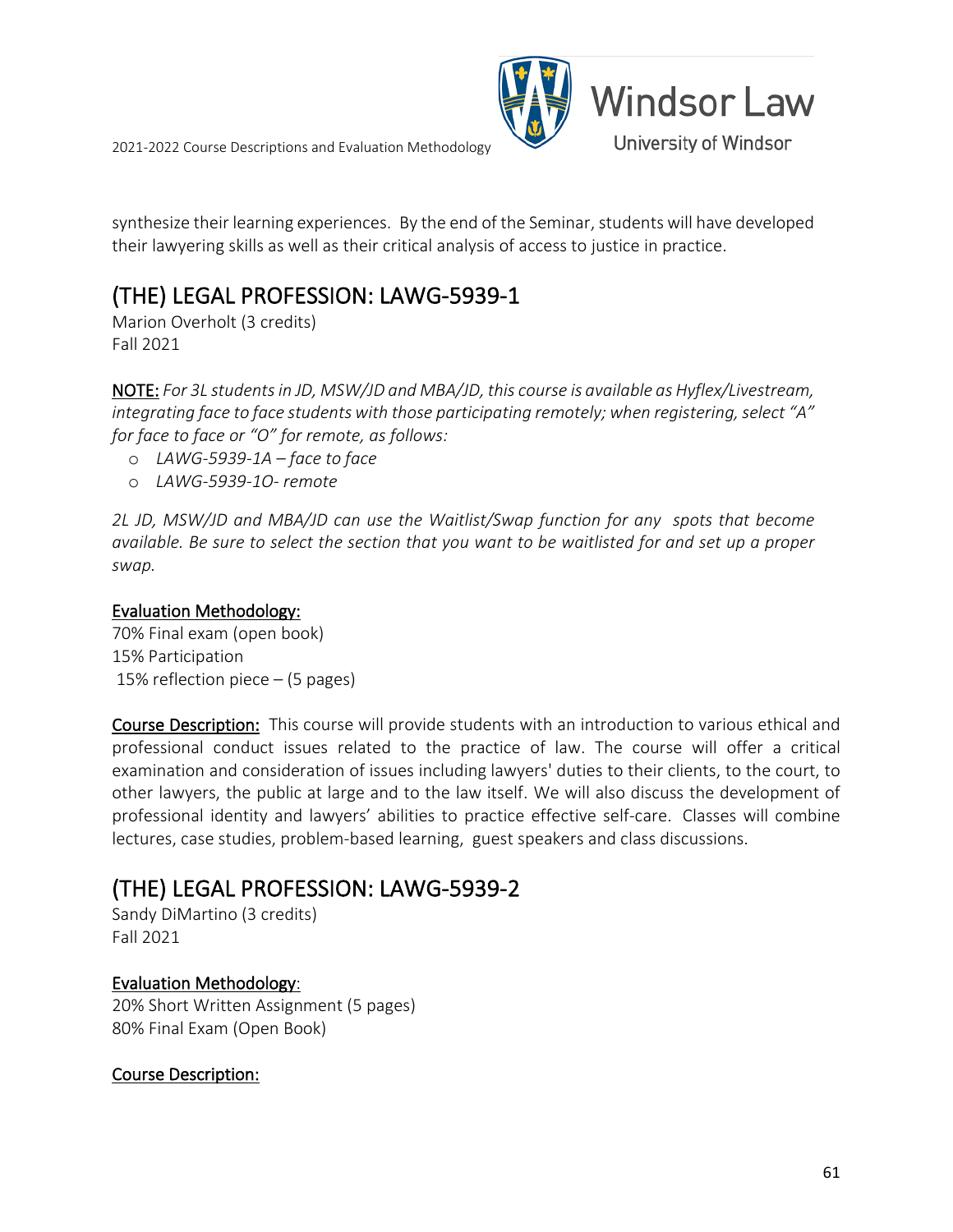

The legal profession is self-governing. Lawyers are in a fiduciary relationship with the public, in particular their clients. The underlying assumptions are that lawyers are of good character and that the public can be protected by a legal profession which governs itself. The concept of self government will be examined. Legal ethics and professional responsibility will be examined with an emphasis on the individual rules in the *Law Society of Ontario Rules of Professional Conduct.* In addition, the application of those rules, including the conflicts between ethical obligations, will be discussed. The text for the course will be Woodley et al. *Lawyer's Ethics and Professional Regulation, (3rd ed.)*.

## (THE) LEGAL PROFESSION: LAWG-5939-1 Professor David Tanovich (3 credits)

Winter 2022

#### Evaluation Methodology:

20% class participation (10% participation/attendance & 10% presentation) 15% op-ed 20% quizzes 45% final exam

Course Description: This course will provide students with an introductory basis to various ethical and professional conduct issues related to the practice of law. The course will primarily focus on various practical issues including lawyers' duties to their clients, to the court, and to other lawyers. The broader ethical and professional conduct issues in the context of the legal profession will also be explored with an emphasis to encourage good lawyering. Classes will combine lectures, case studies, problem-based learning, and class discussions. The materials will include the *Rules of Professional Conduct,* relevant legislation and jurisprudence.

### (THE) LEGAL PROFESSION:LAWG-5939-2

Brian Manarin (3 credits) Winter 2022

### Evaluation Methodology

25% Case Comment 75% Final Examination – Open Book

Course Description: Without ethics at its foundation, the law as it is written and practiced would be nothing more than an empty vessel. During the semester, various issues will be discussed with particular focus on the following: the legal profession and lawyer regulation; the lawyer-client relationship; duties towards client confidences and client loyalty; ethics in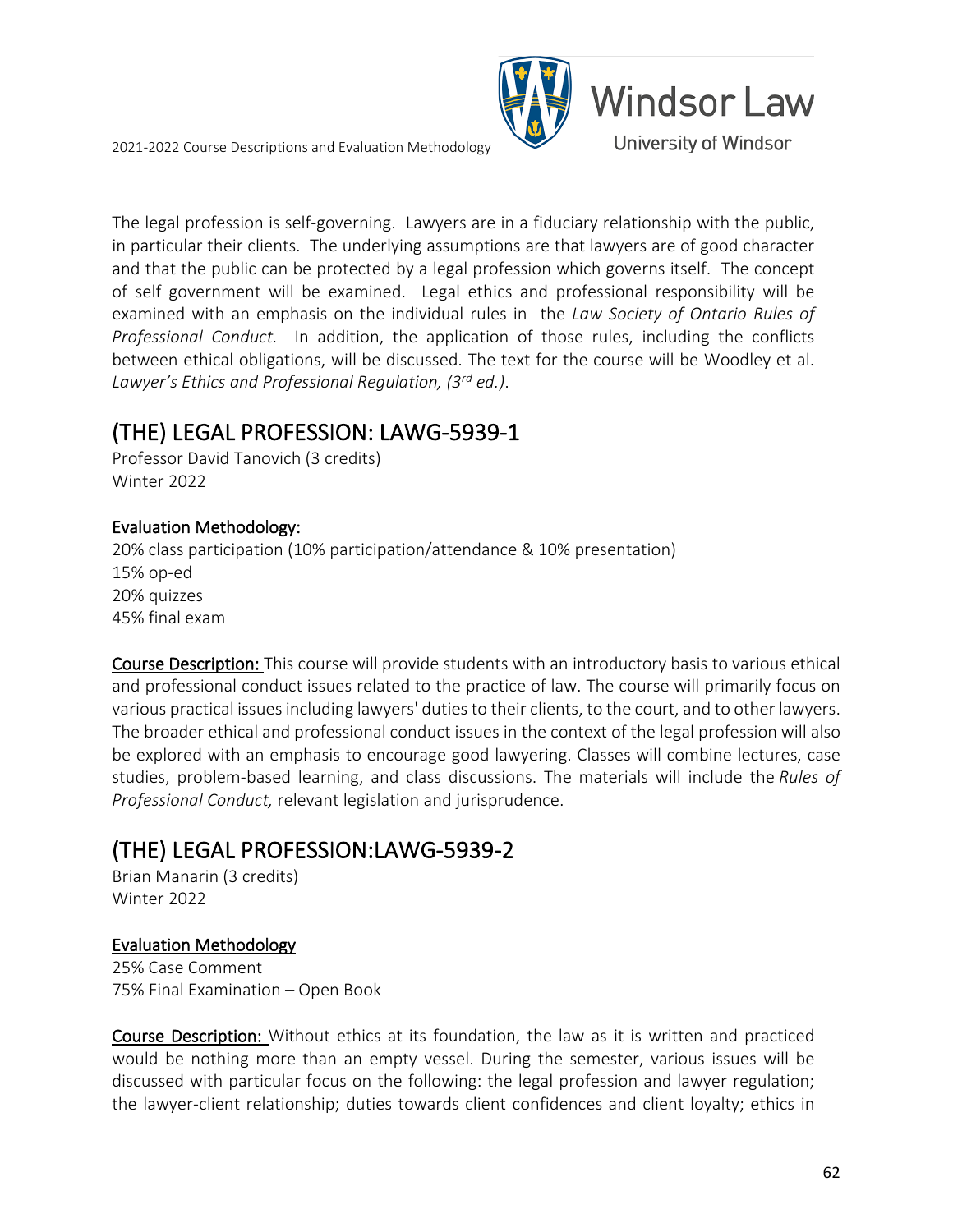

advocacy, including the practice of criminal law; expectations when counseling and during negotiation; the particular obligations of corporate and government counsel; the lawyer-judge dynamic; and, understanding and challenging access to justice barriers.

### **MENTAL HEALTH AND THE LAW: LAWG-5849-1**<br>Professor Tess Sheldon and Alex Procope (3 credits)

Fall 2021

#### Evaluation Methodology:

15% Participation (including discussion questions/reflections) 30% Mock Judgment of the Consent and Capacity Board 50% Research Paper on an approved topic

Course Description: Mental Health and the Law explores the legal construction of mental health in Ontario's civil and criminal mental health systems. The first major portion of the course focuses on civil commitment, reviewing the law of involuntary detention, consent and capacity to make treatment decisions, community treatment orders, substitute decisionmaking, the use of restraints and forced medication, the youth mental health system, and dispute resolution before the Consent and Capacity Board. The second major portion of the course examines the mental disorder provisions of the Criminal Code, including fitness and risk assessments, findings of "not criminally responsible", diversion to and from specialized Mental Health Courts, the operation of forensic hospitals, and proceedings before the Ontario Review Board. We will also cover legal ethics, guardianship and mental-health related inquests. Additional themes are emphasized throughout the course, anti-Black sanism, traumatizing impacts of colonization, international law, social determinants of mental health, human rights and legal ethics. The curriculum is designed so students learn the basis for and how to participate in the justice system with a client-centred or rights-based approach to advocacy.

### MUNICIPAL LAW: LAWG-5904-1

Professor Anneke Smit (3 credits) Fall 2021

### Evaluation Methodology:

20% class participation 10% midterm 20% in class presentation 50% Paper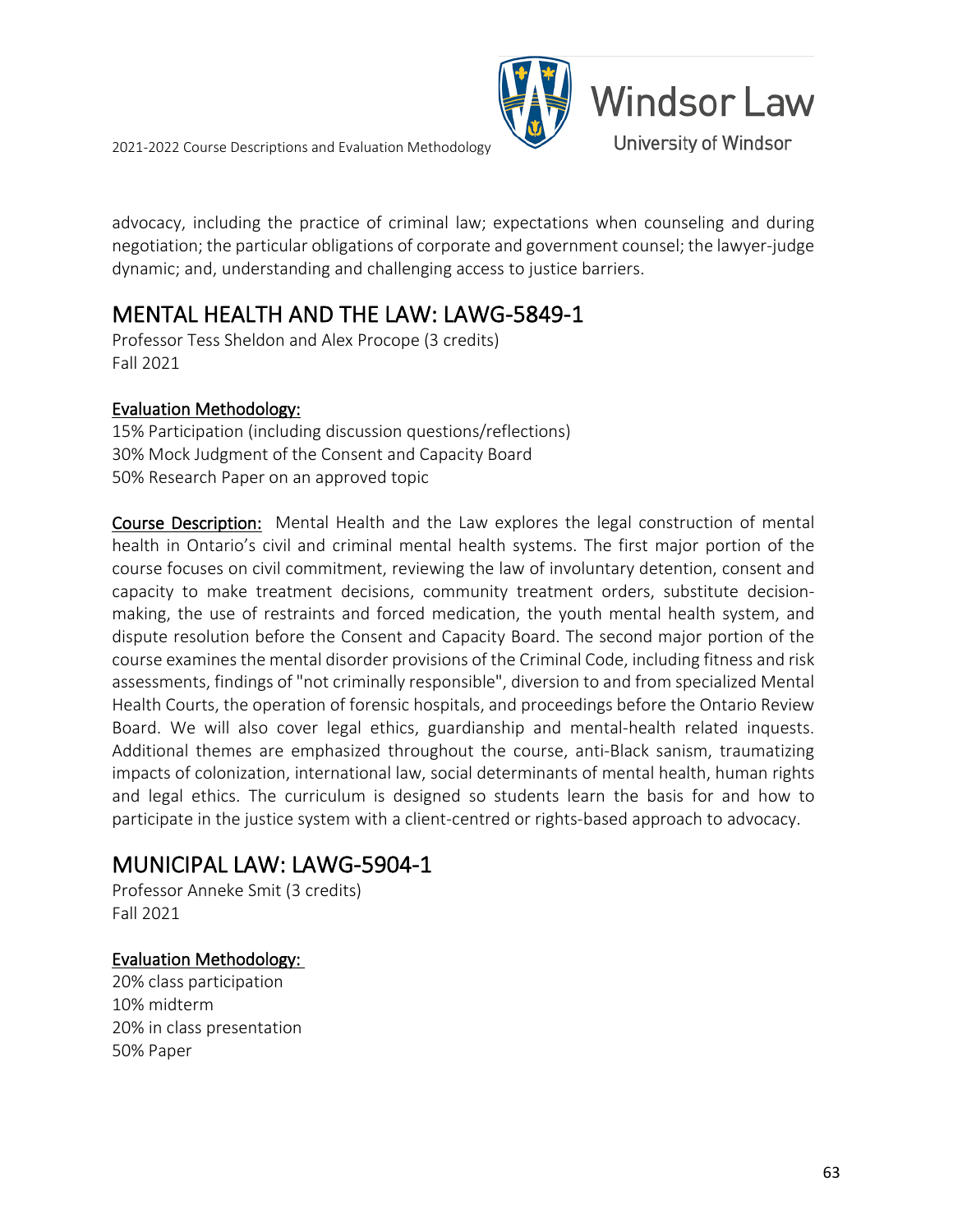

Course Description: The importance of city-level governance is on the rise. From COVID-19 to climate change to affordable housing, municipalities are at the centre of governmental responses to some of the most critical issues of our time. Understanding how municipal government functions has never been more important. This course provides an introduction to the history, organizational structure, functions and powers of local government in Ontario. An examination of some of the legal challenges of modern municipal government, such as the election, legal position and ethics oversight of council members, the creation and enforcement of by-laws; the interaction of municipal and provincial government powers; the municipal licensing power and its administration; the provision of public services; municipal liability, accountability and integrity measures land use planning, public participation and advocacy in municipal decision-making, municipal financing, assessment and taxation. The research paper will allow students a deeper examination of one issue relating to cities' governance and areas of responsibility.

### PATENT LAW: LAWG-5918-1<br>Professor Wissam Aoun (3 credits)

Winter 2022

### Evaluation Methodology:

45% quizzes (three quizzes, each worth 15%) 55% final examination

Course Description: Patent law and policy impacts practically all aspects of our day-to-day lives, from the price of drugs to social media. In this course, we will cover the essentials of Canadian patent law, including a consideration of what constitutes an invention, how inventions are represented in law, patent application processes, patentable subject matter, patent validity, infringement and remedies, validity. You will also have the opportunity to explore how patent law responds to evolving and emerging technologies and how domestic patent policy is shaped by international trade and treaties. While this course will certainly emphasize Canadian law, this course will employ a substantial comparative perspective, including foreign legislation, case law and philosophies.

# PRIVACY LAW: LAWG-5837-1<br>Professor Pascale Chapdelaine (3 credits)

Fall 2021

### Evaluation Methods:

15% Research Paper Outline 10% Class Participation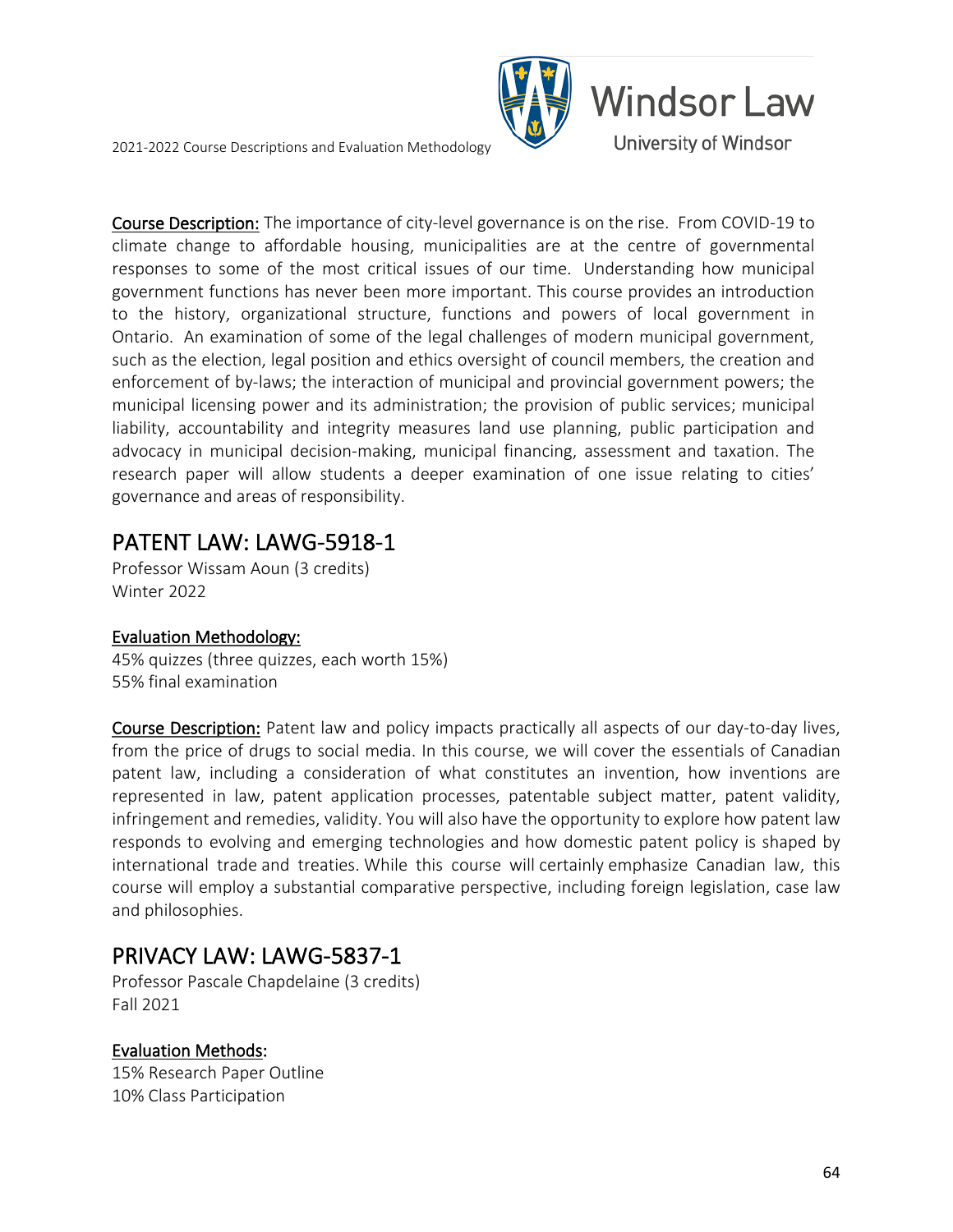

25% Class Presentation 50% Research Paper

Course Description: Privacy is emerging as one of the central issues of our times, both in how citizens interact with various levels of state powers and governments, consumers with firms, and in how technological developments are built upon various assumptions about the collection and use of personal data. This course will explore the legislative instruments, key doctrines and frameworks shaping privacy law, as well as different policy perspectives informing it. Students will explore the challenges privacy law poses in various areas including law enforcement, "smart cities" and urban space, employment, and e-commerce.

This course will begin with an exploration of various conceptions and levels of protection of privacy as human right or statutory right, and the changing social norms that may impact its scope. It will highlight how the interpretation of privacy defines the way in which legislation addresses privacy rights in various sectors. Moreover, this course will challenge students to consider how the definition of "privacy" influences public discourse, commercial practices, technical innovation, and their regulation, and under what circumstances the public interest outweighs an individual's privacy rights.

### PROJECT BASED EXTERNAL PLACEMENT – CITIES AND CLIMATE EMERGENCY DECLARATION: LAWG-5958-2 Professor Anneke Smit (3 credits)

Winter 2022 *\*By application only*

### Evaluation Methodology:

20% Participation 50% Portfolio of work 30% reflective paper

Course Description: Upwards of 60% of Greenhouse Gas (GhG) emissions are committed and/or regulated by municipalities. Cities must therefore be part of the solution to the climate crisis. The legal and policy frameworks under which municipalities address the crisis are in many cases outdated and in need of restructuring. Further, while community engagement is key to the success of climate action, community familiarity with municipal government systems is often low, making meaningful collaboration challenging. The Cities & Climate Action Forum policy clinic is an interactive platform that seeks to empower youth, other community builders, and municipal governments to work for institutional climate mitigation action at the local level.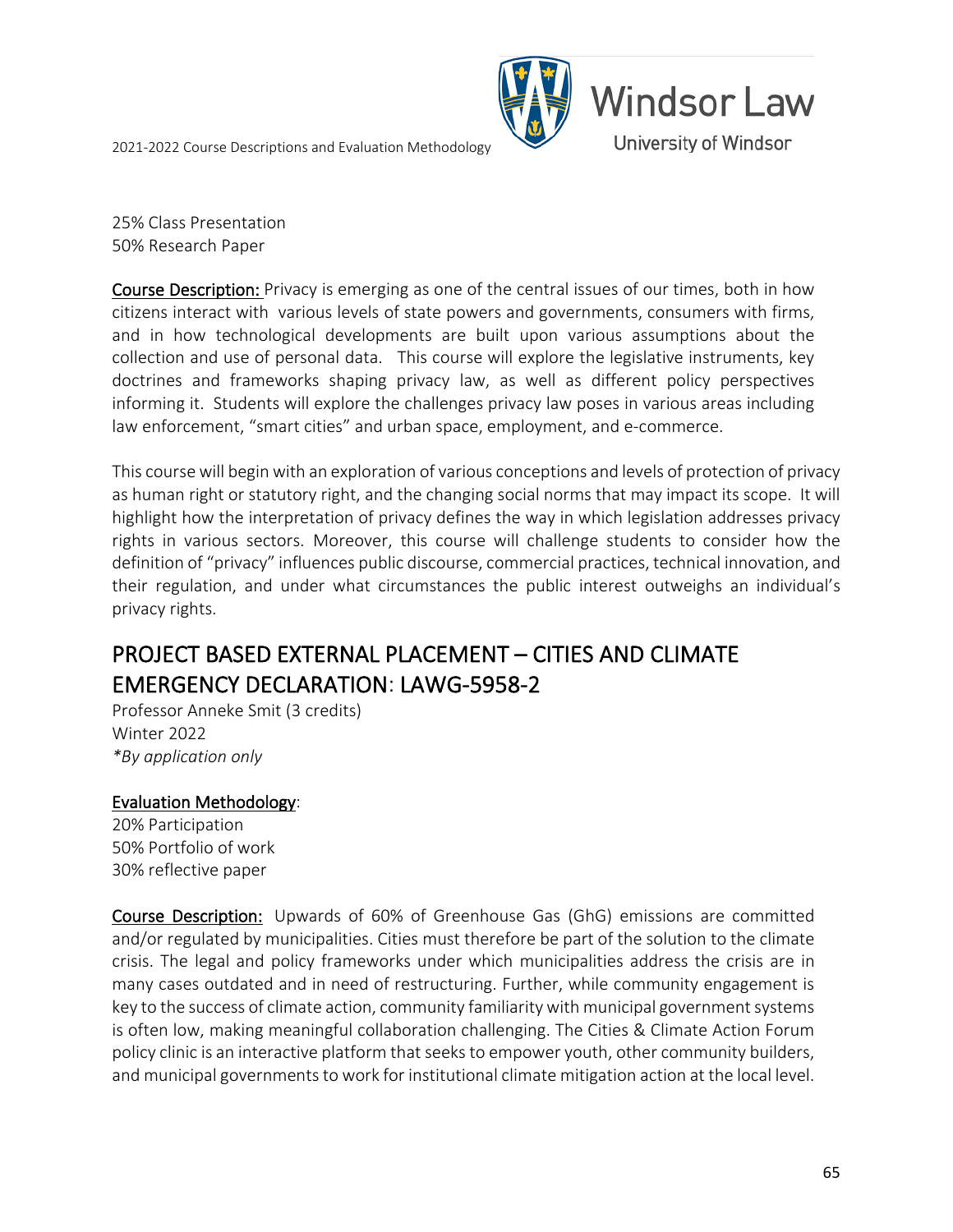

CCAF's mission is three-fold:

- 1. To increase public engagement on climate change and the need for municipalities to act;
- 2. To build community capacity for collaborative and coordinated climate mitigation action among at the local level; and
- 3. To provide research and other tools to support municipalities and other local institutions in their development of climate mitigation policy.

CCAF is open to 2L and 3L Windsor Law students. Students selected for the course will undertake a programme of research and community engagement which may include:

- 1. Organizing and/or leading in-person or online workshops on topics related to municipallevel governance and climate action;
- 2. Undertaking research on the legislative and policy tools of climate change mitigation to support municipalities, other local institutions and/or community organisations;
- 3. Oral and/or written advocacy before municipal and possibly provincial and/or federal bodies on issues related to climate mitigation;
- 4. Preparing materials such as blogs or research briefs to be available through open access on the Cities and Climate Action Forum website;
- 5. Preparing social media posts on topics related to municipal-level climate action;
- 6. Other related duties as assigned/agreed.

Actual schedule of activities will be confirmed with input from accepted students and is subject to change based on municipalities' needs and items coming before council/requiring input. During 2021-22, CCAF will be offered in Winter term only.

Watch for application details.

To view past activities of the Cities and Climate Action Forum, see: [www.windsorlawcities.ca/climate](http://www.windsorlawcities.ca/climate)

### PUBLIC HEALTH LAW IN CANADA: LAWG-5986-1<br>Professor Tess Sheldon (3 credits)

Fall 2021

### Evaluation Methodology:

20% Presentation 10% 500 word paper outline 70% Final paper on the topic set out in the paper outline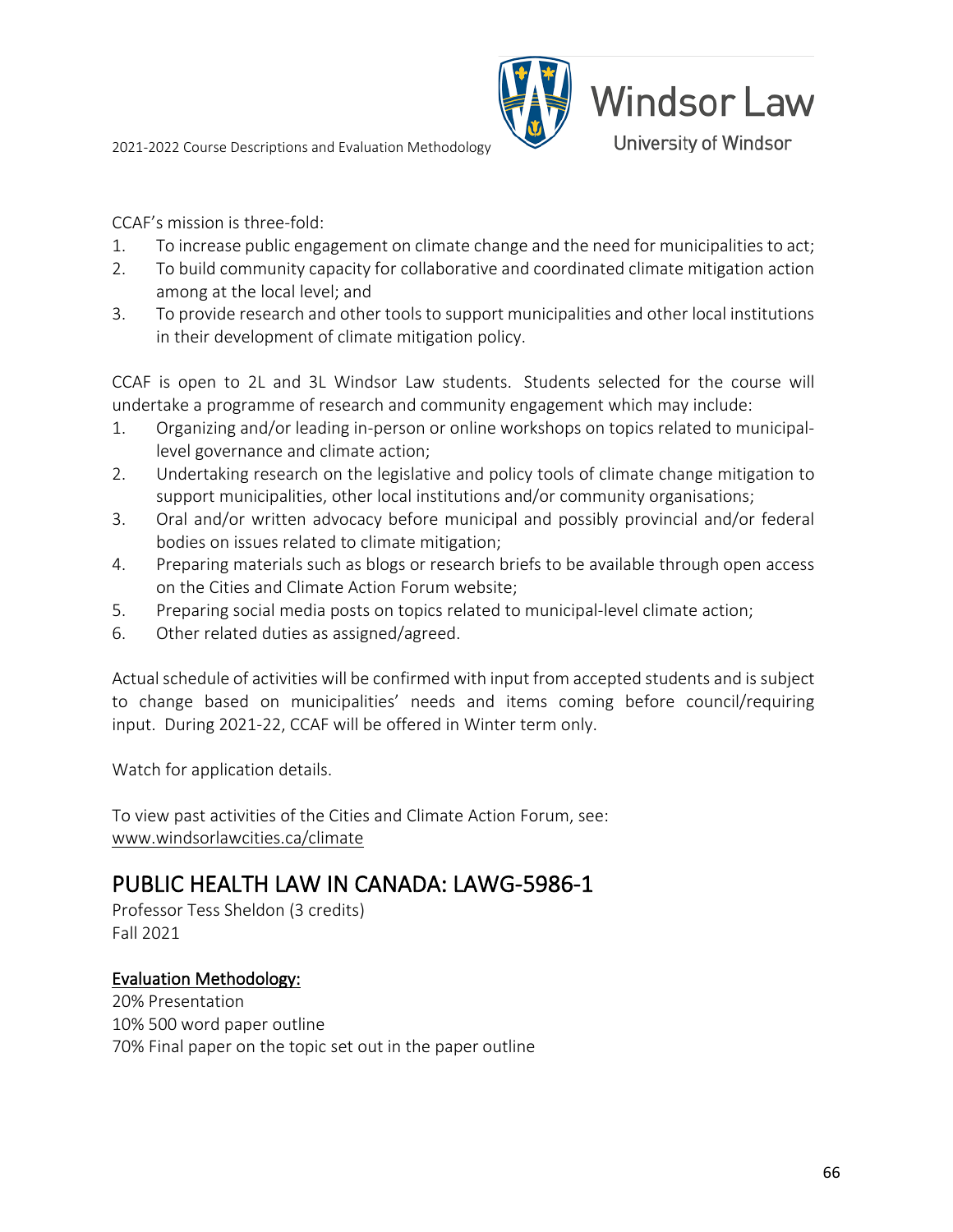

Course Description: Society has an interest in assuring the conditions in which people can be well. How can the law support this aim? Public health law is built around this question and many others. What are the legal powers of the state and state actors in implementing public health measures? We begin by canvassing the fundamental principles of public health law, by reviewing various legal instruments that illustrate the state's public health powers and duties. In particular, this course draws on the twin fields of human rights law and public health. To what extent can the state legitimately impinge on individual rights in its efforts to promote or protect the public's health? Those advocating for a broadened role for public health focus on improving the population's health, the effectiveness of deterrence and the importance of promoting social justice. Critics instead point to the importance of individual liberties and self-reliance, the problem of paternalism and the slippery slope of government intervention. This course explores the application of these conflicting views to examples of public health measures. How does the language of law ("rights," "duties" and "justice") animate current debates about public health? Selected topics in public health law illustrate the relationship between human rights and state's duty to protect public health: mandatory vaccination, responses to pandemics and communicable diseases, criminalization of HIV non-disclosure, proposals for a "fat tax" and GMO labeling.

### PUBLIC INTERNATIONAL LAW: LAWG-5857-1<br>Professor Sujith Xavier (3 Credits)

Fall 2021

### Evaluation Methodology:

60% Research Paper & Outline 20% Presentation 20% Participation

Course Description: Contemporary international law norms are a complex web of treaty-based rules, customary international law, and soft law norms. Nation states, international institutions, and other non-state actors now generate, interpret, and adjudicate international law. The complexity of international law is exemplified by for example the crisis in the Middle East (especially Palestine and Syria), mounting tensions between Russia and the West, and other disputes around the world.

This course will expose students to the history of international law and its contemporary features. Students will examine traditional international law using various perspectives while simultaneously interrogating embedded biases. Specific topics to be examined include sovereignty, immunities of heads of states, international criminal law and transitional justice, international economic law, and domestic application of international law for example.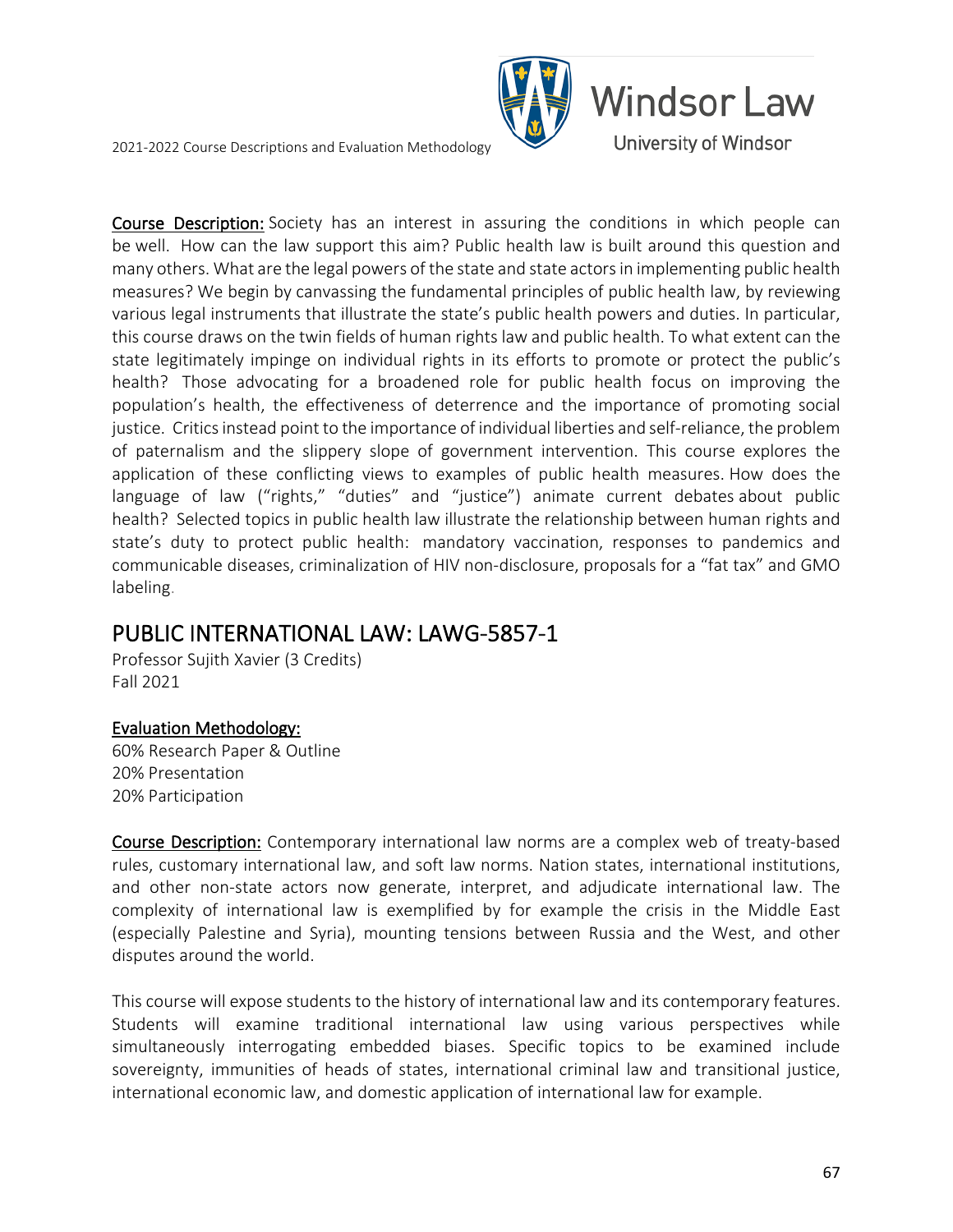

### RACE AND THE LAW: LAWG-5956-1<br>Professor Sujith Xavier (3 credits)

Winter 2022

### Evaluation Method:

55% Research Paper or Critical Race Judgement 20% Participation 25% Group Presentation & Reflection

Course Description: We are constantly reminded of the importance of race as a social construct. The everyday lives of Black people, Indigenous Peoples, and racialized people are structured by a social construct that they did not create. More relevantly, race as a construct mediates the way in which governance structures (from administrative decisions makers, law enforcement officials to other public bodies) treat Black, Indigenous, and racialized peoples. Law moreover is heavily implicated in how Black, Indigenous, and racialized people are socialized and regulated.

This course then aims to trace the intricate, exploitative, and often violent relationship between race and the law. Students will be asked to study, understand, and reflect on the ways in which race as a social construct affects the lives of Black, Indigenous, and racialized people. We will study the effects of race while on the traditional territories of the Three Fires Confederacy of First Nations, comprised of the Ojibway, the Odawa, and the Pottawatomie. In thinking about race and law, we will explore the following three broad topics (with the help of guest speakers when possible): Indigenous Peoples, settler colonialism, and the law; anti-Black racism and the law; anti- "Brown" racism and the law.

### REAL ESTATE TRANSACTIONS (Transfer of Land): LAWG-5845-1 TBA (3 credits)

Fall 2021 & Winter 2022

### Evaluation Methodology:

100% Final Examination – open book

Course Description: A basic course in the law applying to the purchase, sale and mortgaging of residential real property in Ontario.

### RECONCILIATION & THE RESIDENTIAL SCHOOL LEGACY: LAWG-5835- 1

Professor Valarie Waboose (3 credits)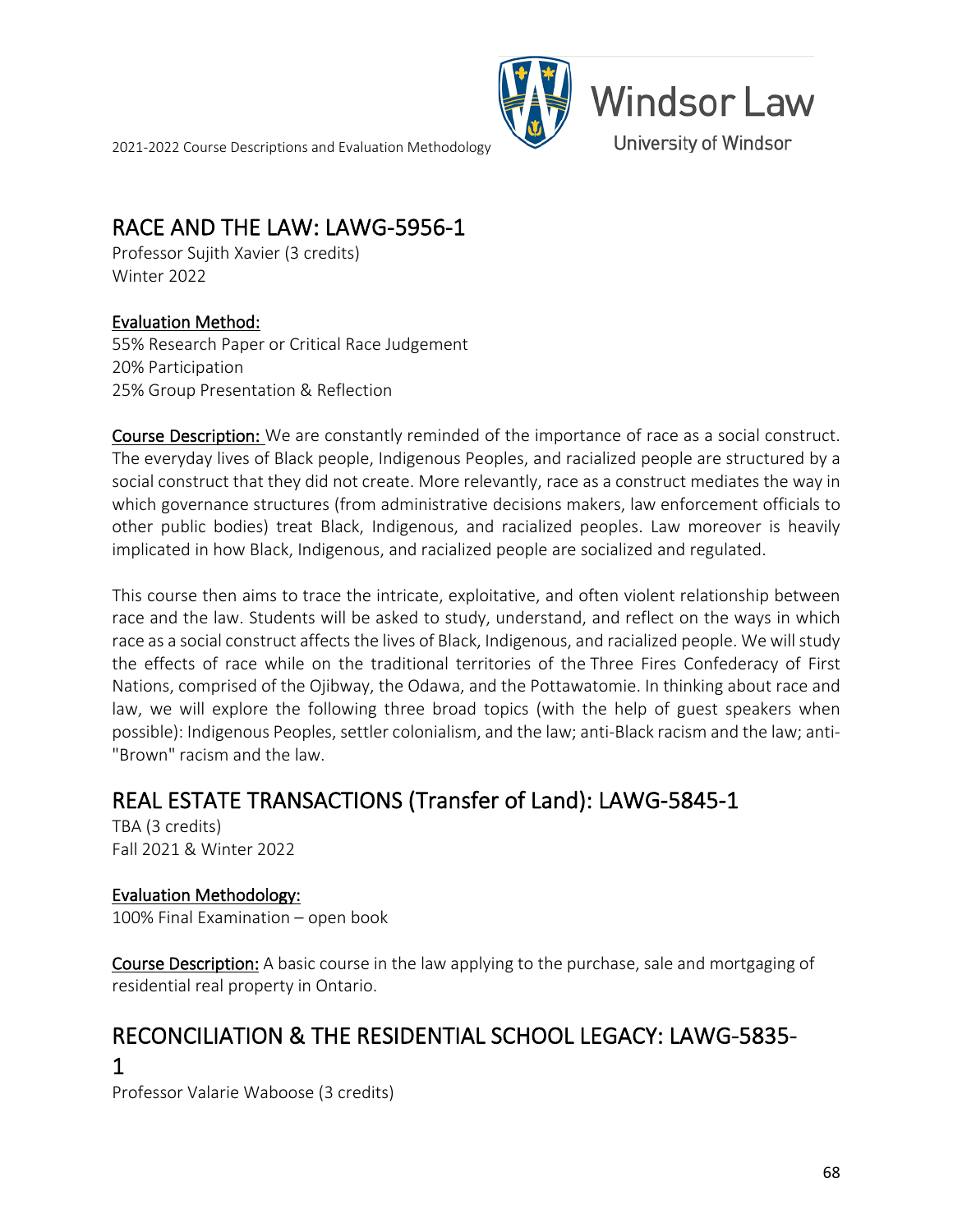

Fall 2021

#### Evaluation Methodology:

10% Participation 30% Reflection Papers 30% Seminar Presentation 30% Take Home Exam

Course Description: The course focuses on the Residential School Legacy providing students with a comprehensive understanding of the Federal Indian Education policy and other federal government responses that led to the signing of the Indian Residential School Settlement Agreement in 2005. The course will also include a review of the processes utilized to compensate survivors: litigation, Alternative Dispute Resolution, Independent Assessment Process and the Common Experience Payment. Other topics included in the course include the impacts the residential school system had upon survivors and their intergenerational family members then moves onto an examination of the healing movement that emerged across Canada in the 1980s. Added to the course this year will be the death of children at Indian Residential School in Canada. To conclude the course, the class will look at reconciliation and efforts to move the Residential School Legacy forward.

The course will be delivered by lecture, seminars, interactive discussions and video.

### **REMEDIES: LAWG-5889-1**<br>Thomas Sutton (3 credits)

Winter 2022

Evaluation Methodology: TBA

Course Description: TBA

### SECURITIES REGULATION: LAWG-5959-1<br>TBA (3 credits)

Winter 2022

### Evaluation Methodology:

TBA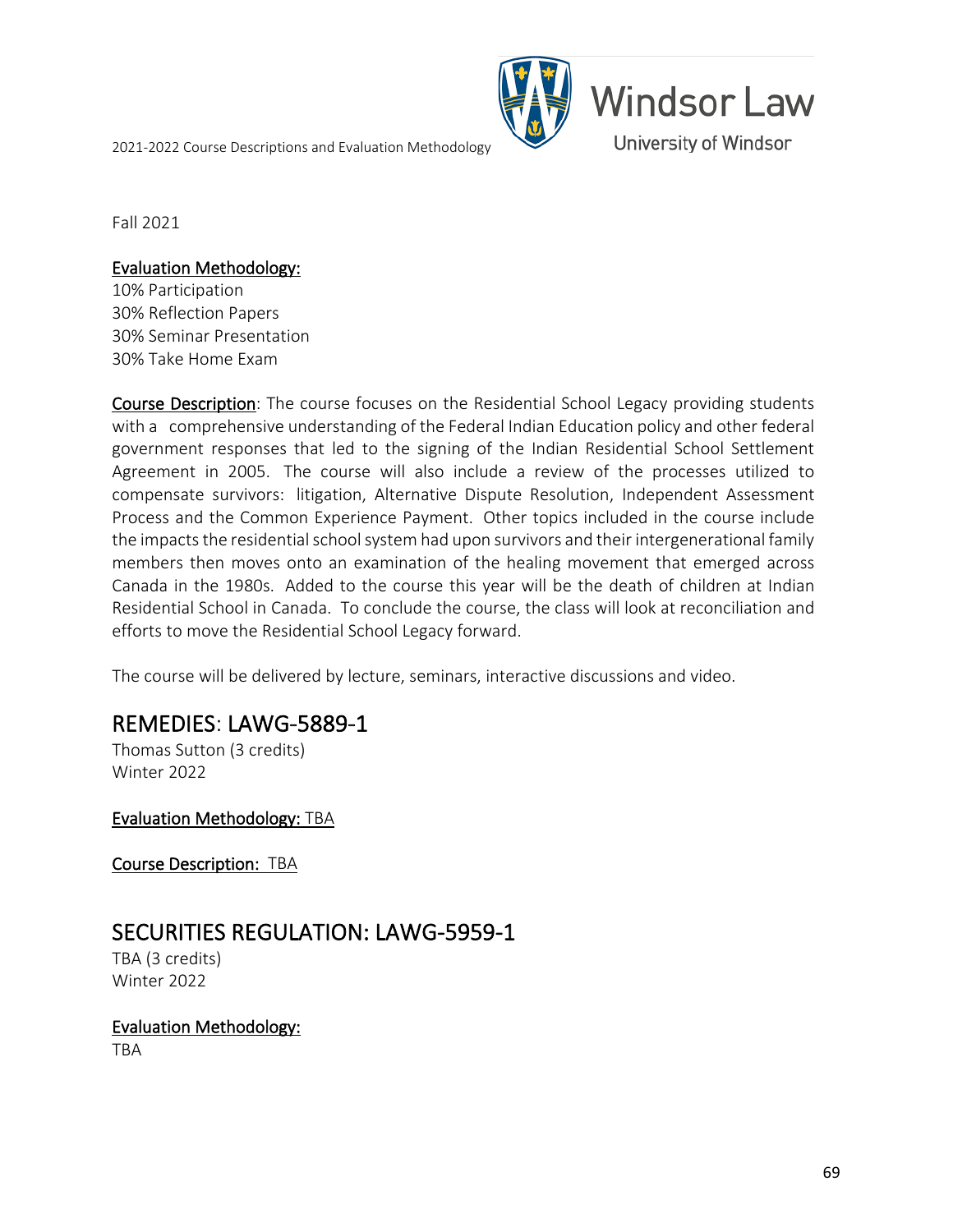

Course Description: This course is designed to provide students with a general introductory understanding of the legal framework and operation of Ontario securities law, with an in-class emphasis on the practical application of securities regulatory principles.

### SENTENCING: LAWG-5895-1<br>Brian Manarin (3 credits)

Fall 2021

### Evaluation Methodology:

100% Final Examination – Open Book

Course Description: This course adheres to a lecture format and will generally focus on the following topics: the concept of punishment; judicial methodology and the legislative context; aggravating and mitigating factors; victim participation; sources of information; discharges, probation, fines & imprisonment; ancillary orders; sentencing for murder; and, restorative justice & Indigenous offenders.

# SPORTS LAW: LAWG-5833-1<br>Professor Shanthi Senthe (3 credits)

Fall 2021

NOTE: *This course is available Hyflex/Livestream, integrating face to face students with those participating remotely; when registering, select "A" for face to face or "O" for remote, as follows:*

- o *LAWG-5833-1A – face to face*
- o *LAWG-5833-1O- remote*

*You can use the Waitlist/Swap function for any available spots in either the face to face or remote sections that become available. Be sure to select the section that you want to be waitlisted for and set up a proper swap.*

### Evaluation Methodology:

60% Research Paper 30% Individual Presentation 10% Participation

**Course Description:** This course examines the commercial dimension, regulation and governance of professional sports. Through a review of intersecting legal issues rooted in corporate-commercial law, contract law, intellectual property rights, employment law,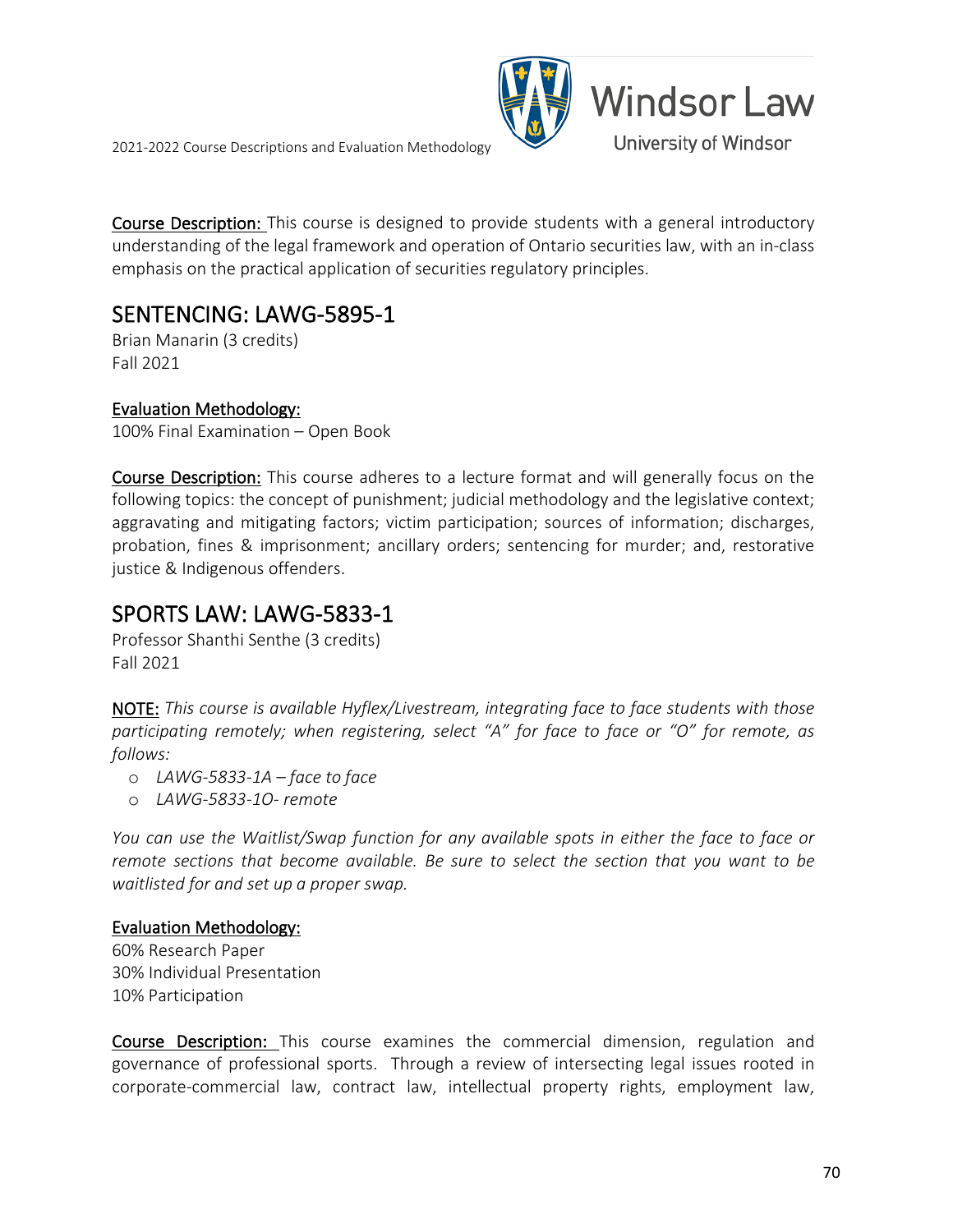

corporate finance, and race and gender components, this course will be 'issue oriented'. In addition, this course will be taught from a cross-border perspective with various international components.

TORTS: LAWG-5809-1<br>Professor Lisa Trabucco (4 credits) *(Compulsory for all 2L JD, MSW/JD and MBA/JD students)* Fall 2021 and Winter 2022

*This course is available Hyflex/Livestream, integrating face to face students with those participating remotely; when registering, select "A" for face to face or "O" for remote, as follows:*

- o *LAWG-5809-1A – face to face*
- o *LAWG-5809-1O- remote*

*You can use the Waitlist/Swap function for any available spots in either the face to face or remote sections that become available. Be sure to select the section that you want to be waitlisted for and set up a proper swap.*

### Evaluation Methodology:

50% Mid-term exam 50% Research paper

Course Description: A tort is a species of civil injury or wrong. It is private law wrong: a breach of an obligation one person owes to another person or persons. "The law of torts hovers over virtually every activity of modern society as a sentinel of safety. The driver of every automobile on our highways, the pilot of every aeroplane in the sky, and captain of every ship plying our waters must abide by the standards of general behaviour mandated by tort law. The producers, distributors and repairers of every product, from food to machinery, must conform to tort law's counsel of caution. No profession is beyond its reach: a doctor cannot raise a scalpel, a lawyer cannot advise a client, nor can an architect design a building without being subject to potential tort liability." (Linden & Feldthusen, *Canadian Tort Law* 10<sup>th</sup> ed. (2015).

## **TORTS: LAWG-5809-1**<br>Asha James (4 credits)

*(Compulsory for all 2L JD, MSW/JD and MBA/JD students)* Winter 2022

### Evaluation Methodology: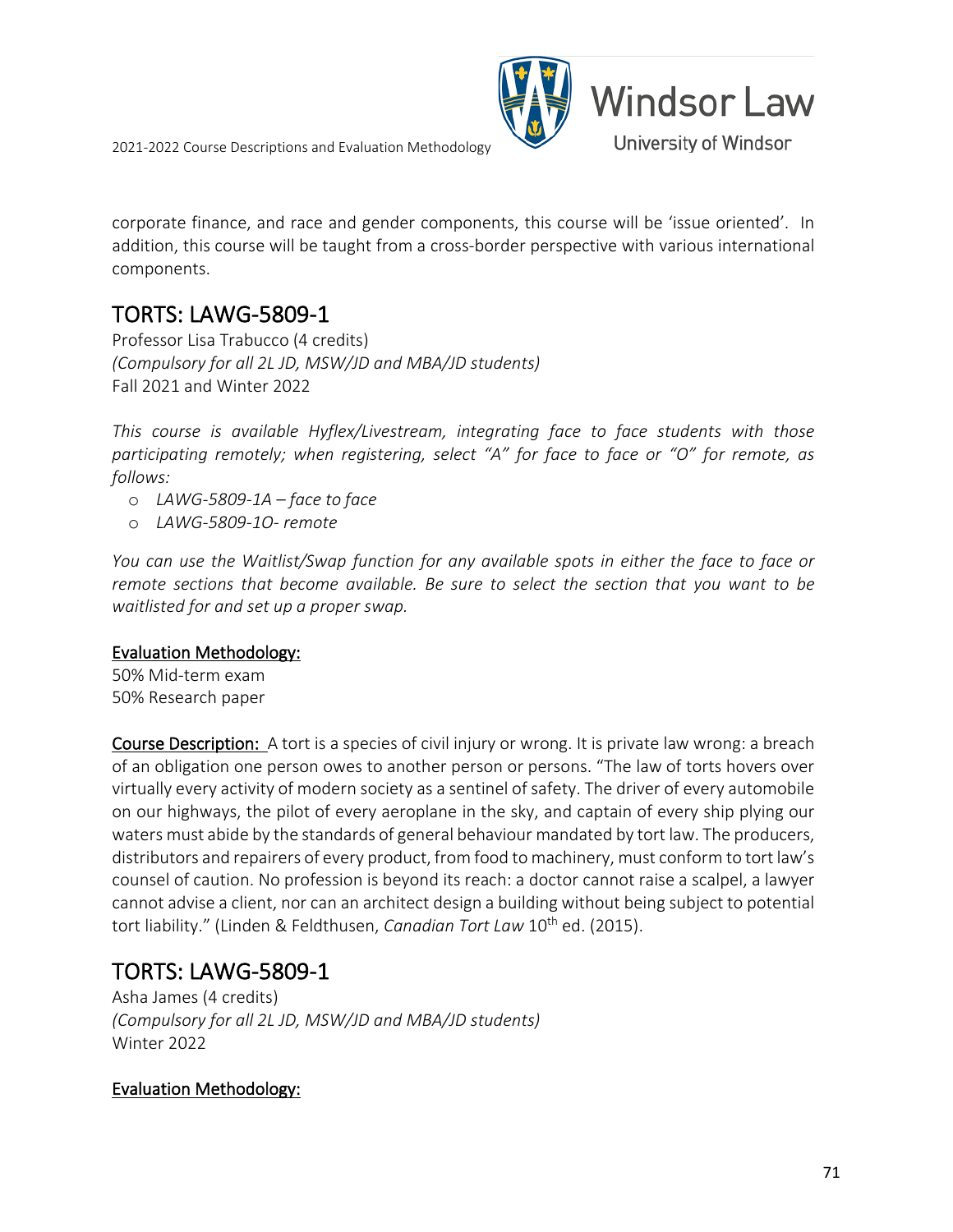

100% open-book exam

Course Description: Tort law regulates the relationship between individuals, and in some instances, between individuals and the state through the civil system. The classic definition of tort law is: as "a civil wrong, other than breach of contract, which the law will redress by an award of damages."

This course will introduce the basic principles of tort law and will focus on the use of the various causes of action in a litigation practice.

By the end of this course, students will be able to:

- 1. Identify and critically evaluate the purposes and principles of tort law;
- 2. Identify the main elements of the tort actions covered;
- 3. Explain why a particular course of action is preferable over another;
- 4. Identify and critically analyze the leading cases discussed;
- 5. Apply the principles learned and cases discussed to new fact scenarios; and
- 6. Evaluate the success of a particular claim based on the principles learned and cases discussed.

## TRADEMARKS AND UNFAIR COMPETITION: LAWG-5914-1 Michael Kasprowiz (3 credits)

Fall 2021

### Evaluation Methodology:

100% Final Examination – open book

Course Description: The purpose of this course is to examine and assess some of the legal doctrines commonly referred to as trademarks and unfair competition law. We will study the body of Canadian jurisprudence which establishes and defines the legal doctrines by which a trader's business reputation is established and protected - both at common law and by statute. We shall attempt assessment in light of the trademark owners' interest in the commercial value of the trademark and goodwill, the public interest in informative, honest trading and the consumer interest in the availability of quality goods from numerous sources at lower prices.

### WILLS AND SUCCESSION: LAWG-5840-1<br>Justin Walsh (3 credits)

Fall 2021